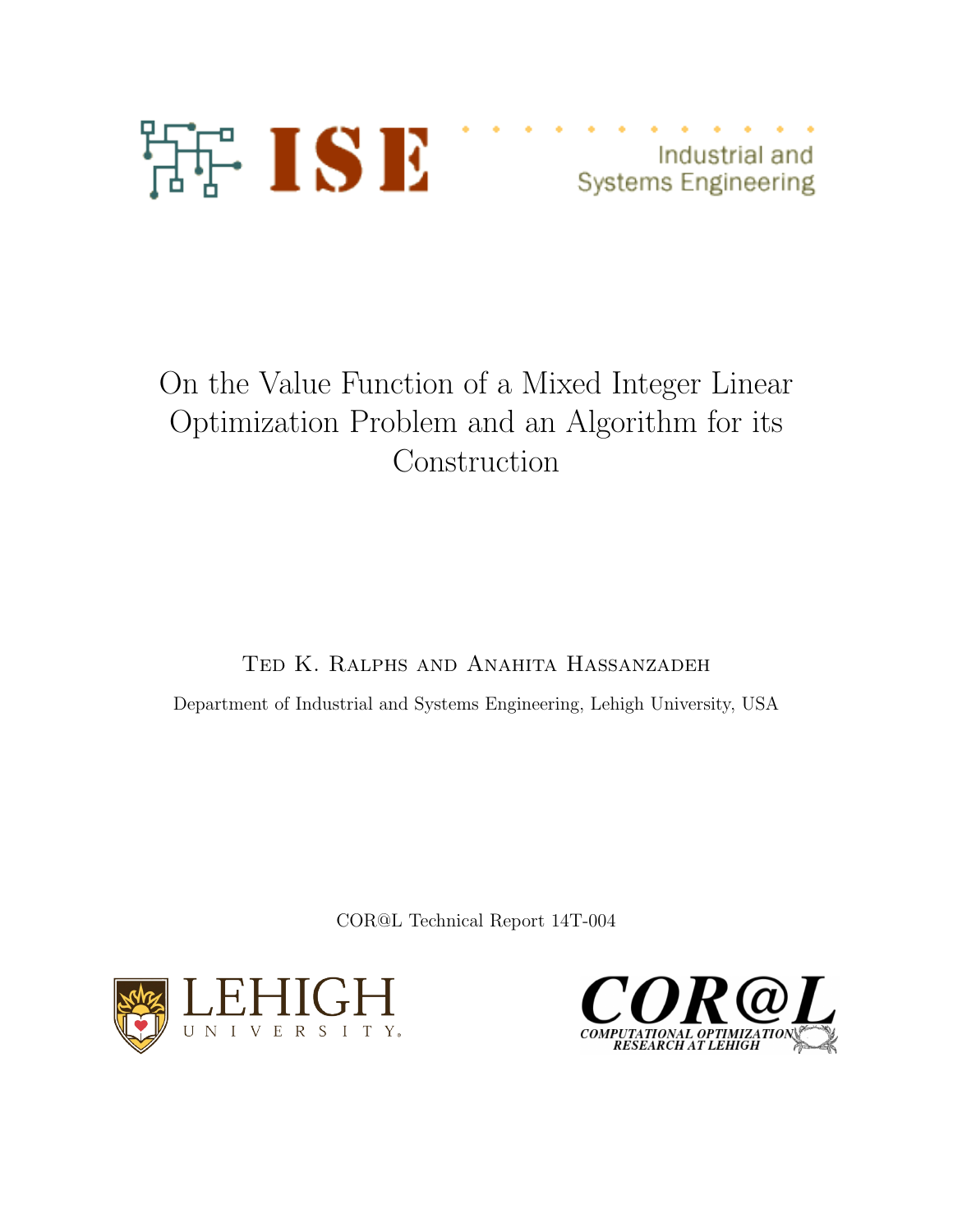# On the Value Function of a Mixed Integer Linear Optimization Problem and an Algorithm for its Construction

# TED K. RALPHS<sup>\*1</sup> AND ANAHITA HASSANZADEH<sup>†1</sup>

<sup>1</sup>Department of Industrial and Systems Engineering, Lehigh University, USA

August 3, 2014

#### Abstract

This paper addresses the value function of a general mixed integer linear optimization problem (MILP). The value function describes the change in optimal objective value as the right-hand side is varied and understanding its structure is central to solving a variety of important classes of optimization problems. We propose a discrete representation of the MILP value function and describe a cutting plane algorithm for its construction. We show that this algorithm is finite when the set of right-hand sides over which the value function of the associated pure integer optimization problem is finite is bounded. We explore the structural properties of the MILP value function and provide a simplification of the Jeroslow Formula obtained by applying our results.

# 1 Introduction

Understanding and exploiting the structure of the value function of an optimization problem is a critical element of solution methods for a variety of important classes of multi-stage and multi-level optimization problems. Previous findings on the value function of a pure integer linear optimization problem (PILP) have resulted in finite algorithms for constructing it, which have in turn enabled the development of solution methods for two-stage stochastic pure integer optimization problems [\(Schultz et al.,](#page-32-0) [1998;](#page-32-0) [Kong et al.,](#page-32-1) [2006\)](#page-32-1) and certain special cases of bilevel optimization problems [\(Bard,](#page-31-0) [1991,](#page-31-0) [1998;](#page-31-1) [S DeNegre,](#page-32-2) [2011;](#page-32-2) [Dempe et al.,](#page-32-3) [2012\)](#page-32-3). Studies of the value function of a general mixed integer linear optimization problem (MILP), however, have not yet led to algorithmic advances. Algorithms for construction have only been proposed in certain special cases (Güzelsoy [and Ralphs,](#page-32-4) [2006\)](#page-32-4), but no practical characterization is known. By "practical," we mean a characterization and associated representation that is suitable for computation and which we can use to formulate problems in which the value function of a MILP is embedded, e.g., multi-stage stochastic programs.

In this paper, we extend previous results by demonstrating that the MILP value function has an underlying *discrete structure* similar to the PILP value function, even in the general case. This

<sup>∗</sup>E-mail: ted@lehigh.edu

<sup>†</sup>E-mail: anahita.hassanzadeh@gmail.com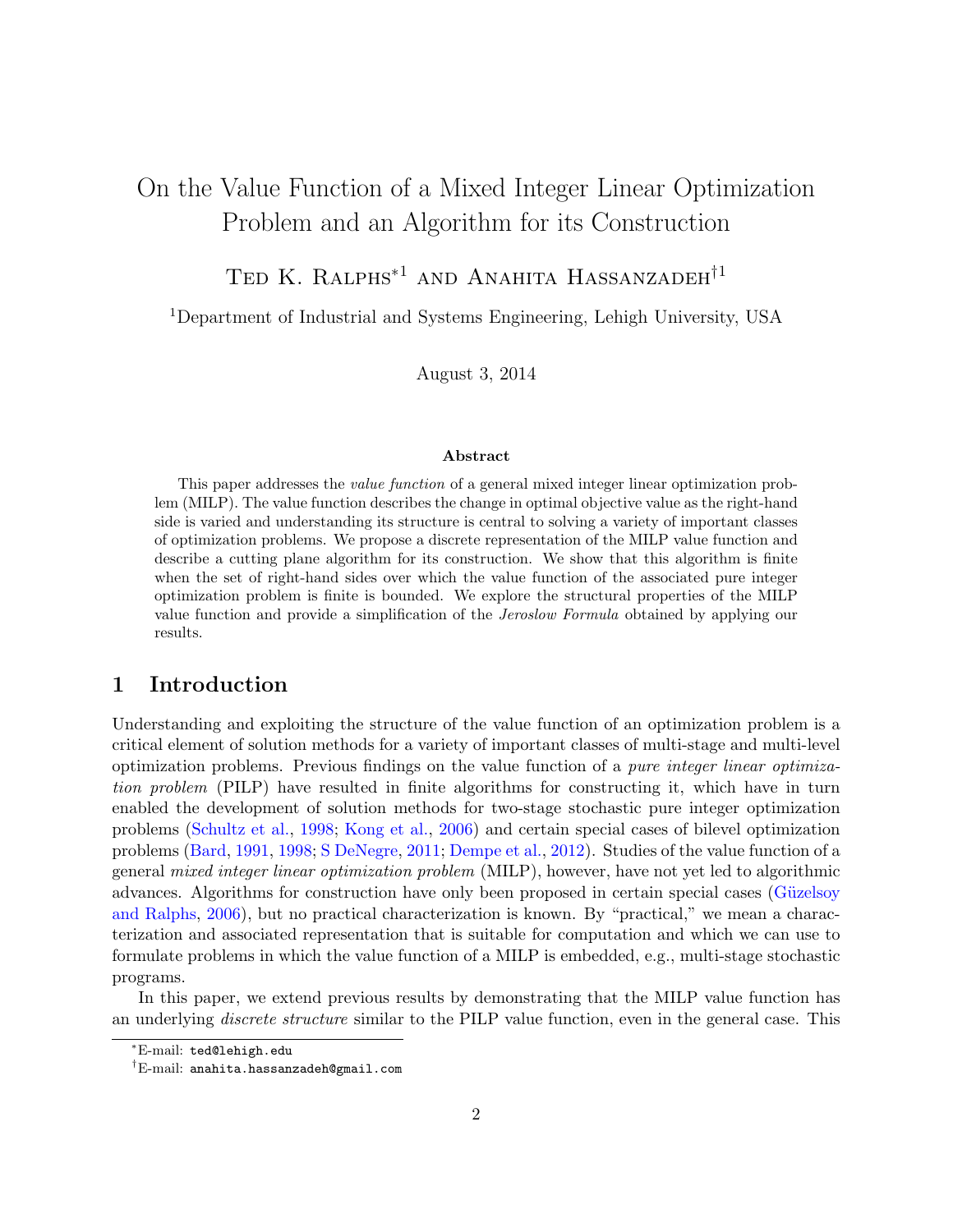discrete structure emerges from separating the function into discrete and continuous parts, which in turn enables a representation of the function in terms of two discrete sets. We show that this representation can be constructed and propose an algorithm for doing so. Both the representation and the algorithm are finite under the assumption that the set of right-hand sides over which the related PILP value function is finite is bounded.

We consider the value function associated with a nominal MILP instance defined as follows. The variables of the instance are indexed on the set  $N = \{1, \ldots, n\}$ , with  $I = \{1, \ldots, r\}$  denoting the index set for the integer variables and  $C = \{r+1, \ldots, n\}$  denoting the index set for the continuous variables. For any  $D \subseteq N$  and a vector y indexed on N, we denote by  $y_D$  the sub-vector consisting of the corresponding components of y. Similarly, for a matrix  $M$ , we denote by  $M_D$  the sub-matrix constructed by columns of  $M$  that correspond to indices in  $D$ . Then, the nominal instance we consider throughout the paper is given by

<span id="page-2-0"></span>
$$
z_{IP} = \inf_{(x,y)\in X} c_I^\top x + c_C^\top y,\tag{MILP}
$$

where  $(c_I^{\top}, c_C^{\top})^{\top} \in \mathbb{R}^n$  is the objective function vector and  $X = \{(x, y) \in \mathbb{Z}_{+}^I \times \mathbb{R}_{+}^C : A_I x + A_C y = d\}$ is the feasible region, described by  $A_I \in \mathbb{Q}^{m \times r}$ ,  $A_C \in \mathbb{Q}^{m \times (n-r)}$ , and  $d \in \mathbb{R}^m$ .

A pair of vectors  $(x, y) \in X$  is called a *feasible solution* and  $c_I^{\top} x + c_C^{\top} y$  is its associated *solution* value. For such a solution, the vector  $x$  is referred to as the *integer part* and the vector  $y$  as the continuous part. Any  $(x^*, y^*) \in X$  such that  $c_I^T x^* + c_C^T y^* = z_{IP}$  is called an optimal solution. Throughout the paper, we assume  $rank(A, d) = rank(A) = m$ .

The value function is a function  $z : \mathbb{R}^m \to \mathbb{R} \cup {\pm \infty}$  that describes the change in the optimal solution value of a MILP as the right-hand side is varied. In the case of [\(MILP\)](#page-2-0), we have

<span id="page-2-1"></span>
$$
z(b) = \inf_{(x,y)\in S(b)} c_I^\top x + c_C^\top y \quad \forall b \in B,
$$
\n(MVF)

where for  $b \in \mathbb{R}^m$ ,  $S(b) = \{(x, y) \in \mathbb{Z}_+^r \times \mathbb{R}_+^{n-r} : A_I x + A_C y = \hat{b}\}\$ and  $S_I(b) = \{x \in \mathbb{Z}_+^r : A_I x = b\}.$ We let  $B = \{b \in \mathbb{R}^m : S(b) \neq \emptyset\}$ ,  $B_I = \{b \in \mathbb{R}^m : S_I(b) \neq \emptyset\}$  and  $S_I = \bigcup_{b \in B} S_I(b)$ . By convention, we let  $z(b) = \infty$  for  $b \in \mathbb{R}^m \setminus B$  and  $z(b) = -\infty$  when the infimum in [\(MVF\)](#page-2-1) is not attained for any  $x \in S(b)$  for  $b \in B$ . To simplify the presentation, we assume that  $z(0) = 0$ , since otherwise  $z(b) = -\infty$  for all  $b \in \mathbb{R}^m$  with  $S(b) \neq \emptyset$  [\(Nemhauser and Wolsey,](#page-32-5) [1988\)](#page-32-5).

To illustrate the basic concepts, we now present a brief example that we refer to throughout the paper.

Example 1. Consider the MILP value function defined by

<span id="page-2-2"></span>
$$
z(b) = \inf 3x_1 + \frac{7}{2}x_2 + 3x_3 + 6x_4 + 7x_5
$$
  
s.t.  $6x_1 + 5x_2 - 4x_3 + 2x_4 - 7x_5 = b$   
 $x_1, x_2, x_3 \in \mathbb{Z}_+, x_4, x_5 \in \mathbb{R}_+.$  (Ex.1)

Figure [1](#page-3-0) shows this non-convex, non-concave piecewise polyhedral function.  $\blacksquare$ 

Although the MILP with which the value function in Example [1](#page-2-1) is associated has only a single constraint, the structure of the function is already quite complex. Nevertheless, the function does have an obvious regularity to it. The gradient of the function is always one of only two values,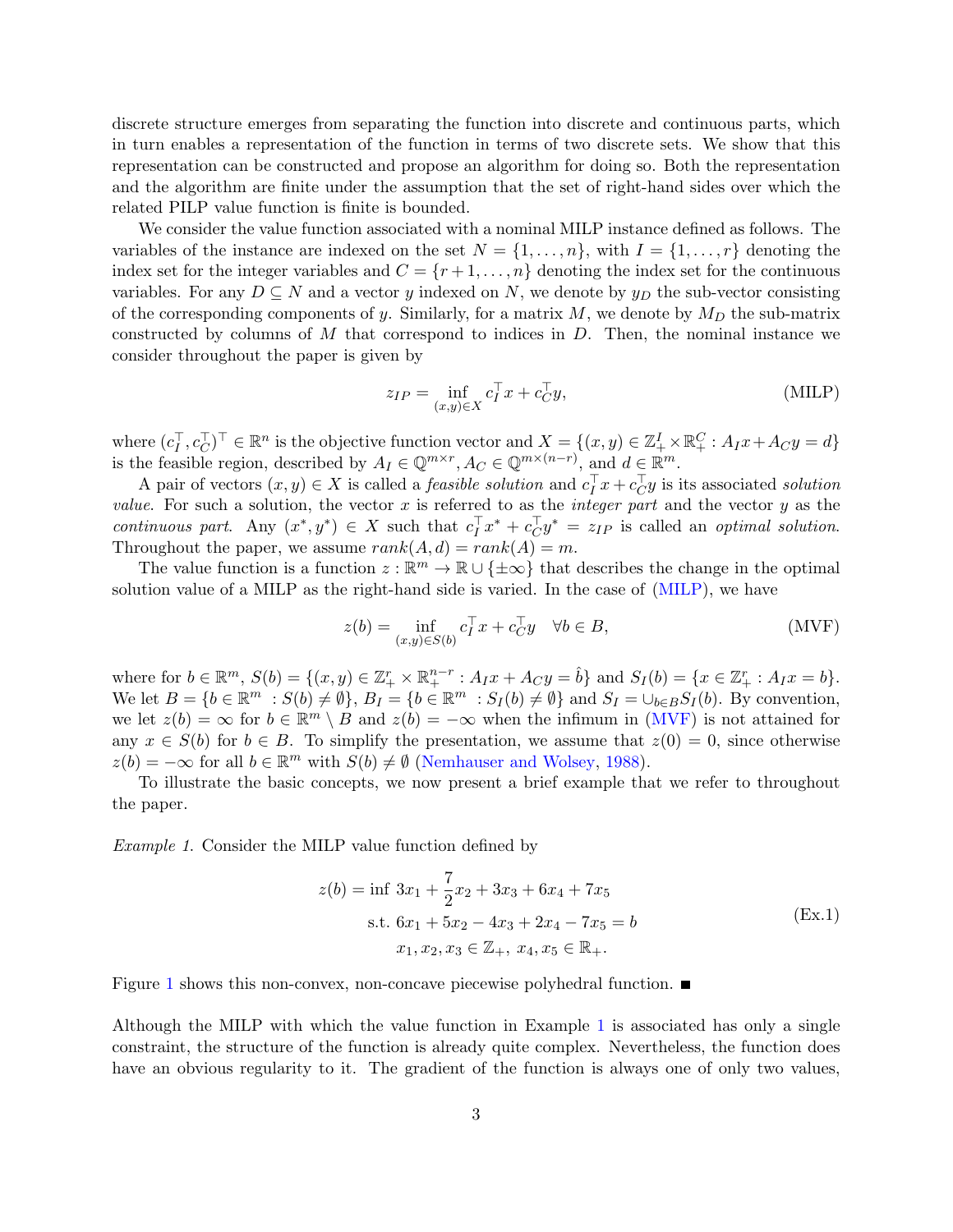<span id="page-3-0"></span>

Figure 1: MILP Value Function of [\(Ex.1\)](#page-2-2).

which means that its epigraph is the union of a set of polyhedral cones that are identical, aside from the location of their extreme points. This allows the function to be represented simply by describing this single polyhedral cone and a discrete set of points at which we place translations of it.

In the remainder of the paper, we formalize the basic idea illustrated in Example [1](#page-2-1) and show that it can be generalized to obtain a similar result that holds for all MILP value functions. More specifically, in Section [3,](#page-4-0) we review some basic properties of the LP value function and define the continuous restriction, an LP whose value function yields the aforementioned polyhedral cone. In Sections [4,](#page-7-0) we present the first main result in Theorem [1,](#page-16-0) which characterizes the minimal discrete set of points that yields a full description of the value function. This discrete set generalizes the minimal tenders of [Kong et al.](#page-32-1) [\(2006\)](#page-32-1) used to represent the PILP value function. In Section [5,](#page-17-0) we exploit this representation to uncover further properties of the value function, culminating in Theorem [2,](#page-17-1) which shows that there is a one-to-one correspondence between the discrete set of Theorem [1](#page-16-0) and the regions over which the value function is convex (the *local stability regions*). In Section [6,](#page-22-0) we discuss the relationship of our representation with the well-known *Jeroslow Formula*, showing in Theorem [3](#page-25-0) that the original formula can be simplified using the discrete representation of Theorem [1.](#page-16-0) Finally, in Section [7](#page-26-0) we demonstrate how to put the representation into computational practice by presenting a cutting plane algorithm for constructing a discrete representation such as the one in Theorem [1](#page-16-0) (though possibly not provably minimal). Before getting to the main results, we next summarize related work.

# 2 Related Work

Much of the recent work on the value function has addressed the pure integer case, since the PILP value function has some desirable properties that enable more practical results. [Blair and Jeroslow](#page-32-6) [\(1982\)](#page-32-6) first showed that the value function of a PILP is a Gomory function that can be derived by taking the maximum of finitely many subadditive functions. [Conti and Traverso](#page-32-7) [\(1991\)](#page-32-7) then proposed using *reduced Gröbner basis* methods to solve PILPs. Subsequently, in the context of stochastic optimization, [Schultz et al.](#page-32-0) [\(1998\)](#page-32-0) used the so-called *Buchberger Algorithm* to compute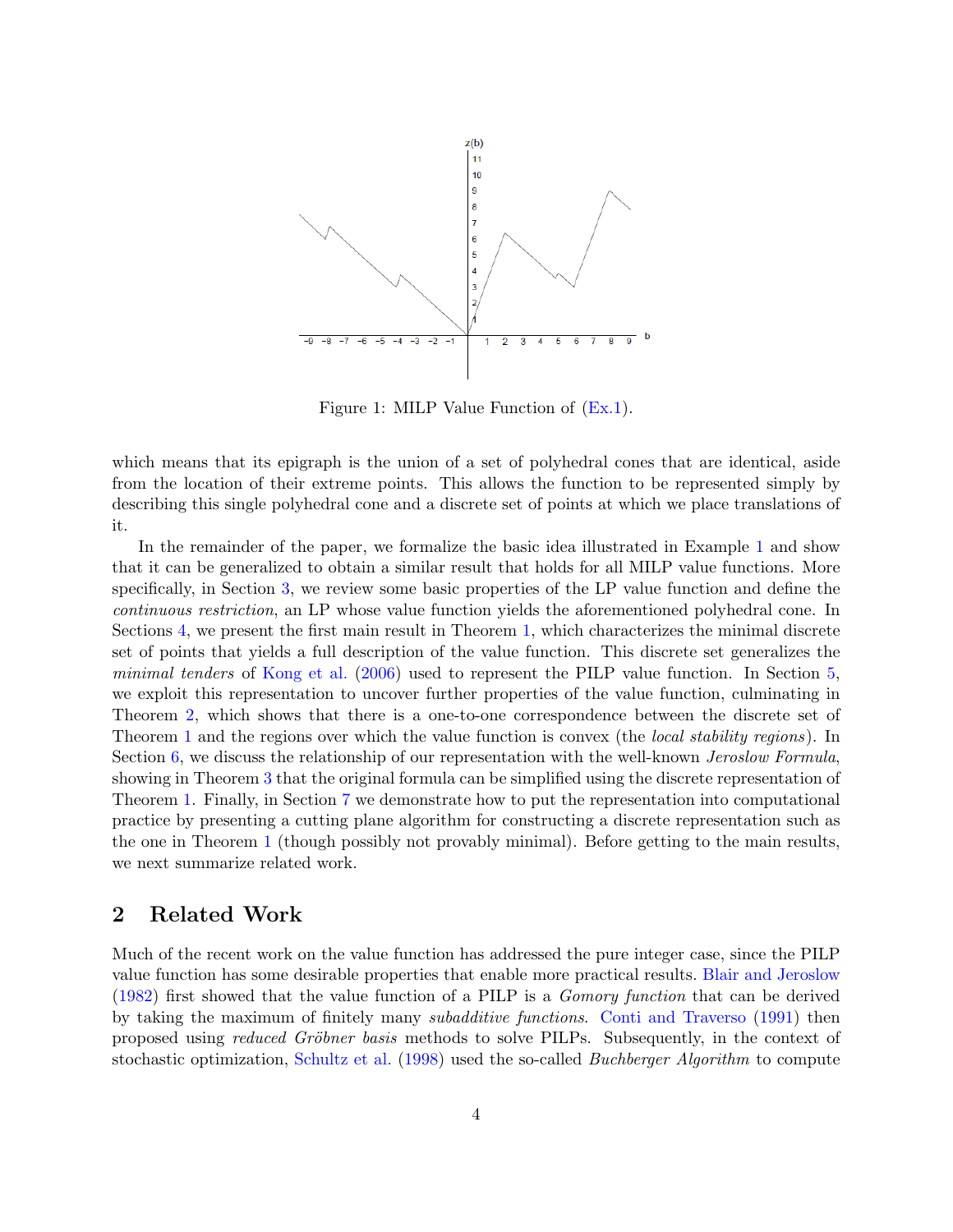the reduced Gröbner basis for solving sequences of integer optimization problems which differ only in their right-hand sides. In the same paper, the authors recognized that over certain regions of the right-hand side space, the pure integer value function remains constant. This property turned out to be quite significant, resulting in algorithms for two-stage stochastic optimization [\(Ahmed](#page-31-2) [et al.,](#page-31-2) [2004;](#page-31-2) [Kong et al.,](#page-32-1) [2006\)](#page-32-1). In the same vein, [Kong et al.](#page-32-1) [\(2006\)](#page-32-1) proposed using the properties of a pure integer optimization problem in two algorithms for constructing the PILP value function when the set of right-hand sides is finite.

The complex structure of the MILP value function makes the extension of results in linear and pure integer optimization to the general case a challenge. In particular, with the introduction of continuous variables, we no longer have countability of the set of right-hand sides for which  $S(b) \neq \emptyset$  (or finiteness in the case of a bounded  $S(b)$ ), which is a central property in the PILP case. The MILP value function also ostensibly lacks certain properties used in previous algorithms for eliminating parts of the domain from consideration in the pure integer case. For the mixed integer case, [Bank et al.](#page-31-3) [\(1983\)](#page-31-3) studied the MILP value function in the context of parametric optimization and provided theoretical results on regions of the right-hand side set over which the function is continuous. In a series of papers, [Blair and Jeroslow](#page-31-4) [\(1977,](#page-31-4) [1979\)](#page-31-5) studied the properties of the MILP value function and showed that it is a piecewise polyhedral function. [Blair and Jeroslow](#page-32-8)  $(1984)$  identified a subclass of Gomory functions called *Chvatal functions* to which the general MILP value function belongs. However, a closed form representation was not achieved until a decade later in a subsequent work of [Blair](#page-31-6) [\(1995\)](#page-31-6). The so-called Jeroslow Formula represents the MILP value function as collection of Gomory functions with linear correction terms. This characterization is related to ours and we discuss this relationship in Section [6.](#page-22-0)

# <span id="page-4-0"></span>3 The Continuous Restriction

To understand the MILP value function, it is important to first understand the structure of the value function of a linear optimization problem. In particular, we are interested in the structure of the value function of the LP arising from [\(MILP\)](#page-2-0) by fixing the values of the integer variables. We call this problem the *continuous restriction* [\(CR\)](#page-4-1) w.r.t a given  $\hat{x} \in S_I$ . Its value function is given by

<span id="page-4-1"></span>
$$
\bar{z}(b; \hat{x}) = c_I^{\top} \hat{x} + \inf c_C^{\top} y
$$
  
s.t.  $A_C y = b - A_I \hat{x}$   

$$
y \in \mathbb{R}_+^{n-r}.
$$
 (CR)

For a given  $\hat{x} \in S_I$ , we let  $S(b,\hat{x}) = \{y \in \mathbb{R}^{n-r}_+ : A_C y = b - A_I \hat{x}\}\$ . As before, we let  $\bar{z}(b;\hat{x}) = \infty$ if  $S(b, \hat{x}) = \emptyset$  for a given  $b \in B$  and  $\bar{z}(b; \hat{x}) = -\infty$  if the function value is unbounded. As we will show formally in Proposition [4,](#page-9-0) it is evident that for any  $\hat{x} \in S_I$ ,  $\bar{z}(\cdot; \hat{x})$  bounds the value function from above, which is the reason for the notation.

When  $\hat{x} = 0$  in [\(CR\)](#page-4-1), the resulting function is in fact the value function of a general LP, since  $A_C$  is itself an arbitrary matrix. In the remainder of the section, we consider this important special case and define

<span id="page-4-2"></span>
$$
z_C(b) = \inf_{C} c_C^{\top} y
$$
  
s.t.  $A_C y = b$   

$$
y \in \mathbb{R}^{n-r}_+.
$$
 (LVF)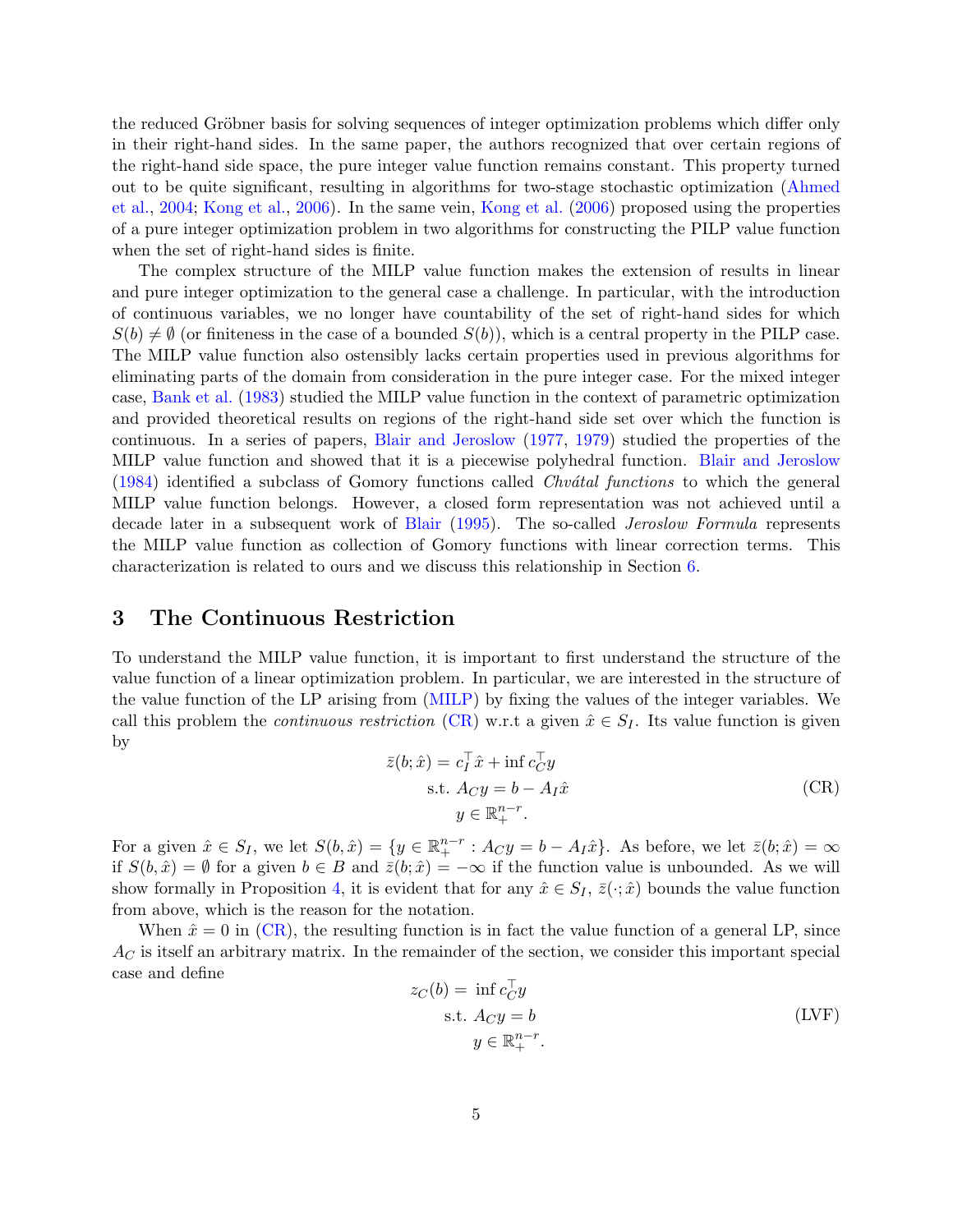<span id="page-5-1"></span>

Figure 2: The value function of the continuous restriction of [\(Ex.2\)](#page-5-0) and a translation.

We let K be the polyhedral cone that is the positive linear span of  $A_C$ , i.e.,  $K = \{\lambda_1 A^{r+1} + \ldots + \lambda_m\}$  $\lambda_{n-r}A^n: \lambda_1,\ldots,\lambda_{n-r}\geq 0$ . As we discuss later, this cone is the set of right-hand sides for which  $z_{\text{C}}$  is finite and plays an important role in the structure of both the LP and MILP value functions. The following example illustrates the continuous restriction associated with a given MILP.

Example 2. Consider the MILP

<span id="page-5-0"></span>
$$
\begin{aligned}\n\inf 2x_1 + 6x_2 + 7x_3 + 5x_4 \\
\text{s.t. } x_1 + 2x_2 - 7x_3 + x_4 &= b \\
x_1 \in \mathbb{Z}_+, x_2, x_3, x_4 \in \mathbb{R}_+.\n\end{aligned} \tag{Ex.2}
$$

The value functions of the continuous restriction w.r.t.  $x_1 = 0$  and  $x_1 = 1$  are plotted in Figure [2.](#page-5-1)  $\blacksquare$ 

Note that in the example just given,  $\bar{z}(\cdot; 1)$  is simply a translation of  $z_C$ . As we will explore in more detail later, this is true in general, so that for  $\hat{x} \in S_I$ , we have

$$
\bar{z}(b; \hat{x}) = c_I^{\top} \hat{x} + z_C(b - A_I \hat{x}) \ \forall b \in B.
$$

Thus, the following results can easily be generalized to the continuous restriction functions w.r.t. points other than the origin.

We shall now more formally analyze the structure of  $z<sub>C</sub>$ . We first present a representation due to [Blair and Jeroslow](#page-31-4) [\(1977\)](#page-31-4), who characterized the LP value function in terms of its epigraph. Let  $\mathcal{L} = \text{epi}(z_C).$ 

**Proposition 1** [\(Blair and Jeroslow,](#page-31-4) [1977\)](#page-31-4) The value function of  $z<sub>C</sub>$  is a convex polyhedral function and its epigraph  $\mathcal L$  is the convex cone

$$
cone\{(A^{r+1}, c_{r+1}), (A^{r+2}, c_{r+2}), \ldots, (A^n, c_n), (0, 1)\}.
$$

The above description of the LP value function in terms of a cone is not computationally convenient for reasons that will become clear. We can derive a more direct characterization of the LP value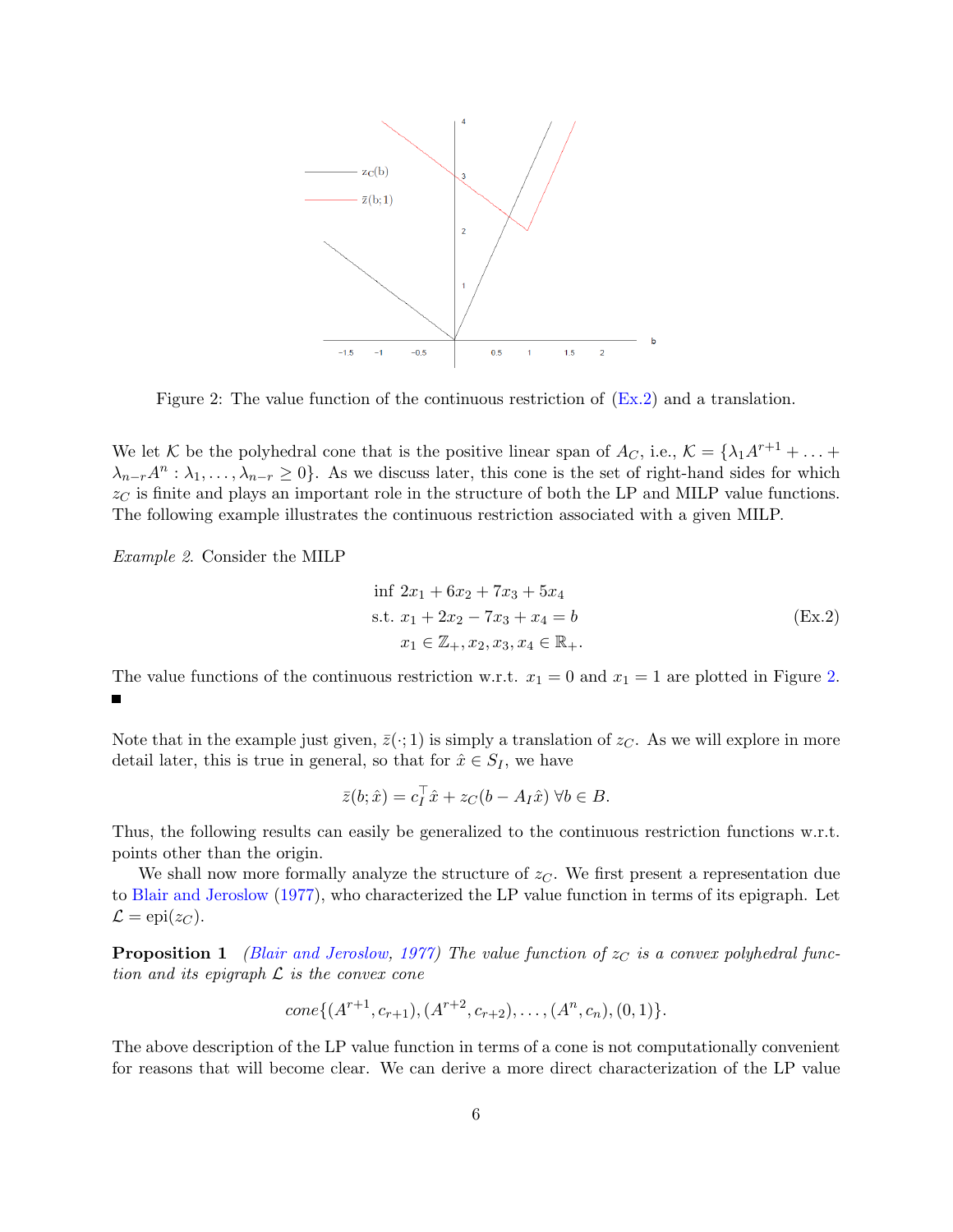function by considering the structure of the dual of [\(LVF\)](#page-4-2) for a fixed right-hand side  $\hat{b} \in \mathbb{R}^m$ . In particular, this dual problem is

$$
\sup_{\nu \in S_D} \hat{b}^\top \nu,\tag{3.1}
$$

where  $S_D = \{ \nu \in \mathbb{R}^m : A_C^{\top} \nu \leq c_C \}$ . Note that our earlier assumption that  $z(0) = 0$  implies  $S_D \neq \emptyset$ . Let  $\{\nu^i\}_{i\in K}$  be the set of extreme points of  $S_D$ , indexed by set K. When  $S_D$  is unbounded, let its set of extreme directions  $\{d^{j}\}_{j\in L}$  be indexed by set L. From strong duality, we have that  $z_C(\hat{b}) = \sup_{\nu \in S_D} \hat{b}^\top \nu$  when  $S_D \neq \emptyset$ . If the LP with right-hand side  $\hat{b}$  has a finite optimum, then

<span id="page-6-0"></span>
$$
z_C(\hat{b}) = \sup_{\nu \in S_D} \hat{b}^\top \nu = \sup_{i \in K} \hat{b}^\top \nu^i.
$$
\n(3.2)

Otherwise, for some  $j \in L$ , we have  $\hat{b}^\top d^j > 0$  and  $z_C(\hat{b}) = +\infty$ . We can therefore obtain a representation of the cone  $\mathcal L$  as

$$
\{(b, z) \in \mathbb{R}^{m+1} : b^{\top} \nu^i \le z, \ b^{\top} d^j \le 0, i \in K, j \in L\}.
$$

Let  $\mathcal E$  be the set of index sets of the nonsingular square sub-matrices of  $A_C$  corresponding to dual feasible bases. That is,  $E \in \mathcal{E}$  if and only if  $\exists i \in K$  such that  $A_{E}^{\top} \nu^{i} = c_{E}$ . Abusing notation slightly, we denote this (unique)  $\nu^i$  by  $\nu_E$  in order to be consistent with the literature. The cone  $\mathcal L$  has an extreme point if and only if there exist  $m+1$  linearly independent vectors in the set  $\{(\nu^i, -1) : i \in K\} \cup \{(d^j, 0) : j \in L\}.$  It is easy to show that in this case, the origin is the single extreme point of  $\mathcal L$  and all dual extreme points are optimal at the origin, i.e.,  $\nu_{E}^{\top}0 = c_{E}^{\top}A_{E}^{-1}$  $E^{-1}_E 0 = z_C(0) = 0$  for all  $E \in \mathcal{E}$ . Conversely, when  $\mathcal{L}$  has an extreme point, it must be the single point at which all the inequalities in the description of  $\mathcal L$  are binding.

The convexity of  $z<sub>C</sub>(b)$  follows from the representation [\(3.2\)](#page-6-0), since  $z<sub>C</sub>(b)$  is the maximum of a finite number of affine functions and is hence a convex polyhedral function [\(Bazaraa et al.,](#page-31-7) [1990;](#page-31-7) [Blair and Jeroslow,](#page-31-4) [1977\)](#page-31-4). With respect to differentiability, consider a right-hand side  $b \in B$  for which the optimal solution to the corresponding LP is non-degenerate. Let the (unique) optimal basis and optimal dual solution be  $A_E$  and  $\nu_E$ , respectively, for some  $E \in \mathcal{E}$ . As a result of the unchanged reduced costs, under a small enough perturbation in b,  $A_E$  and  $\nu_E$  remain the optimal basis and dual solution to the new problem. Hence, the function is affine in a neighborhood of b and differentiability of the LP value function at b follows. On the other hand, whenever the value function is non-differentiable, the problem has multiple optimal dual solutions and every optimal basic solution to the primal problem is degenerate. These observations result in the following characterization of the differentiability of the LP value function.

<span id="page-6-1"></span>**Proposition 2** [\(Bazaraa et al.,](#page-31-7) [1990\)](#page-31-7) If  $z<sub>C</sub>$  is differentiable at  $\ddot{b} \in K$ , then the gradient of  $z<sub>C</sub>$  at  $\hat{b}$  is the unique  $\nu \in S_D$  such that  $z_{\mathcal{C}}(\hat{b}) = \hat{b}^\top \nu$ . If  $\hat{b} \in \text{int}(\mathcal{K})$  is a point of non-differentiability of  $z_C$ , then there exist  $\nu^1, \nu^2, \ldots, \nu^s \in S_D$  with  $s > 1$  such that  $z_C(\hat{b}) = \hat{b}^\top \nu^1 = \hat{b}^\top \nu^2 = \ldots = \hat{b}^\top \nu^s$ and every optimal basic solution to the associated LP with right-hand side  $\hat{b}$  is degenerate.

*Example 3.* In  $(Ex.2)$ , we have

$$
z_C(b) = \sup\{\nu b : -1 \le \nu \le 3, \nu \in \mathbb{R}\} = \begin{cases} 3b & \text{if } b \ge 0\\ -b & \text{if } b < 0 \end{cases}
$$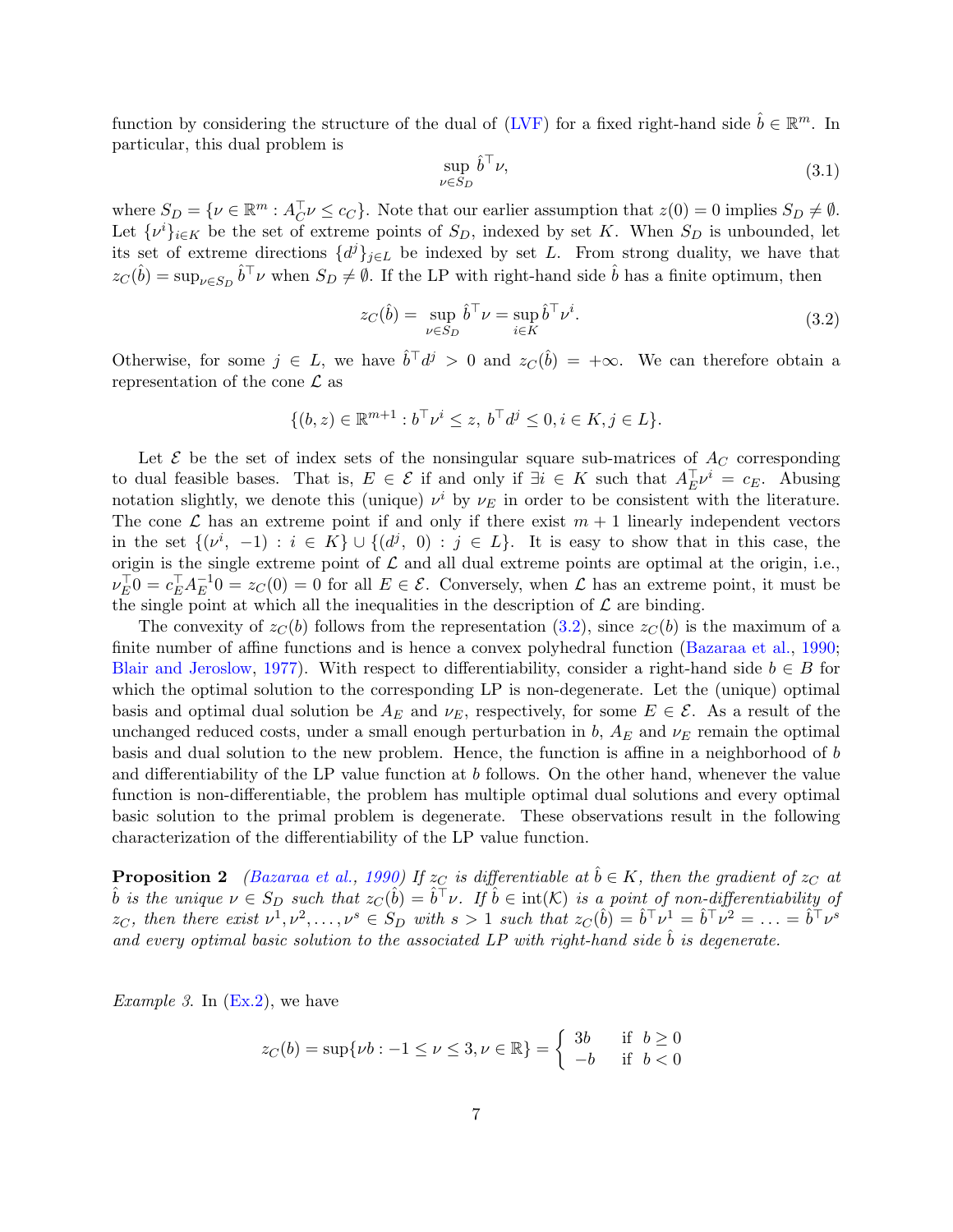Then,  $\mathcal{E} = \{\{1\}, \{2\}, \{3\}\}\$  with  $A_{\{1\}} = 2$ ,  $A_{\{2\}} = -7$ , and  $A_{\{3\}} = 1$ . The corresponding basic feasible solutions to the dual problem are 3,  $-1$ , and 5 respectively. If the value function is differentiable at  $b \in \mathbb{R}$ , then its gradient at b is either -1 or 3. These extreme points describe the facets of the convex cone  $\mathcal{L} = cone\{(2,6), (-7,7), (1,5), (0,1)\} = \{(b, z) \in \mathbb{R}^2 : z \geq 3b, z \geq -b\}.$ Note that we can conclude that fixing  $x_1$  to 0 in [\(Ex.2\)](#page-5-0) does not affect its value function. Finally, note that  $\mathcal{K} = \mathbb{R}$ , i.e.,  $z_C(b) < \infty$  for all  $b \in \mathbb{R}$ .

We have so far examined the LP value function arising from restricting the integer variables to a fixed value and discussed that such a value function inherits the structure of a general LP value function. The LP value function, though it arises from a continuous optimization problem, has a discrete representation in terms of the extreme points and extreme directions of its dual. In the next section, we study the effect of the addition of integer variables.

## <span id="page-7-0"></span>4 A Characterization of the MILP Value Function

The goal of this section is to derive a discrete representation of a general MILP value function building from the results of the previous section. We observe that the MILP value function is the minimum of a countable number of translations of  $z<sub>C</sub>$  and thus retains the same local structure as that of the continuous restriction [\(CR\)](#page-4-1). By characterizing the set of points at which these translations occur, we arrive at Theorem [1,](#page-16-0) our discrete characterization.

From the MILP value function [\(Ex.1\)](#page-2-2) and its continuous restriction w.r.t  $\hat{x} = 0$ , plotted respectively in Figures [1](#page-3-0) and [2,](#page-5-1) we can observe that when integer variables are added to the continuous restriction, many desirable properties of the LP value function, such as convexity and continuity, may be lost. The value function in this particular example remains continuous, but as a result of the added integer variables, the function becomes piecewise linear and additional points of nondifferentiability are introduced. In general, however, even continuity may be lost in some cases. Let us consider another example.

Example 4. Consider

<span id="page-7-2"></span><span id="page-7-1"></span>
$$
z(b) = \inf x_1 - \frac{3}{4}x_2 + \frac{3}{4}x_3 + \frac{5}{2}x_4
$$
  
s.t.  $\frac{5}{4}x_1 - x_2 + \frac{1}{2}x_3 + \frac{1}{3}x_4 = b$   
 $x_1, x_2 \in \mathbb{Z}_+, x_3, x_4 \in \mathbb{R}_+.$  (Ex.4)

Figure [3](#page-8-0) shows this value function. As in [\(Ex.1\)](#page-2-2), the value function is piecewise linear; however, in this case, it is also discontinuous. More specifically, it is a lower semi-continuous function. The next result formalizes these properties.

Proposition 3 [\(Nemhauser and Wolsey,](#page-32-5) [1988;](#page-32-5) [Bank et al.,](#page-31-3) [1983\)](#page-31-3) The MILP value function [\(MVF\)](#page-2-1) is lower semi-continuous, subadditive, and piecewise polyhedral over B.

Characterizing a piecewise polyhedral function amounts to determining its points of discontinuity and non-differentiability. In the case of the MILP value function, these points are determined by properties of the continuous restriction, which has already been introduced, and a second problem,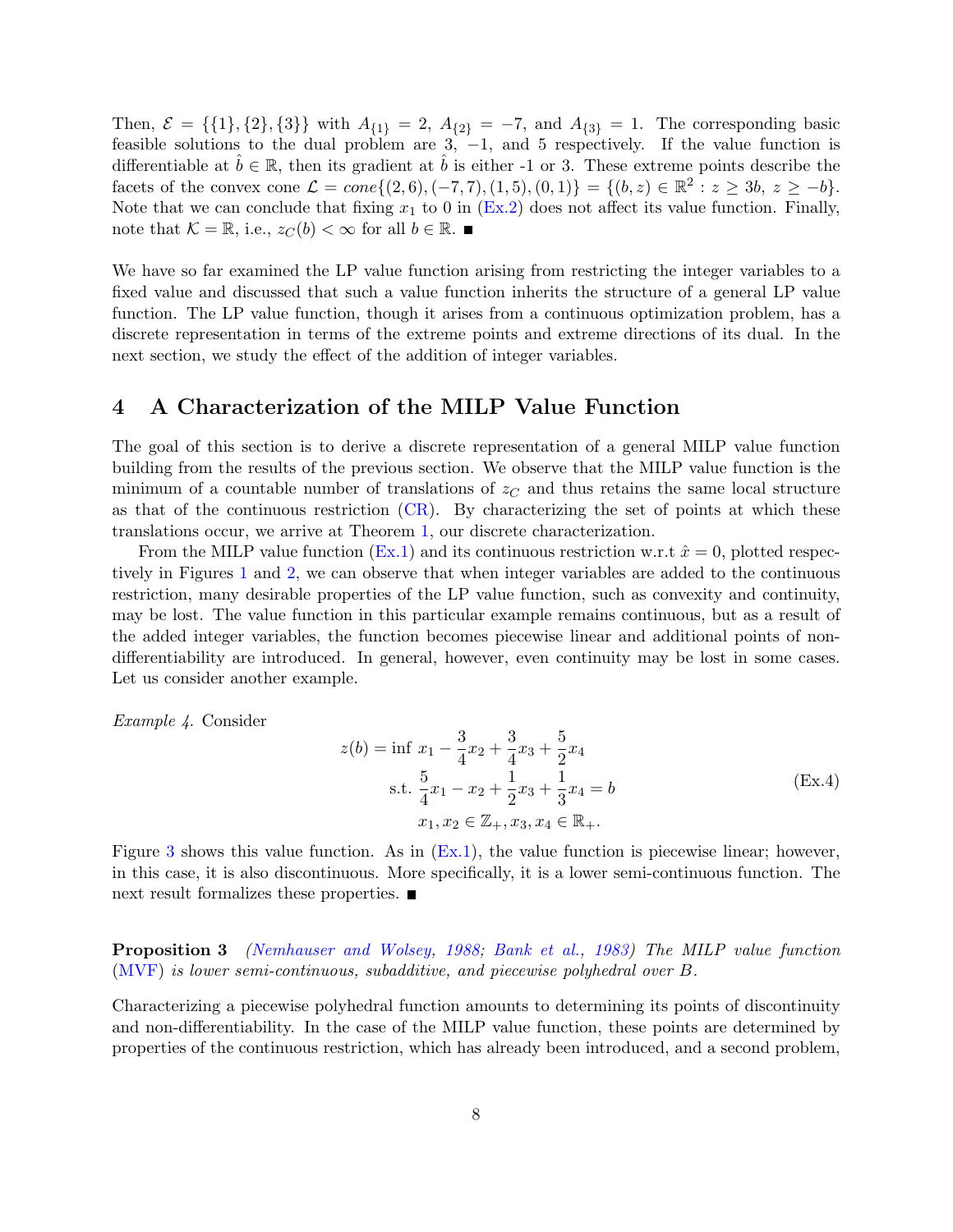<span id="page-8-0"></span>

Figure 3: Value Function [\(Ex.4\)](#page-7-1).

called the integer restriction, obtained by fixing the continuous variables to zero. This problem is defined as follows.

$$
z_I(b) = \inf c_I^{\top} x
$$
  
s.t.  $A_I x = b$   

$$
x \in \mathbb{Z}_+^r.
$$
 (IR)

The role of the integer restriction in characterizing the value function will become clear shortly, but we first need to introduce some additional concepts.

Recalling that the continuous restriction for any  $\hat{x} \in S_I$  can be expressed as  $\bar{z}(b; \hat{x}) = c_I^{\top} \hat{x} + c_I^{\top} \hat{x}$  $z<sub>C</sub>(b-A<sub>I</sub>x<sup>î</sup>)$ , we obtain the following representation of [\(MVF\)](#page-2-1) in terms of the continuous restriction:

$$
z(b) = \inf_{x \in S_I} c_I^{\top} x + z_C(b - A_I x) = \inf_{x \in S_I} \bar{z}(b; x) = \inf_{\hat{b} \in B_I} z(\hat{b}) + z_C(b - \hat{b}) \quad \forall b \in B. \tag{4.1}
$$

This shows that the MILP value function can be represented as a countable collection of value functions of continuous restriction functions arising from translations of the LP value function  $z<sub>C</sub>$ . Describing the value function consists essentially of characterizing the minimal set of points at which such translations must be located to yield the entire function. The points at which translations may potentially be located can be thought of as corresponding to vectors  $x \in S_I$ , as in the first two equation above, though more than one member of  $S_I$  may specify the same location. Equivalently, we can also consider describing the function simply by specifying its value at points in  $B_I$ , as in the third equation above, which makes the correspondence one-to-one. Despite being finite under the assumption that  $B_I$  is finite, this characterization is nevertheless still quite impractical, as both  $S_I$  and  $B_I$  may be very large. As one might guess, it is not necessary to consider all members of  $B_I$  in order to obtain a complete representation. Later in this section, we characterize the subset of  $B_I$  necessary to guarantee a complete description. This characterization provides a key insight that leads eventually to our algorithm for construction.

Before moving on, we provide some examples that illustrate how the structure of  $z<sub>C</sub>$  influences the structure of [\(MVF\)](#page-2-1). First, we examine the significance of the domain of  $z<sub>C</sub>$  in the structure and the continuity of the MILP value function with the following example.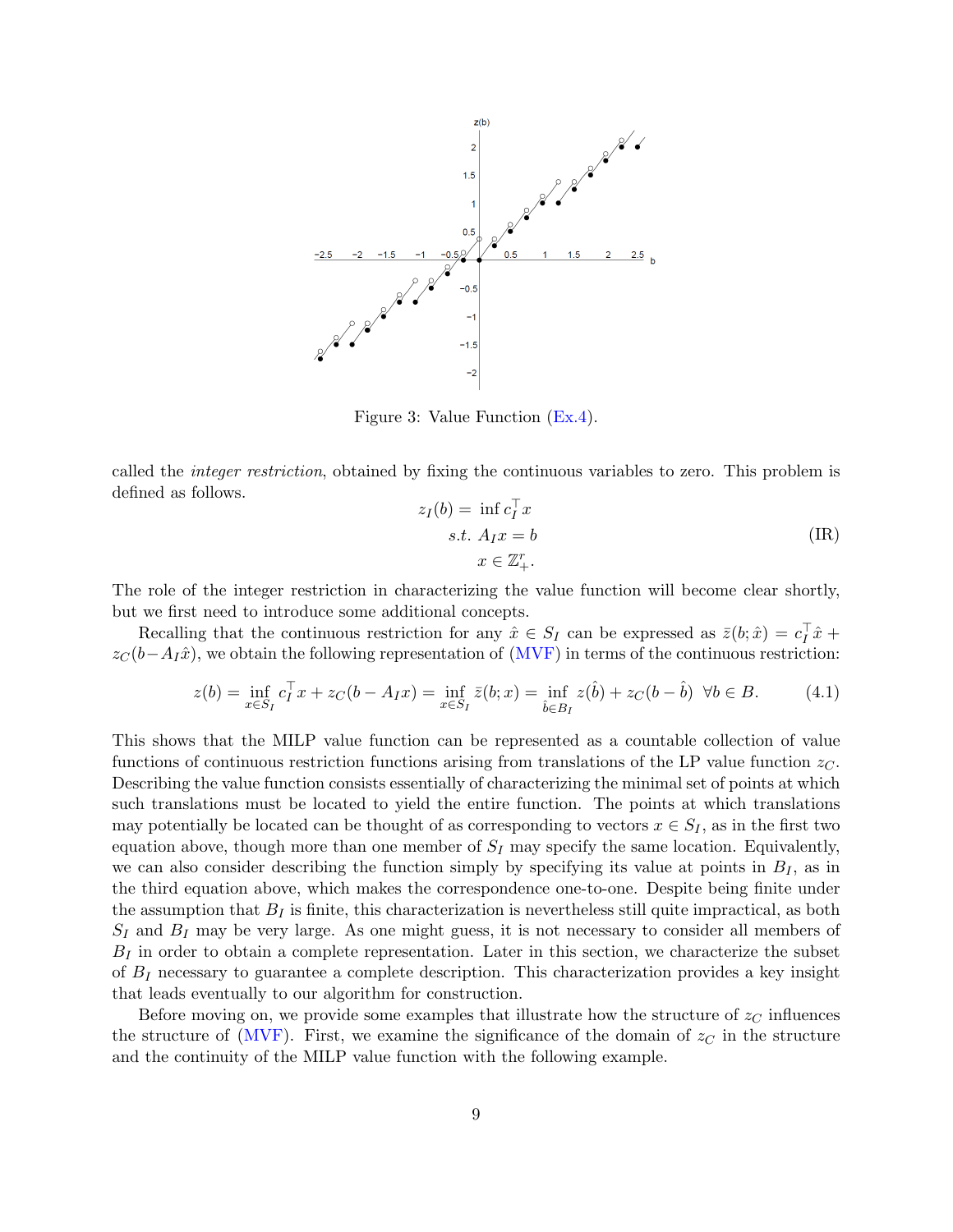*Example 5.* Consider again the value function [\(Ex.4\)](#page-7-1). Its continuous restriction w.r.t  $\hat{x} = 0$  is

<span id="page-9-1"></span>
$$
z_C(b) = \inf \frac{3}{4}x_1 + \frac{5}{2}x_2
$$
  
s.t.  $\frac{1}{2}x_1 + \frac{1}{3}x_2 = b$   
 $x_1, x_2 \in \mathbb{R}_+$ .

Equivalently,

<span id="page-9-0"></span>
$$
z_C(b) = \sup \{ \nu b : \nu \le \frac{3}{2}, \nu \in \mathbb{R} \}. \tag{4.2}
$$

Here, the positive linear span of  $\{\frac{1}{2}\}$  $\frac{1}{2}, \frac{1}{3}$  $\frac{1}{3}$  is  $\mathcal{K} = \mathbb{R}_+$ . We also have  $z_C(b) = \frac{3}{2}b$  for all  $b \in \mathcal{K}$ . The gradient of  $z_C(b)$  at any  $b \in \mathbb{R}_+ \setminus \{0\}$  is  $\frac{3}{2}$ , which is the extreme point of the feasible region of [\(4.2\)](#page-9-1). Note that for  $b \in \mathbb{R}_+$ ,  $z_C(b) = +\infty$  because the continuous restriction w.r.t the origin is infeasible whenever  $b \in \mathbb{R}_-$  and its corresponding dual problem is therefore unbounded. However, in the modification of this problem in [\(Ex.4\)](#page-7-1), we have  $B = \mathbb{R}$ , while K remains  $\mathbb{R}_+$ . This is because the additional integer variables result in translations of K into  $\mathbb{R}_-$ . These translations result in the discontinuity of the value function observed in  $(E_{\rm X}.4)$ .

The next result shows that the continuous restriction with respect to any fixed  $\hat{x} \in S_I$  bounds the value function from above, as it is a restriction of the value function by definition.

**Proposition 4** For any  $\hat{x} \in S_I$ ,  $\bar{z}(\cdot; \hat{x})$  bounds z from above.

**Proof.** For  $\hat{x} \in S_I$  we have

<span id="page-9-2"></span>
$$
\bar{z}(b; \hat{x}) = c_I^{\top} \hat{x} + z_C(b - A\hat{x}) \ge \inf_{x \in S_I} c_I^{\top} x + z_C(b - A_I x) = z(b). \quad \Box
$$

The second result shows that the continuous restriction with respect to the origin coincides with the value function z over the intersection of K and some open ball centered at the origin. We denote an open ball with radius  $\epsilon > 0$  centered at a point d by  $\mathcal{N}_{\epsilon}(d)$ .

**Proposition 5** There exists  $\epsilon > 0$  such that  $z(b) = z<sub>C</sub>(b)$  for all  $b \in \mathcal{N}_{\epsilon}(0) \cap \mathcal{K}$ .

**Proof.** At the origin, we have  $z(0) = 0$  with a corresponding optimal solution to the MILP being  $(x_I^*, x_C^*) = (0,0)$ . For a given  $\hat{b} \in \mathbb{R}$ , as long as there exists an optimal solution  $\hat{x}$  to the MILP with right-hand side b such that  $\hat{x} = 0$ , we must have  $z(\hat{b}) = z_C(\hat{b})$ . Therefore, assume to the contrary. Then for every  $\epsilon > 0$ ,  $\exists \tilde{b} \in \mathcal{N}_{\epsilon}(0) \cap \mathcal{K}, \tilde{b} \neq 0$  such that  $z_{\mathcal{C}}(\tilde{b}) > z(\tilde{b})$ . Consider an arbitrary  $\epsilon > 0$ and an arbitrary  $\tilde{b} \in \mathcal{N}_{\epsilon}(0) \cap \mathcal{K}, \tilde{b} \neq 0$  such that  $z_{C}(\tilde{b}) > z(\tilde{b})$ . Then if  $\tilde{x}$  is a corresponding optimal solution to the MILP with right-hand side b, we must have  $\hat{x} \neq 0$ . Let E and E<sup> $\hat{E}$ </sup> denote the set of column indices of sub-matrices of  $A_C$  corresponding to optimal bases of the continuous restrictions at 0 and  $\hat{x}$ , respectively (note that both must exist). Case i.  $E = \hat{E}$ . We have

$$
\begin{split} z_C(\hat{b}) > z(\hat{b}) &\Rightarrow c_E^\top A_E^{-1} \hat{b} > c_I^\top \hat{x} + c_E^\top A_{\hat{E}}^{-1} \hat{b} - c_E^\top A_{\hat{E}}^{-1} A_I \hat{x} \\ &\Rightarrow 0 > c_I^\top \hat{x} - c_{\hat{E}}^\top A_{\hat{E}}^{-1} A_I \hat{x}. \end{split}
$$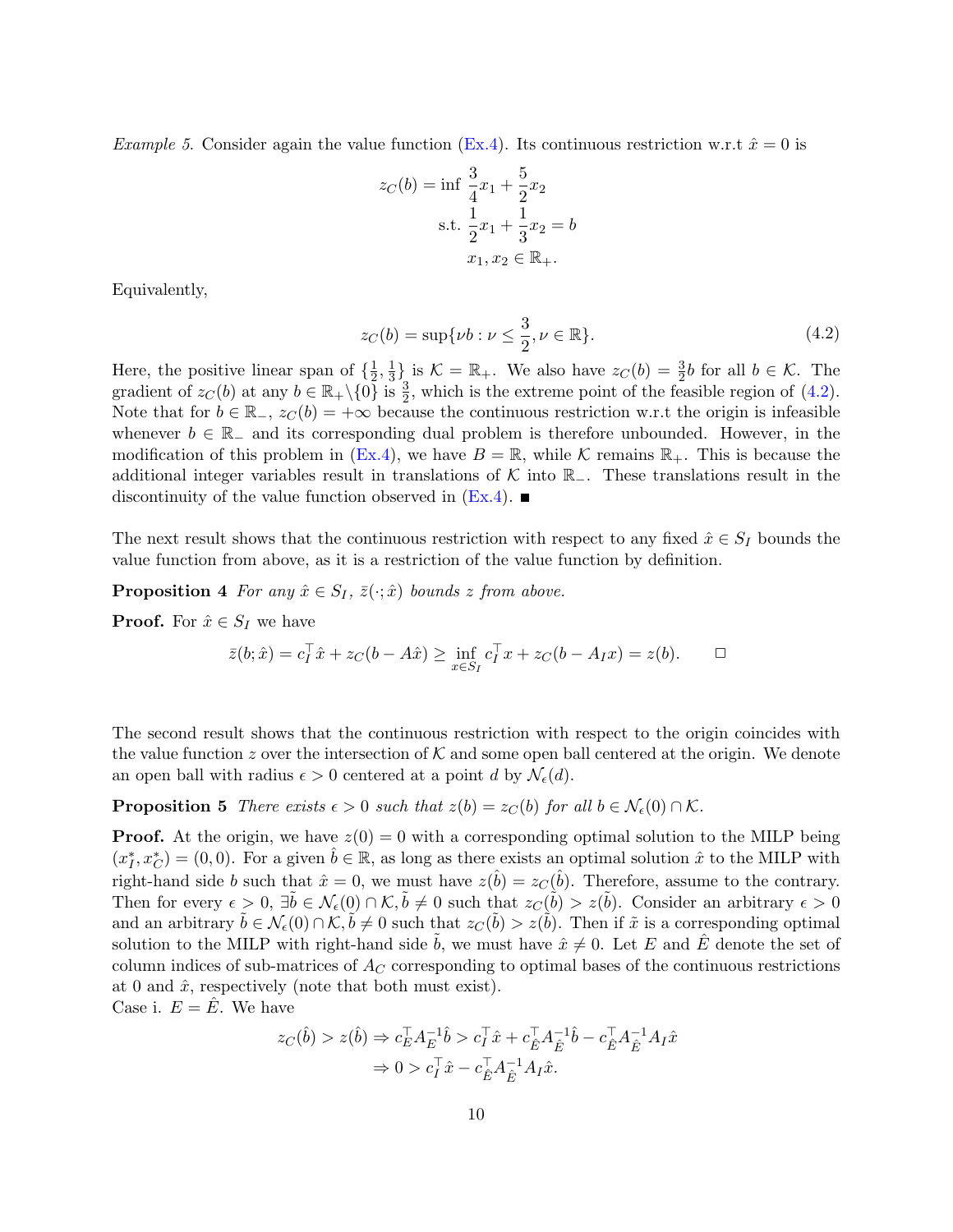However, the last inequality implies that at the origin,  $(\hat{x}, A_{\hat{E}}^{-1}A_{I}\hat{x})$  provides an improved solution so that  $z(0) < 0$ , which is a contradiction. Case ii.  $A_E \neq A_{\hat{E}}$ . We have  $z_C(\hat{b}) = c_E^{\top} A_E^{-1}$  $\bar{c}_E^{-1}\hat{b} > c_E^\top A_E^{-1}$  $\hat{E}^{-1}\hat{b}$ , which is a contradiction of the fact that  $z<sub>C</sub>$  is the value function of the continuous restriction at 0.

*Example 6.* Figure [4a](#page-10-0) shows that the epigraph of the value function of  $(Ex.1)$  coincides with the cone  $epi(z_C) = cone\{(2, 6), (-7, 7), (0, 1)\}$  on  $\mathcal{N}_{2.125}(0)$ . Similarly, Figure [4b](#page-10-0) demonstrates that the epi-graph of the discontinuous value function [\(Ex.4\)](#page-7-1) coincides with  $epi(z_C) = cone\left\{\left(\frac{1}{2}\right)$  $\frac{1}{2}, \frac{3}{4}$  $(\frac{3}{4}), (\frac{1}{3})$  $\frac{1}{3}, \frac{5}{2}$  $\frac{5}{2}$ ,  $(0, 1)$ } on  $\mathcal{N}_{0.25}(0) \cap \mathcal{K} = [0, 0.25) \subseteq \mathbb{R}^+.$ 

<span id="page-10-0"></span>

Figure 4: The MILP value function and the epigraph of the [\(CR\)](#page-4-1) value function at the origin.

<span id="page-10-1"></span>The characterization of the value function we proposed in  $(4.1)$  is finite as long as the set  $S_I$  is finite. However, there are cases where the set

$$
B_I = \{b \in B : S_I(b) \neq \emptyset\}
$$

is finite, while  $S_I$  remains infinite. Clearly in such cases, there is a finite representation of the value function that  $(4.1)$  does not provide. We can address this issue by representing the value function in terms of the set  $B_I$  rather than the set  $S_I$ , but even then, the representation is not minimal, as not all members of  $B_I$  are necessary to the description. We next study the properties of the minimal subset of  $B_I$  that can fully characterize the value function of a MILP.

From the previous examples, we can observe that when the MILP has only a single constraint and the value function is thus piecewise linear, the points necessary to describe the function are the *lower break points*. To generalize the notion of lower break points to higher dimension, we need some additional machinery.

In Figure [4,](#page-10-0) the lower break points are also local minima of the MILP value function and one may be tempted to conjecture that knowledge of the local minima is enough to characterize the value function. Unfortunately, it is easy to find cases for which the value function has no local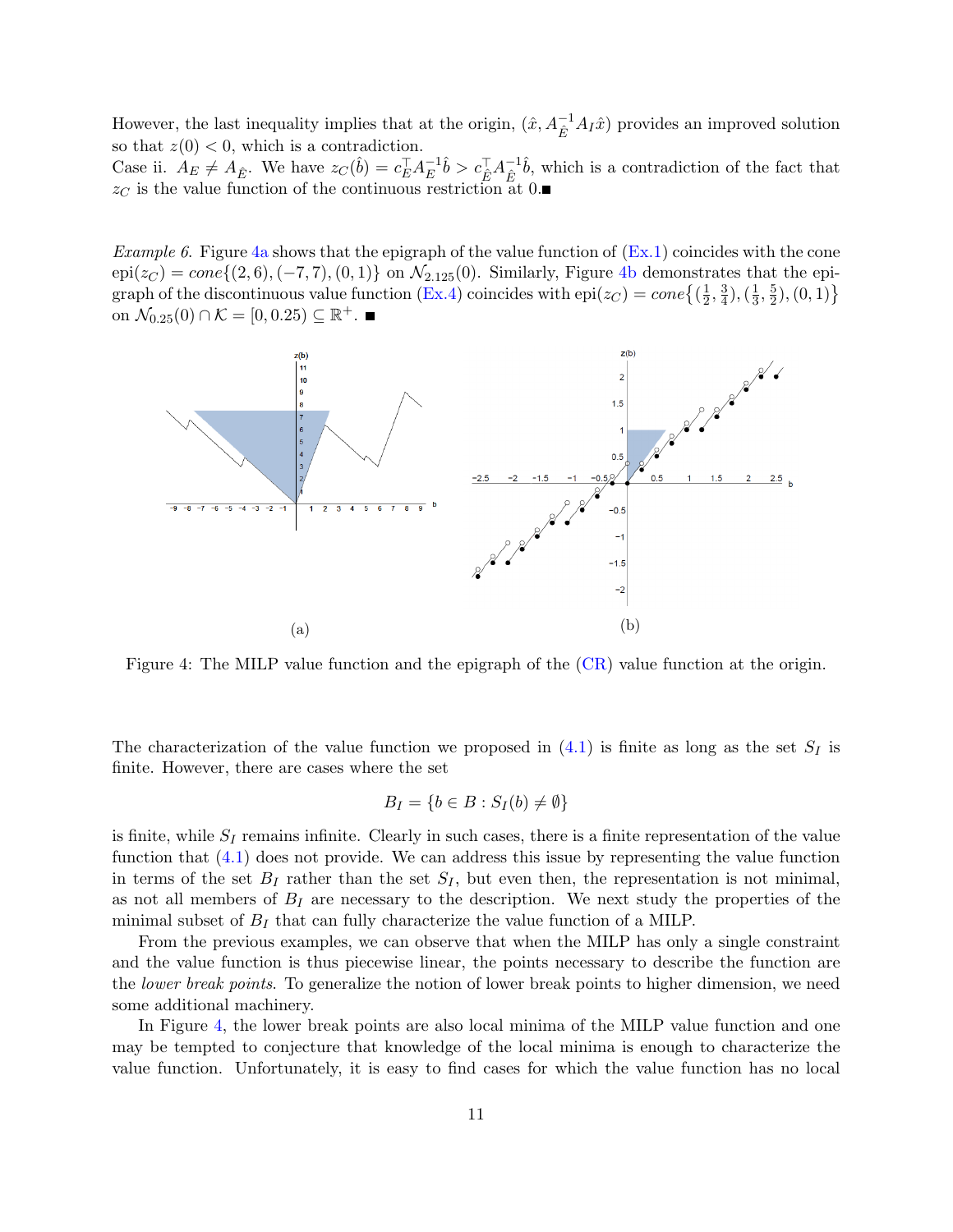minima and yet still has the nonconvex structure characteristic of a general MILP value function. Consider the following example.

Example 7. Consider

<span id="page-11-1"></span>
$$
z(b) = \inf -2x_1 + 6x_2 - 7x_3
$$
  
s.t.  $x_1 - 2x_2 + 7x_3 = b$   
 $x_1 \in \mathbb{Z}_+, x_2, x_3 \in \mathbb{R}_+$ . (Ex.6)

<span id="page-11-0"></span>As illustrated in Figure [5,](#page-11-0) the extreme point of the epigraph of the continuous restriction of the problem does not correspond to a local minimum. In fact the value function does not have any local minima.



Figure 5: MILP value function [\(Ex.6\)](#page-11-1) with no local minimum.

In the previous examples, the epigraph of  $z<sub>C</sub>$  was also always a pointed cone. As a result, the MILP value function had lower break points that corresponded to the extreme points of epi( $\overline{z}(\cdot;x)$ ) for certain  $x \in S_I$ . However, the cone epi( $z_C$ ) may not have an extreme point in general. When it fails to have one, in the single-dimensional case, the MILP value function will be linear and will have no break points. Consider the following example.

Example 8. Consider

<span id="page-11-2"></span>
$$
z(b) = \inf 2x_1 + 6x_2 - 7x_3
$$
  
s.t.  $x_1 - 6x_2 + 7x_3 = b$   
 $x_1 \in \mathbb{Z}_+, x_2, x_3 \in \mathbb{R}_+$ . (Ex.7)

In this example, the value function [\(Ex.7\)](#page-11-2) coincides with the value function of the continuous restriction w.r.t the origin. This function is plotted in Figure [6.](#page-12-0)  $\blacksquare$ 

In this last example, the epigraph of the value function contains a line that passes through the origin. This property can be generalized to any dimension. If  $epi(z_C)$  is not a pointed cone, then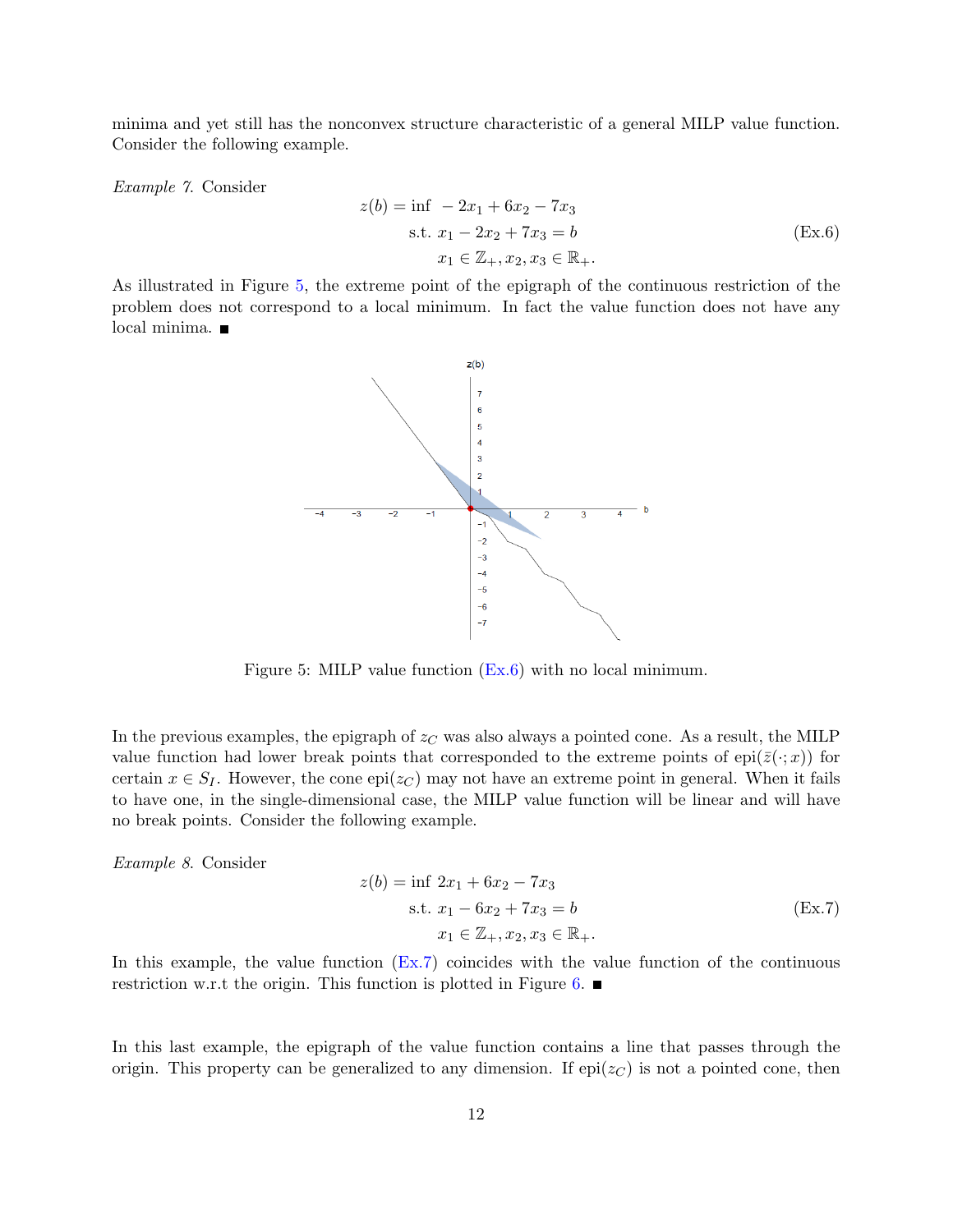<span id="page-12-0"></span>

Figure 6: Linear and convex MILP and CR value functions to  $(E_{X.7})$ .

for any given  $\hat{x} \in S_I$ , the boundary of the epigraph of  $\bar{z}(\cdot; \hat{x})$  contains a line that passes through  $(A_I\hat{x}, \bar{z}(A_I\hat{x}; \hat{x}))$ . The boundary of the resulting MILP value function therefore contains parallel lines that result from translations of  $\bar{z}$ . Clearly, to characterize such a value function, one would need to have, for each such line, a point  $\hat{b}$  such that  $(\hat{b}, z(\hat{b}))$  is on both the line and the value function of the continuous restriction,  $z_C$ . This case, in which epi( $z_C$ ) is not a pointed cone, is, however, an edge case and its consideration would complicate the presentation substantially. For the remainder of this section, we therefore assume the more common case in which epi( $z<sub>C</sub>$ ) is a pointed cone.

To generalize the set of lower break points to higher dimension, we introduce the notion of points of strict local convexity of the MILP value function. We denote the set of these points by  $B_{SLC}$ .

**Definition 1** A point  $\hat{b} \in B_I$  is a point of strict local convexity of the function  $f : \mathbb{R}^m \to \mathbb{R} \cup \{\pm \infty\}$ if for some  $\epsilon > 0$  and  $g \in \mathbb{R}^m$ , we have

<span id="page-12-1"></span>
$$
f(b) > f(\hat{b}) + g^{\top}(b - \hat{b}) \text{ for all } b \in \mathcal{N}_{\epsilon}(\hat{b}), \ b \neq \hat{b}.
$$

This definition requires the existence of a hyperplane that is tangent to the function  $f$  at the point  $b \in B_I$ , while lying strictly below f in some neighborhood of b. For the continuous restriction with respect to  $\hat{x} \in S_I$ , this can happen only at the extreme point of the epigraph of the function, if such a point exists. Note that at such a point, we must have  $\bar{z}(\hat{b}; \hat{x}) = c_I^{\dagger} \hat{x}$ . Furthermore, if  $\hat{x} \in \arg\inf_{x \in S_I} \bar{z}(\hat{b}; x)$ , then we will also have  $\bar{z}(\hat{b}; \hat{x}) = z_I(\hat{b})$ .

**Proposition 6** For a given  $\hat{x} \in S_I$ ,  $\hat{b} \in A_I\hat{x} + \mathcal{K}$  is a point of strict local convexity of  $\bar{z}(\cdot;\hat{x})$  if and only if  $(\hat{b}, \bar{z}(\hat{b}; \hat{x}))$  is the extreme point of  $epi(\bar{z}(\cdot; \hat{x}))$ .

**Proof.** Let  $\hat{x} \in S_I$  and  $b \in A_I\hat{x} + \mathcal{K}$  be given as in the statement of the theorem. We use the following property in the proof. Let the function  $H_t$  be defined by

$$
H_t(b) = \begin{cases} c_I^\top \hat{x} + (b - A_I \hat{x})^\top \eta^t & \text{for } b \in \mathcal{K}, \\ +\infty & \text{otherwise}, \end{cases}
$$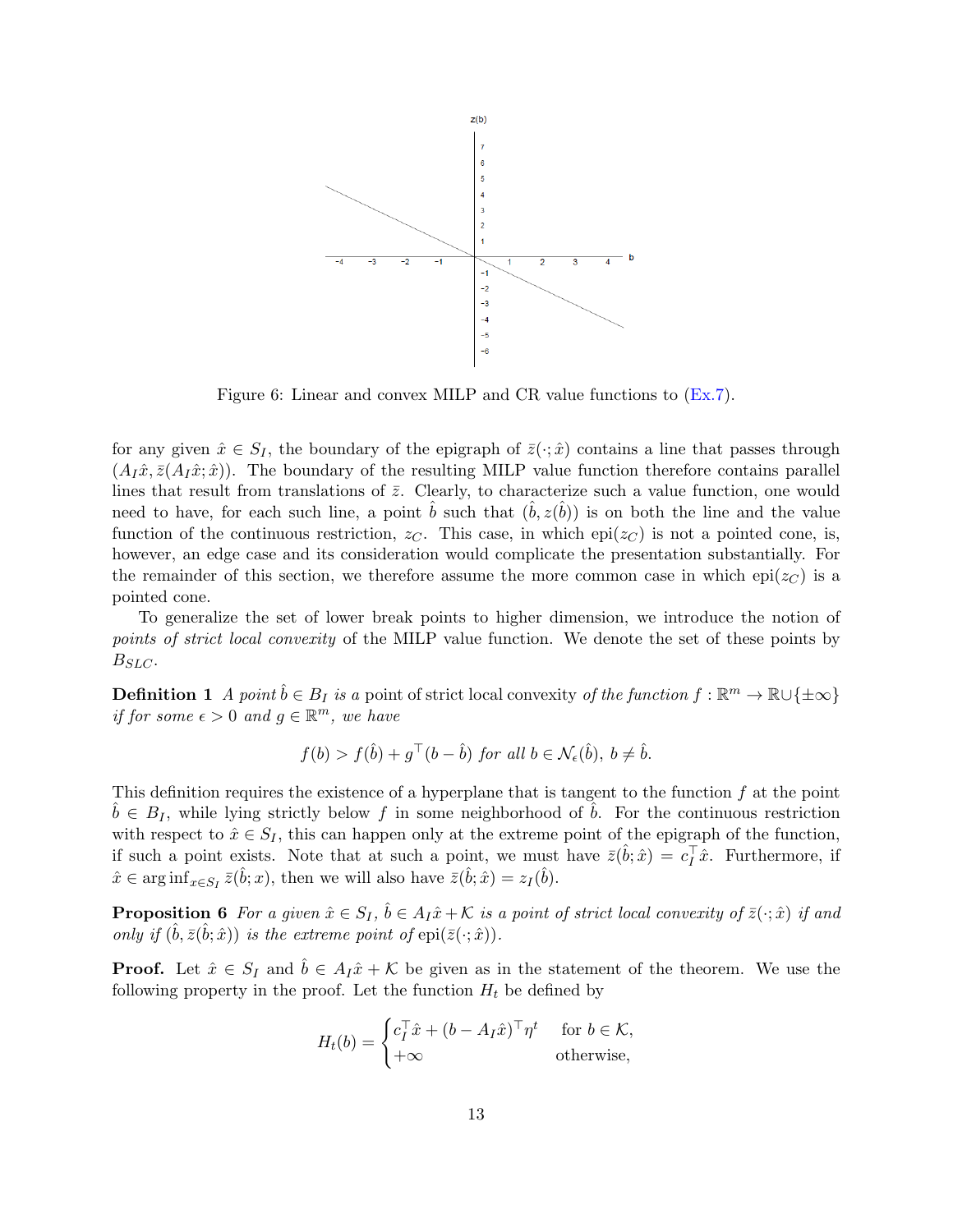where  $\eta^t \in {\{\nu^i\}}_{i \in K} \cup {\{d^j\}}_{j \in L}$ . Then, we have

$$
\bar{z}(b; \hat{x}) = \sup_{t \in K \cup L} H_t(b)
$$

Moreover,

$$
\partial \bar{z}(\hat{b};\hat{x}) = \text{conv}(\{\nabla H_1,\ldots,\nabla H_p\}_{p\in P}) = \text{conv}(\{\eta^1,\ldots,\eta^p\}_{p\in P}) \neq \emptyset,
$$

where  $P \subseteq K \cup L$  and  $|P| > 1$  and finally, we have that

$$
\bar{z}(\hat{b};\hat{x}) = H_1(\hat{b}) = \dots = H_p(\hat{b}) \text{ for } p \in P. \tag{4.3}
$$

( $\Rightarrow$ ) Let  $\epsilon$  and g be the radius of the ball and a corresponding subgradient showing the strict local convexity of  $\bar{z}(\cdot;\hat{x})$  at  $\hat{b}$ . If  $\bar{z}(\cdot;\hat{x})$  is differentiable at  $\hat{b}$ , then  $\exists \nu \in \mathbb{R}^m$  such that  $\partial \bar{z}(\cdot;\hat{x}) = {\nu}$ , and therefore  $g = \nu$ . Then we trivially have that  $\hat{b}$  cannot be a point of strict local convexity of  $\bar{z}(\cdot; \hat{x})$ , as there always exists  $\epsilon'$  with  $0 < \epsilon' < \epsilon$  such that on  $\mathcal{N}_{\epsilon'}(\hat{b})$ , we have  $\bar{z}(b; \hat{x}) = \bar{z}(\hat{b}; \hat{x}) + \nu^{\top} (b - \hat{b})$ . Therefore,  $\bar{z}(\cdot; \hat{x})$  cannot be differentiable at  $\hat{b}$ .

Since  $\bar{z}(\cdot;\hat{x})$  is not differentiable at  $\bar{b}$ , there are  $H_1,\ldots,H_p, p \in P$ , as defined above. In the case that  $p > m$ , from the discussion in Section [3,](#page-4-0)  $\hat{b}$  has to be the extreme point of epi $(\bar{z}(\cdot;\hat{x}))$ . Next, we show that  $\hat{b}$  cannot be the extreme point of epi $(\bar{z}(\cdot; \hat{x}))$  if  $p \leq m$ .

When  $1 < p \leq m$ , equation [\(4.3\)](#page-9-2) must still hold. Let

$$
R = \{ (b, \bar{z}(b; \hat{x})) \in (A_I \hat{x} + \mathcal{K}) \times \mathbb{R} : \bar{z}(b; \hat{x}) = H_1(b) = \dots = H_p(b) \text{ for } p \in P \}
$$

Then there exists  $\tilde{b} \in N_{\epsilon}(\hat{b})$  such that  $(\tilde{b}, z(\tilde{b})) \in R$  and  $\tilde{b} \neq \hat{b}$ . We have

$$
\bar{z}(\tilde{b};\hat{x}) - \bar{z}(\hat{b};\hat{x}) = (\tilde{b} - \hat{b})^{\top} \eta^{t}, t \in P.
$$

Then we can conclude that for  $g \in \partial \bar{z}(\hat{b}; \hat{x}) = \text{conv}(\{\eta^1, \dots, \eta^p\})$ , the function  $\bar{z}(\hat{b}; \hat{x}) + g^{\top}(\tilde{b} - \hat{b})$  also coincides with  $\bar{z}(\tilde{b}; \hat{x})$  as follows. Choose  $0 \leq \lambda^t \leq 1, t \in P$  such that  $g = \sum_{t \in P} \lambda^t \eta^t$ ,  $\sum_{t \in P} \lambda^t = 1$ . From the equations

$$
\lambda^{t}(\bar{z}(\tilde{b};\hat{x}) - \bar{z}(\hat{b};\hat{x})) = \lambda^{t}(\tilde{b} - \hat{b})^{\top}\eta^{t}, t \in P
$$

we have a contradiction to  $\hat{b}$  being the point of strict local convexity of  $\bar{z}(\cdot;\hat{x})$ , since

$$
\bar{z}(\tilde{b};\hat{x}) - \bar{z}(\hat{b};\hat{x}) = \sum_{t=1}^{p} \lambda^t (\tilde{b} - \hat{b})^\top \eta^t = g^\top (\tilde{b} - \hat{b}).
$$

(←) Since  $(\hat{b}, z(\hat{b}))$  is the extreme point of epi $(\bar{z}(\cdot; \hat{x}))$ , then  $\partial \bar{z}(\hat{b}; \hat{x}) = \text{conv}(\{\eta^1, \ldots, \eta^p\})$ , where  $p \in P$  and we must have that  $|P| > m$ . Choose  $g \in \text{int}(\text{conv}(\{\eta^1,\ldots,\eta^p\}))$ . For an arbitrary  $\tilde{b} \in A_I \hat{x} + \mathcal{K}, \tilde{b} \neq \hat{b}$  there exists  $\tilde{\eta} \in {\{\eta^1,\ldots,\eta^p\}}$  such that  $\tilde{z}(\tilde{b}; \hat{x}) = (\tilde{b} - A_I \hat{x})^\top \tilde{\eta}$ . Then, from the monotonicity of the subgradient of a convex function we have  $(\tilde{\eta}^{\top} - g^{\top})(\tilde{b} - \hat{b}) > 0$ . Therefore,

$$
\bar{z}(\tilde{b};\hat{x}) = \bar{z}(\hat{b};\hat{x}) + \tilde{\eta}^{\top}(\tilde{b} - \hat{b}) > \bar{z}(\hat{b};\hat{x}) + g^{\top}(b - \hat{b}) \quad \forall \tilde{b} \in A_{I}\hat{x} + \mathcal{K}, \ \tilde{b} \neq \hat{b}.
$$
 (4.4)

That is,  $\hat{b}$  is a point of strict local convexity of  $\bar{z}(\cdot; \hat{x})$ .

*Example 9.* Consider the MILP in Example [4.](#page-10-1) The blue shaded region in Figure [7](#page-14-0) is epi $(\bar{z}(\cdot; 1))$ . The point  $(1, -2)$  is the extreme point of the cone epi $(\bar{z}(b; 1))$  and  $b = 1$  is a point of strict local convexity of the value function.  $\blacksquare$ 

<span id="page-13-0"></span>Next, we discuss the points of strict local convexity of the MILP value function.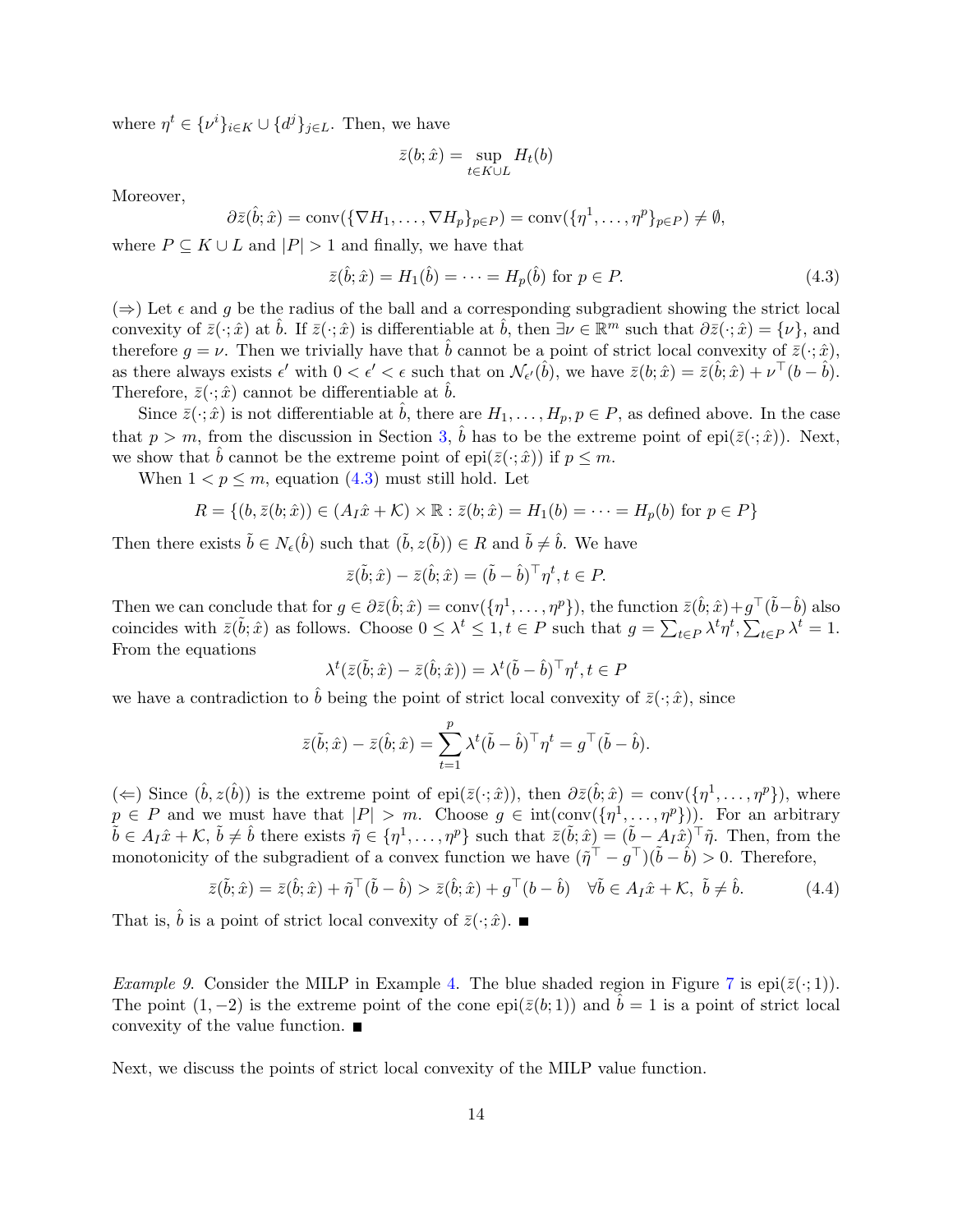<span id="page-14-0"></span>

Figure 7: The value function of the MILP in  $(Ex.6)$ 

**Proposition 7** If  $\hat{b}$  is a point of strict local convexity, then there exists  $\hat{x} \in S_I$  such that

- $\bullet$   $\hat{b} = A_I \hat{x}$ ;
- $(\hat{b}, \bar{z}(\hat{b}; \hat{x}))$  is the extreme point of  $epi(\bar{z}(\cdot; \hat{x}))$ ; and
- $\bar{z}(\hat{b}; \hat{x}) = c_I^{\top} \hat{x} = z_I(\hat{b}) = z(\hat{b}).$

**Proof.** Let  $\hat{b}$  be a point of strict local convexity. If there exists  $\hat{x} \in S_I(\hat{b})$  such that  $\hat{x} \in \hat{b}$  $\arg \inf_{x \in S_I} \bar{z}(\hat{b}; x)$ , then we have that  $c_I^{\top} x = z(\hat{b})$ . The remainder of the statement is trivial in this case. Consider the case where such x does not exist. That is, for any  $(x, y) \in S(\hat{b})$  such that  $c_I^{\top} x + c_C^{\top} y = z(\hat{b})$ , we have  $y > 0$ . Let one such point be  $(\hat{x}, \hat{y})$ . Consider  $\epsilon > 0$  used to show  $\hat{b}$  is a point of strict local convexity. If  $\bar{z}(\cdot;\hat{x})$  coincides with z on  $\mathcal{N}_{\epsilon}(\hat{b})$ , then from Proposition [6](#page-12-1) it follows that  $\hat{b}$  cannot be a point of strict local convexity. On the other hand, if z is constructed by multiple translations of  $\bar{z}$  over  $\mathcal{N}_{\epsilon}(\hat{b})$ , since it attains the minimum of these functions, there cannot be a supporting hyperplane to z at  $\dot{b}$ , therefore  $\dot{b}$  cannot be a point of strict local convexity.

We note that the reverse direction of Proposition [7](#page-13-0) does not hold. In particular, it is possible that for some  $\hat{x} \in S_I$  we have  $z(A_I \hat{x}) = c_I^{\top} \hat{x}$ , but that  $A_I \hat{x}$  is not a point of strict local convexity. For instance, in example [1,](#page-2-1) for  $\hat{x} = (1, 0, 1)$  we have that  $A_I\hat{x} = 2$  and that  $\bar{z}(2; \hat{x}) = z(2) = 6$ . Nevertheless, 2 is not a point of strict local convexity.

Points of strict local convexity may lie on the boundary of  $B_I$ . The next example illustrates a case where this happens.

Example 10. Consider the MILP value function

<span id="page-14-1"></span>
$$
z(b) = \inf -x_1 + 3x_2
$$
  
s.t.  $x_1 - 3x_2 = b$   
 $x_1 \in \mathbb{Z}_+, x_2 \in \mathbb{R}_+.$  (Ex.9)

shown in Figure [8.](#page-15-0) If we artificially impose the additional restriction that  $b \in [0, 2]$  for the purposes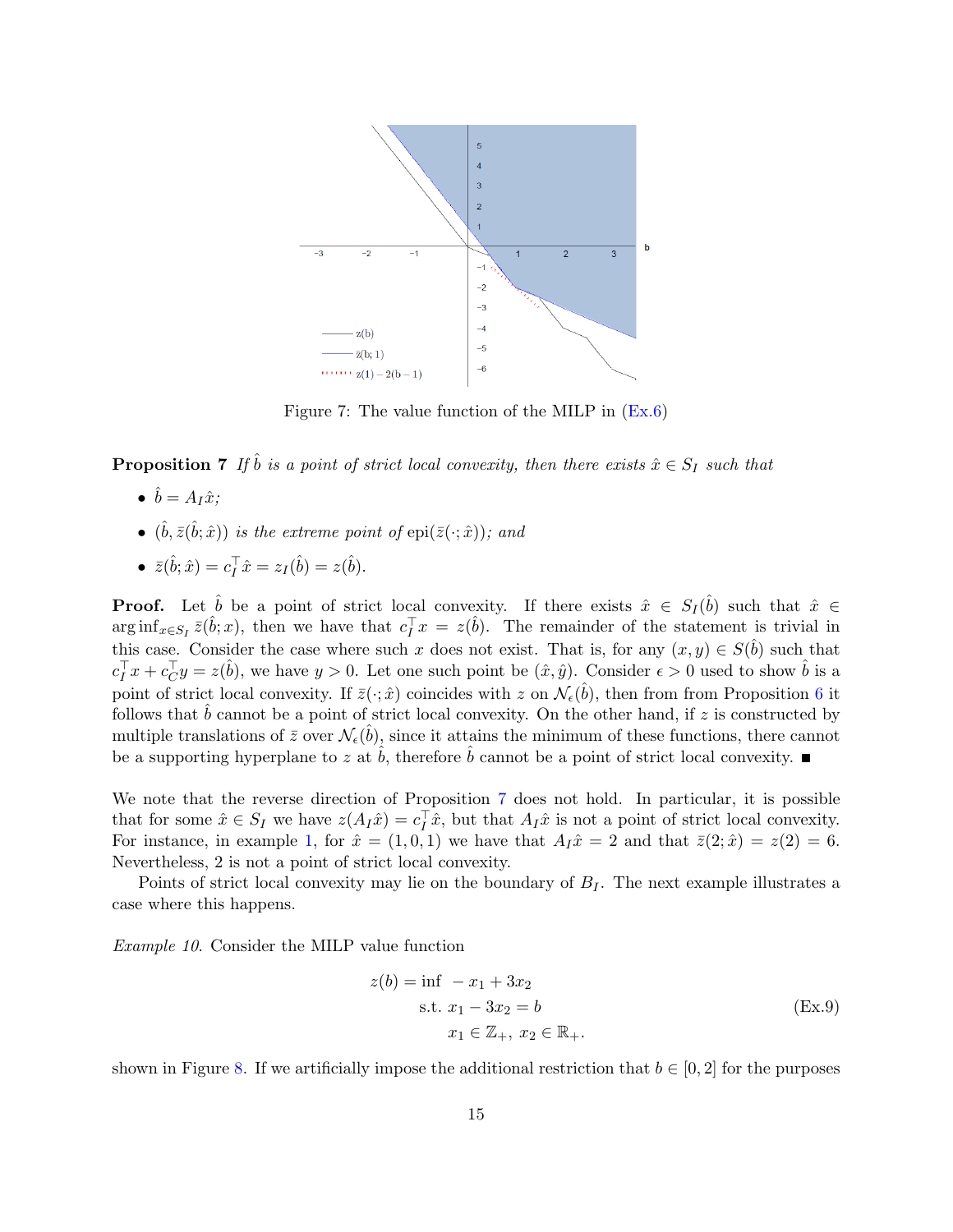<span id="page-15-0"></span>

Figure 8: MILP Value Function of  $(Ex.9)$  with  $B<sub>I</sub> = [0, 2]$ .

of illustration, it is clear that there is no point of strict local convexity in the interior of  $B<sub>I</sub>$ , although epi $(z_C)$  is a pointed cone.

Let us further examine the phenomena illustrated by the previous example. For a given  $\hat{x} \in S_I$ , let  $\hat{b} = A_I \hat{x}$ . We know that the single extreme point of epi $(\bar{z}(\cdot; \hat{x}))$  is  $(\hat{b}, \bar{z}(\hat{b}; \hat{x}))$  and that there must therefore be  $m+1$  (2 in this example) facets of epi( $\overline{z}(\cdot;\hat{x})$ ) whose intersection is this single extreme point. Now, if  $\hat{b}$  is not a point of strict local convexity, then on any  $\mathcal{N}_{\epsilon}(\hat{b})$  with  $\epsilon > 0$ , at most m facets of epi $(\bar{z}(\cdot;\hat{x}))$  coincide with the facets of the epigraph of the value function. This means that there exists a direction in which z is affine in the neighborhood of  $(\hat{b}, \bar{z}(\hat{b}; \hat{x}))$ ; that is,  $\hat{b}$  cannot be a point of strict local convexity of z. Given that the set  $B_I$  is assumed to be bounded, the value function must contain a point  $(\tilde{b}, z(\tilde{b}))$  such that  $\tilde{b} \in bd(conv(B_I)) \cap B_I$  along a line in this direction. Let  $\overline{bd}(B_I) = \text{bd}(conv(B_I)) \cap B_I$ . Since  $\text{epi}(z_C)$  is pointed, then b has to be a point of strict local convexity of  $z$ . This latter point is the one needed to describe the value function—the epigraph of the associated continuous restriction associated with b contains the continuous restriction w.r.t.  $\hat{x}$ , which means that  $A\hat{x}$  is not contained in the minimal set of points at which we need to know the value function.

We are now almost ready to formally state our main result. So far, we have discussed certain properties of the points of strict local convexity and showed that such points can belong to the interior or boundary of  $B<sub>I</sub>$ . Our goal is to show that the set  $B<sub>SLC</sub>$ , which was previously defined to the set of all points of strict local convexity, is precisely the minimal subset of  $B<sub>I</sub>$ , denoted in the following result by  $B_{min}$ , needed to characterize the full value function. Let us now formally define  $B_{min}$  to be a minimal subset of  $B_I$  such that

<span id="page-15-1"></span>
$$
z(b) = \inf_{\hat{b} \in B_{min}} z(\hat{b}) + z_C(b - \hat{b}) \quad \forall b \in B.
$$
\n
$$
(4.5)
$$

Then we have the following result.

Proposition 8  $B_{min} = B_{SLC}$ .

**Proof.** First, we show that if  $\hat{b} \in B \backslash B_{SLC}$ , then it is not in the set  $B_{min}$ . If  $\hat{b} \in B \backslash B_I$ , then from [\(4.1\)](#page-7-2) it follows that  $\hat{b}$  is not necessary to describe the value function, then  $\hat{b} \notin B_{min}$ . Consider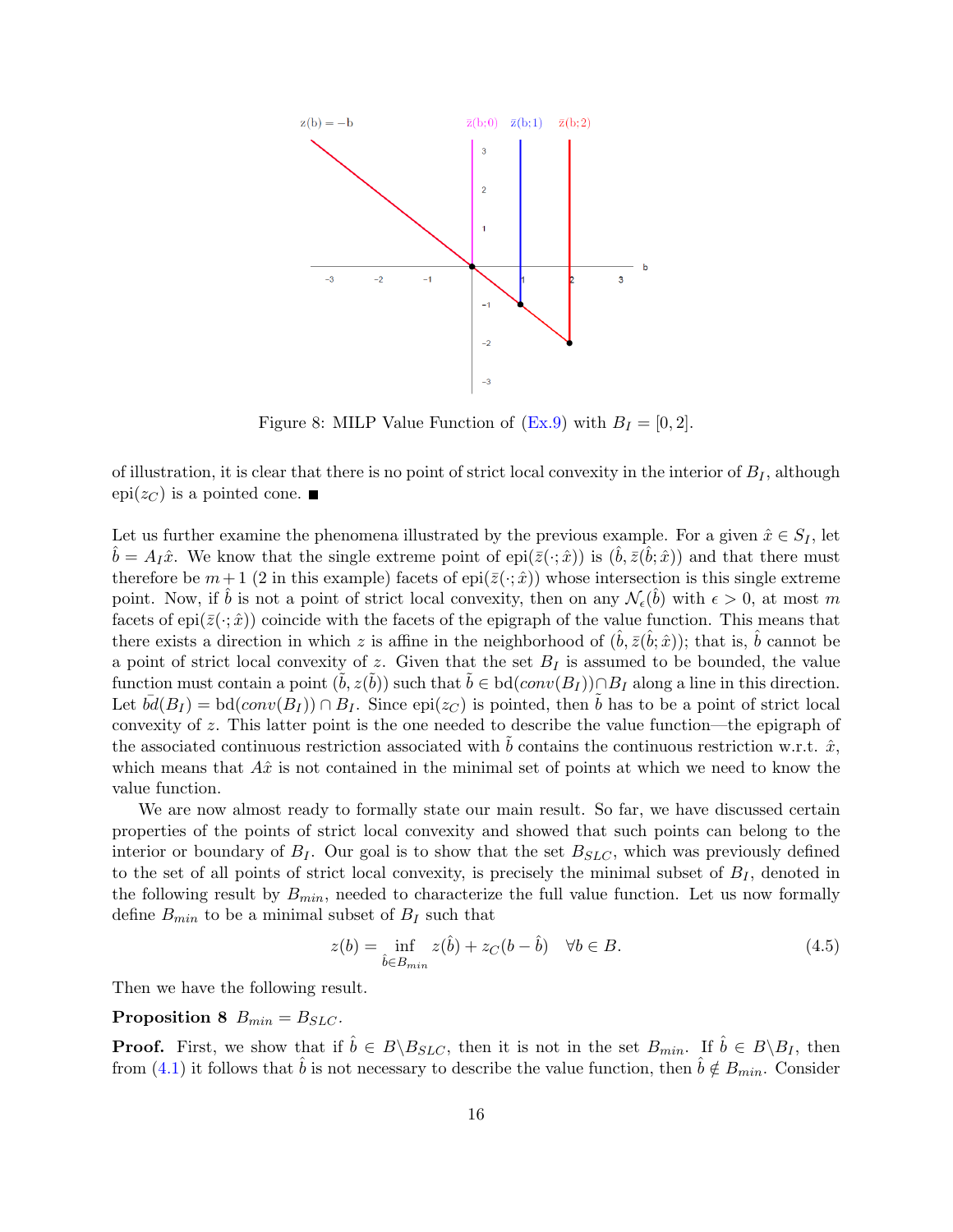$\hat{b} \in B_I \backslash B_{SLC}$ . Let  $\hat{x} \in S_I(\hat{b})$  such that  $c_I^{\top} \hat{x} = z(\hat{b})$ . Since epi $(z_C)$  is assumed to be pointed, we have  $z(\hat{b}) = \min{\{\bar{z}(\hat{b};x_1),\bar{z}(\hat{b};x_2),\}$ 

 $\ldots, \bar{z}(\hat{b}; x_k) \},$  where  $k > 1$  and  $x_1, \ldots, x_k \in S_I$ . Then, for some  $l = 1, \ldots, k$  and  $x_l \neq \hat{x}$  we have  $\min\{\bar{z}(\hat{b};\hat{x}),\bar{z}(\hat{b};x_l)\} = \bar{z}(\hat{b};x_l)$  and it follows that  $\hat{b} \notin B_{min}$ . Therefore, if  $\hat{b} \in B_{min}$ , then  $\hat{b} \in B_{SLC}$ .

We next show that if  $\hat{b} \in B_{SLC}$ , then  $\hat{b} \in B_{min}$ . Let us denote by  $S'(\hat{b})$  the set of points  $x \in S_I$ such that  $(A_I x, c_I^{\top} x)$  coincides with the value function at  $\hat{b}$ . If  $\hat{b} \notin B_{min}$ , then all the points in  $S'(\hat{b})$ can be eliminated from the description of the value function in  $(4.1)$ . That is, we have

$$
z(\hat{b}) = \inf_{x \in S_I \setminus S'(\hat{b})} \bar{z}(\hat{b}; x).
$$

Therefore, for any pair  $(x, y) \in S(\hat{b})$  that is an optimal solution to the MILP with right-hand side fixed at b, we have  $y > 0$ . This, however, contradicts with Proposition [7](#page-13-0) and we have that  $\hat{b}$  cannot be a point of strict local convexity of z.  $\blacksquare$ 

Because it will be convenient to think of the value function as being described by a subset of  $S_I$ , rather than as a subset of  $B<sub>I</sub>$ , we now express our main result in those terms. From Proposition [8,](#page-15-1) it follows that there is a subset of  $S_{min}$  of  $S_I$  that can be used to represent the value function, as shown in the following theorem. Note, however, that while  $B_{min}$  is unique,  $S_{min}$  is not.

<span id="page-16-0"></span>**Theorem 1 (Discrete Representation)** Let  $S_{min}$  be any minimal subset of  $S_I$  such that for any  $b \in B_{min}$ ,  $\exists x \in S_{min}$  such that  $A_I x = b$  and  $c_I^{\top} x = z(b)$ . Then for  $b \in B$ , we have

$$
z(b) = \inf_{x \in S_I} \bar{z}(b; x) = \inf_{x \in S_{min}} \bar{z}(b; x).
$$
 (4.6)

**Proof.** The proof follows from Proposition [8,](#page-15-1) noting that a point  $\hat{x} \in S_I$  such that  $c_I^{\top} x > z(A_I x)$ cannot be necessary to describe the value function.

Example 11. We apply the theorem to  $(Ex.1)$ . In this example, over  $b \in [-9, 9]$ , we have that  $B_{min} = \{-8, -4, 0, 5, 6, 10\}$  and  $S_{min} = \{[0, 0, 2], [0, 0, 1], [0, 0, 0], [0, 1, 0], [1, 0, 0], [0, 2, 0]\}.$  Clearly, the knowledge of the latter set is enough to represent the value function.

Theorem [1](#page-16-0) provides a minimal subset of  $S_I$  required to describe the value function. We discuss in Section [7](#page-26-0) that constructing a minimal such subset exactly may be difficult. Alternatively, we propose an algorithm to approximate  $S_{min}$  (with a superset that is thus still guaranteed to yield the full value function). This has proven empirically to be a close approximation. Before further addressing the practical matter of how to generate the representation, we discuss some theoretical properties of the value function that arise from our result so far in the next two sections. The reader interested in the computational aspects of constructing the value function can safely skip to Section [7](#page-26-0) for the proposed algorithm, as that algorithm does not depend on the results in the following two sections.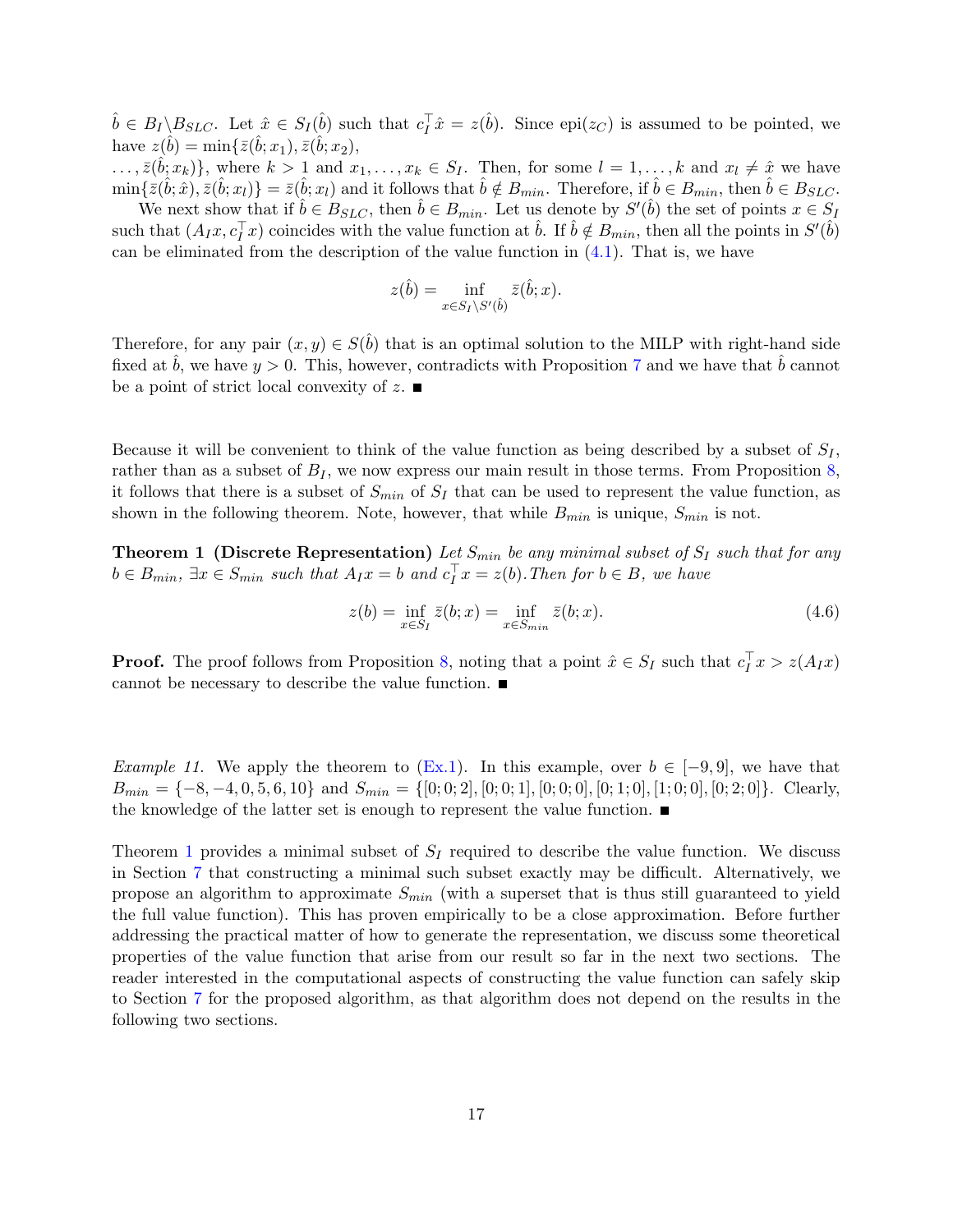# <span id="page-17-0"></span>5 Local Stability Regions

In this section, we demonstrate that certain structural properties of the value function, such as regions of convexity and points of non-differentiability and discontinuity, can also be characterized in the context of our representation. We show that there is a one-to-one correspondence between regions over which the value function is convex and continuous—the so-called *local stability sets* and the set  $B_{min}$ . We also provide results on the relationships between this set and the sets of non-differentiability and discontinuity of the value function.

We start this section by introducing notation for the sets of right-hand sides with particular properties.

#### Definition 2

- $B_{LS}(\hat{b}) = \{b \in B : z(b) = z(\hat{b}) + z_C(b \hat{b})\}$  is the local stability set w.r.t  $\hat{b} \in B$ ;
- $B_{ES}(\hat{b}) = bd(B_{LS}(\hat{b}))$  is the local boundary set  $w.r.t \hat{b} \in B;$
- $B_{ES} = \bigcup_{b \in B_{min}} B_{ES}(b)$  is the boundary set;
- $B_{ND} = \{b \in B : z \text{ is not differentiable at } b\}$  is the non-differentiability set; and
- $B_{DC} = \{b \in B : z \text{ is discontinuous at } b\}$  is the discontinuity set.

Example 12. To illustrate the above definitions, consider the value function in Example [1.](#page-2-1) Let  $b = 3$ . Over the interval [−9,9] we have that the function  $z(3) + z_C(b-3)$  coincides with z at  $b \in B_{LS}(\hat{b}) = [2.125, 3].$  Then,  $B_{ES}(\hat{b}) = \{2.125, 3\}.$  The minimal set is  $B_{min} = \{-8, -4, 0, 5, 6\}.$ The boundary set consists of the union of the local boundary sets w.r.t. minimal points; i.e.,

$$
B_{ES} = \{ \{-9, -7.75\} \cup \{-7.75, -3.75\} \cup \{-3.75, 2.125\} \cup \{2, 125, 5.125\} \cup \{5.125, 8\} \}
$$
  
= $\{-9, -7.75, -3.75, 2.125, 5.125, 8\}.$ 

The non-differentiablity set is

$$
B_{ND} = \{-9, -8, -7.75, -4, -3.75, 0, 2.125, 5, 5.125, 6, 8, 9\}.
$$

Finally,  $B_{DC} = \emptyset$ .

The main result of this section is Theorem [2.](#page-17-1) The goal is to show that the value function is convex and continuous over the the local stability sets associated with the members of  $B_{min}$ . Furthermore, in this theorem we demonstrate the relationship between the set  $B_{min}$ , the boundary set,  $B_{ES}$ , and the sets of point of non-differentiability and discontinuity of the value function. We next state the theorem.

#### <span id="page-17-1"></span>Theorem 2

- i. Let  $\hat{b} \in B$ .
	- $-$  There exists  $x^*$  ∈  $S_{min}$  such that for any  $\tilde{b}$  ∈ int $(B_{LS}(\hat{b}))$ , there exists  $y \in \mathbb{R}^{n-r}$  such that  $(x^*, y)$  is an optimal solution to the MILP with right-hand side  $\tilde{b}$ .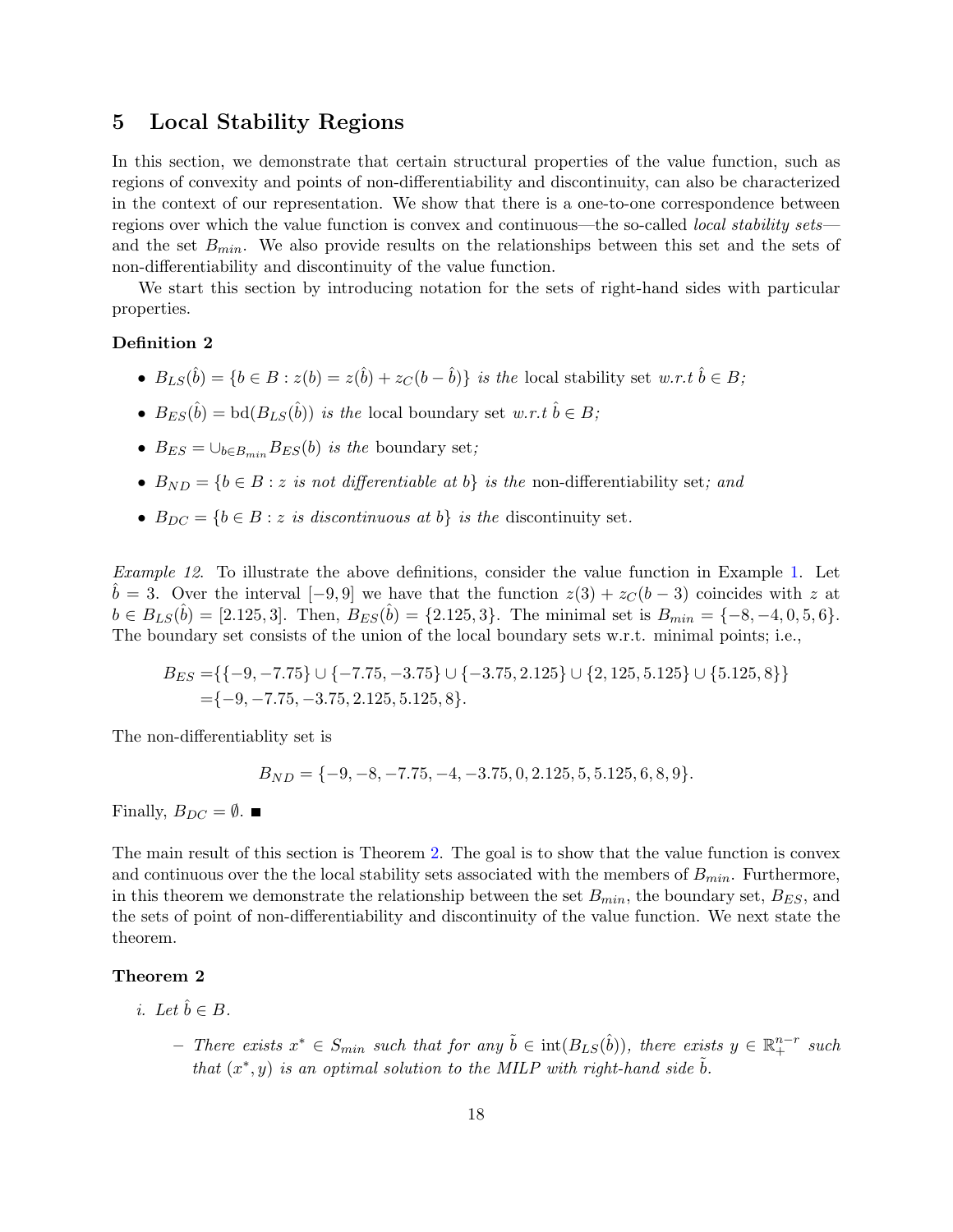$- z$  is continuous and convex over  $\text{int}(B_{LS}(\hat{b}))$ .

- ii.  $\hat{b} \in B_{ES}$  if and only if for any  $\epsilon > 0$ ,  $\hat{\neq}x^* \in S_I$  such that  $z(b) = c_I^{\top}x^* + z_C(b A_I x^*)$  for all  $b \in \mathcal{N}_{\epsilon}(\hat{b})$ .
- iii. Let  $\hat{b} \in B_{min}$ . Then,  $\text{int}(B_{LS}(\hat{b}))$  is the maximal set of right-hand sides containing  $\hat{b}$  over which the value function is convex and continuous.
- iv. For the general MILP value function, we have  $B_{min} \subseteq B_{ND}$  and  $B_{ES} \subseteq B_{ND}$ . Furthermore, if the MILP value function is discontinuous, we have  $B_{min} \subseteq B_{DC} \subseteq B_{ES} \subseteq B_{ND}$ .

**Proof.** We build to the proof of the theorem, which constitute the remainder of this section, by proving lemmas [1](#page-18-0)[–8,](#page-20-0) The first and second parts of the theorem follow from lemma [1](#page-18-0) and lemma [2.](#page-19-0) The third part of the theorem is shown in lemma [3.](#page-19-1) The last part follows from lemmas [5–](#page-20-1)[8.](#page-20-0)

In the first lemma, we show properties of the function on differentiable regions within local stability sets.

<span id="page-18-1"></span>**Lemma 1** Let  $\hat{b} \in B$ . Then there exists  $x^* \in S_I$  such that for any  $\tilde{b} \in \text{int}(B_{LS}(\hat{b}))$ , there exists  $y \in \mathbb{R}^{n-r}_+$  such that  $(x^*, y)$  is an optimal solution to the MILP with right-hand side  $\tilde{b}$ . Furthermore, z is continuous and convex over  $\text{int}(B_{LS}(\hat{b}))$ 

**Proof.** From Theorem [1,](#page-16-0) for any  $\hat{b} \in B$  there exists  $x^* \in S_{min}$  such that  $\text{int}(B_{LS}(\hat{b})) = \text{int}(\{b \in A\})$  $B: z(b) = c_I^{\top}x^* + z_C(b - A_Ix^*)\}.$  Therefore, for any  $\tilde{b} \in \text{int}(B_{LS}(\hat{b}))$ ,  $z(\tilde{b}) = c_I^{\top}x^* + c_C^{\top}y^*$  where  $y^* = \operatorname{argmin} \{ c_U^{\top} y : A_C y = \tilde{b} - A_I x^*, y \in \mathbb{R}^{n-r}_+ \}.$  The convexity and continuity of z on  $\operatorname{int}(B_{LS}(\hat{b}))$ follows trivially.  $\blacksquare$ 

<span id="page-18-0"></span>**Corollary** 1 If z is differentiable over  $N \subseteq B$ , then there exist  $x^* \in S_I$  and  $E \in \mathcal{E}$  such that  $z(b) = c_I^{\top} x^* + \nu_E^{\top} (b - A_I x^*)$  for all  $b \in \mathcal{N}$ .

**Proof.** Let an arbitrary  $\hat{b} \in \mathcal{N}$  be given. By Theorem [1,](#page-16-0) we know that there exists  $\hat{x}^* \in S_{min}$ such that  $z(\hat{b}) = \bar{z}(\hat{b}; \hat{x})$  and  $A_I x^* \in \bar{B}_{min}$ . Then, we have  $z(\hat{b}) = c_I^{\top} x^* + \nu_E^{\top} (\hat{b} - A_I x^*)$  with  $E \in \mathcal{E}$ and there exists  $(x^*, x_E, x_N)$ , an optimal solution to the given MILP with right-hand side  $\hat{b}$ , where  $x_E$  and  $x_N$  correspond to the basic and non-basic variables in the corresponding solution to the continuous restriction w.r.t.  $x^*$ . It follows that the vector  $(x^*, x_E + A_E^{-1})$  $E^{-1}(b - \hat{b}), x_N$ ) is a feasible solution for any  $b \in \mathcal{N}$ .

Now, let another arbitrary point  $\tilde{b} \in \mathcal{N}$  be given. We show that  $(x^*, x_E + A_E^{-1})$  $_{E}^{-1}(\tilde{b}-\hat{b}), x_N$  must be an optimal solution for right-hand side  $\tilde{b}$ . Since  $\hat{b} \in \mathcal{N}, \tilde{b} \in \mathcal{N}$  and z is differentiable over  $\mathcal{N}$ , then  $\nu_E$  is the unique optimal dual solution to the continuous restriction by Proposition [2](#page-6-1) and we have

$$
z(\tilde{b}) = c_I^{\top} x^* + c_E^{\top} (x_E + A_E^{-1} (\tilde{b} - \hat{b})) + c_N^{\top} x_N
$$
  
=  $z(\hat{b}) + \nu_E^{\top} (\tilde{b} - \hat{b}) = c_I^{\top} x^* + \nu_E^{\top} (\hat{b} - A_I x^*) + \nu_E^{\top} (\tilde{b} - \hat{b})$   
=  $c_I^{\top} x^* + \nu_E^{\top} (\tilde{b} - A_I x^*) = \bar{z}(\tilde{b}; x^*).$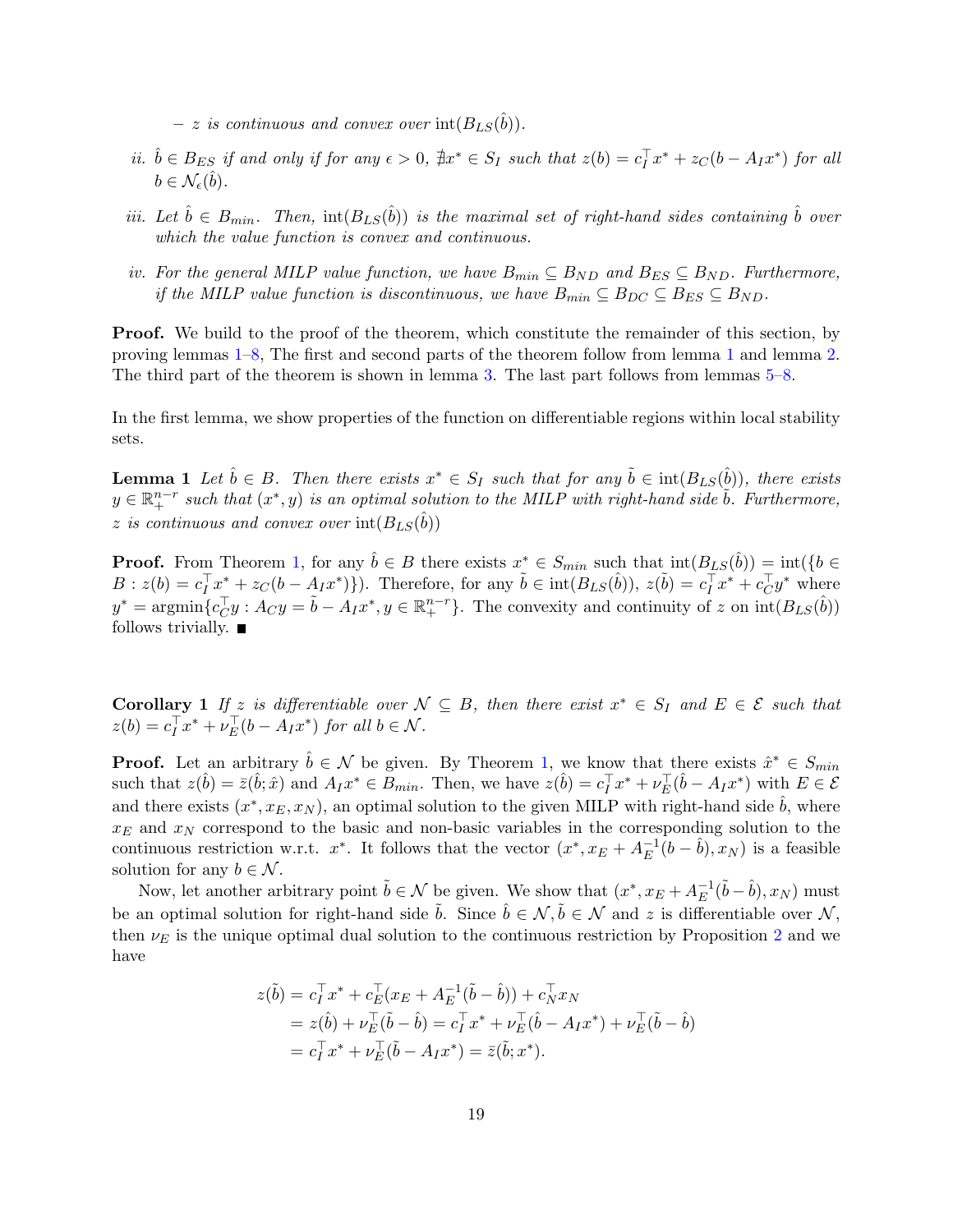Since  $\tilde{b}$  and  $\hat{b}$  were arbitrary points in  $\mathcal{N}$ , the result holds for all such pairs and this ends the proof.

It follows from the previous result that if the value function is differentiable over  $\mathcal{N} \subseteq B$ , then its gradient at every right-hand side in  $\mathcal N$  is a unique optimal dual solution to the continuous restriction problem w.r.t. some  $x^* \in S_I$ . This generalizes Proposition [2](#page-6-1) on the gradient of the function at a differentiable point of the LP value function to the mixed integer case. As an example, in [\(Ex.4\)](#page-7-1) the gradient of z at any differentiable point is  $\nu = \frac{3}{2}$  $\frac{3}{2}$ . Next, we show the second part of Theorem [2](#page-17-1) in the following result.

<span id="page-19-0"></span>**Lemma 2**  $\hat{b} \in B_{ES}$  if and only if for any  $\epsilon > 0$ ,  $\sharp x^* \in S_I$  such that  $z(b) = c_I^{\top} x^* + z_C(b - A_I x^*)$ for all  $b \in \mathcal{N}_{\epsilon}(\hat{b})$ .

**Proof.** ( $\Rightarrow$ ) Let  $\epsilon > 0$  be given and assume  $\exists x^* \in S_I$  such that  $z(b) = c_I^{\top} x^* + z_C(b - A_I x^*)$ for all  $b \in \mathcal{N}_{\epsilon}(\hat{b})$ . Now, let  $\tilde{b} \in B_{min}$  be such that  $\hat{b} \in B_{ES}(\tilde{b})$ . Then for all  $b \in \mathcal{N}_{\epsilon}(\hat{b})$ , we have  $z(b) = \bar{z}(b; x^*) = z(\tilde{b}) + z_C(b - \tilde{b})$ . That is,  $\hat{b} \in \text{int}(B_{LS}(\tilde{b}))$ .

(←) Let  $\tilde{b} \in B_{min}$  be such that  $b \in \text{int}(B_{LS}(\tilde{b}))$ . Then from Lemma [1,](#page-18-1) there exists  $x^* \in S_I$ optimal for all  $b \in B_{LS}(\tilde{b})$ .

<span id="page-19-1"></span>Next, we arrive at showing the third part of Theorem [2.](#page-17-1) This is shown in the following result.

**Lemma 3** Let  $\hat{b} \in B_{min}$ . Then,  $\text{int}(B_{LS}(\hat{b}))$  is the maximal set of right-hand sides containing  $\hat{b}$ over which the value function is convex and continuous.

**Proof.** Assume the contrary that  $B_{LS}(\hat{b})$  with  $\hat{b} \in B_{min}$  is not the maximal set. Then, there exists  $\tilde{b}$  in the boundary set w.r.t  $\hat{b}$ ,  $B_{ES}(\hat{b})$ , and  $\epsilon > 0$  such that the value function is continuous and convex at  $\mathcal{N}_{\epsilon}(\tilde{b})$ . From Theorem [1](#page-16-0) and Lemma [2](#page-19-0) we have

<span id="page-19-2"></span>
$$
z(b) = \min_{x^i \in S_{min}} \{c_I^\top x^i + (b - A_I x^i)^\top \nu^i\}, b \in \mathcal{N}_{\epsilon}(\tilde{b}),\tag{5.1}
$$

where  $\nu^i$  is the optimal dual solution to  $z_{\text{C}}(\tilde{b} - A_I x^i)$  and the set  $x^i \in S_{min}$  contains two or more distinct members. Then, z is concave over  $\mathcal{N}_{\epsilon}(\tilde{b})$  unless all the polyhedral functions in [\(5.1\)](#page-19-2) are the same. But then  $\mathcal{N}_{\epsilon}(\tilde{b})$  is a subset of  $B_{LS}(\hat{b})$ .

So far, in Theorem [2](#page-17-1) we have demonstrated that over the local stability set w.r.t a minimal point, the integer part of the solution to the MILP remains constant and the value function of the MILP is a translation of the continuous restriction value function. This can be viewed as a generalization of a similar result that the value function of a PILP with inequality constraints is constant over its local stability sets  $(z_C(b) = 0$  for  $b \in \mathbb{R}^m$ ). These regions are characterized by [Schultz et al.](#page-32-0) [\(1998\)](#page-32-0). In this case, the members of  $B_{min}$  generalize the notion of *minimal tenders* discussed in [\(Trapp](#page-32-9) [et al.,](#page-32-9) [2013\)](#page-32-9).

Before showing the forth and last part of Theorem [2,](#page-17-1) we need another lemma on the necessary conditions for the continuity of the value function.

<span id="page-19-3"></span>**Lemma 4** If  $z_C(b) < \infty$  for all  $b \in B$ , then z is continuous over B.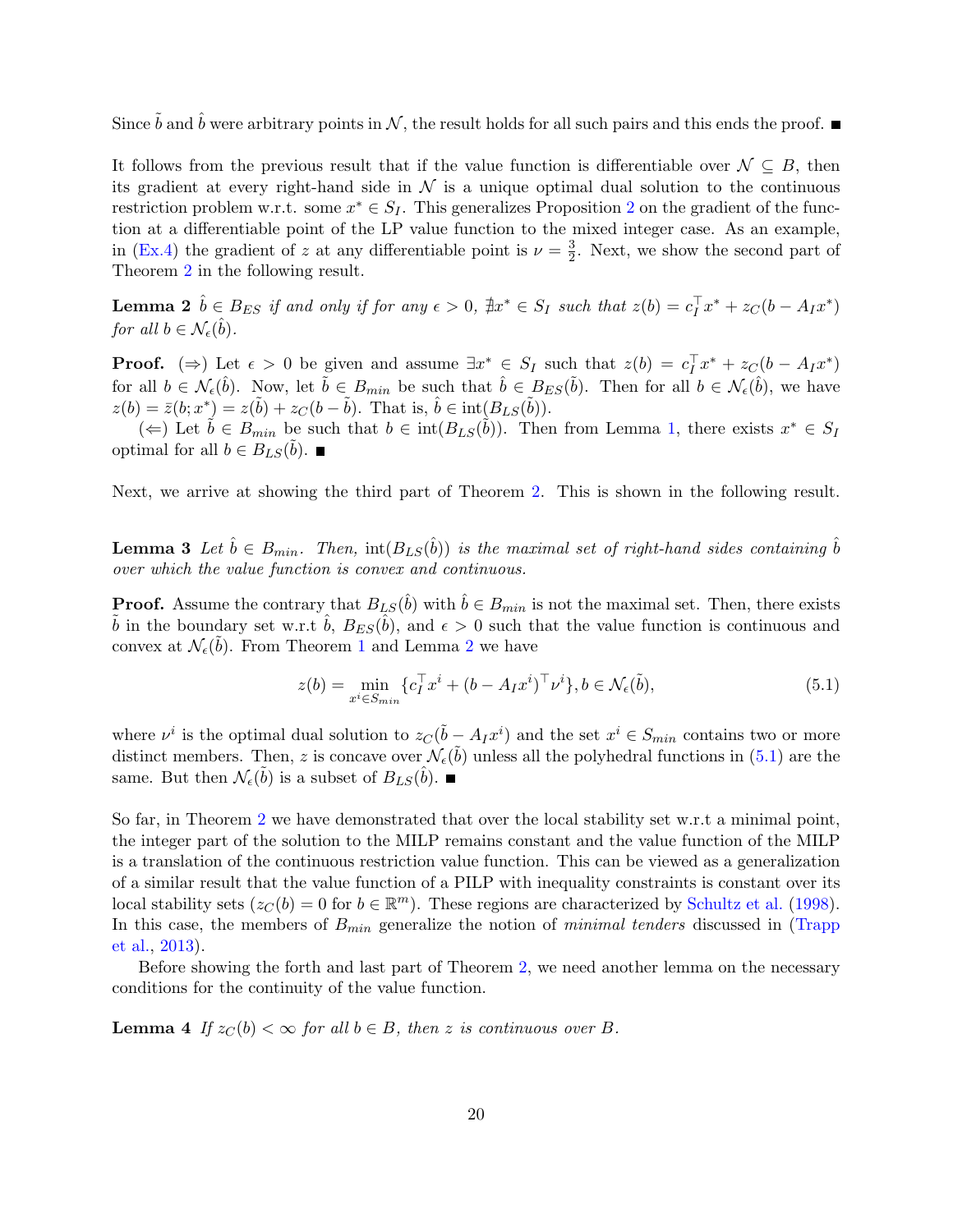**Proof.** If  $z_c(\hat{b}) < \infty$  for some  $\hat{b} \in B$ , then the continuous restriction w.r.t. the origin and its dual are both feasible and have optimal solution values equal to  $z_{C}(\hat{b})$ . Therefore,  $\bar{z}$  is finite and continuous on B. It can be proved by induction that the minimum of countably many continuous functions defined on B is continuous on B. The continuity of  $z$  follows by the representation in  $(4.1)$ .

We now proceed to show the last part of the theorem. Lemmas [5–](#page-20-1)[8](#page-20-0) address the relationships between the discontinuity set of the value function with the minimal set of right-hand sides, the boundary set, and the set of non-differentiability points. Combining the following lemmas, the proof of the theorem is complete.

#### <span id="page-20-1"></span>Lemma 5  $B_{min} \subseteq B_{ND}$ .

**Proof.** Assume the value function is differentiable at some  $\hat{b} \in B_{min}$ . Let  $\nabla z(\hat{b}) = g$ . Then, there exists some  $\epsilon > 0$ , such that  $z(b) = z(\hat{b}) + g^{\top}(b - \hat{b})$  for all  $b \in \mathcal{N}_{\epsilon}(\hat{b})$ . But then, from the definition of a point of strict local convexity,  $\hat{b}$  cannot be in  $B_{SLC}$  and therefore,  $\hat{b} \notin B_{min}$ .

Earlier we showed that the discontinuities of the MILP value function may only happen when it no longer attains its minimum over some translated  $\bar{z}$  and a switch to another translation is required. This is used next to show the relationship between the discontinuity and boundary sets.

#### Lemma 6  $B_{DC} \subseteq B_{ES}$ .

**Proof.** Assume to the contrary that there exists  $\tilde{b} \in B_{DC}$  but  $\tilde{b} \in \text{int}(B_{LS}(\hat{b}))$  for some  $\hat{b} \in B_{min}$ . Then from Theorem [2,](#page-17-1) there exists  $\epsilon > 0$  such that  $z(b) = z(\hat{b}) + z_C(b - \hat{b})$  for all  $b \in \mathcal{N}_{\epsilon}(\tilde{b})$ . Therefore, z can only be continuous on  $\mathcal{N}_{\epsilon}(\tilde{b})$ , which is a contradiction.

#### **Lemma 7** If the value function is discontinuous, then  $B_{min} \subseteq B_{DC}$ .

**Proof.** Since  $B_{DC} \neq \emptyset$ , from Lemma [4](#page-19-3) we have  $\mathcal{K} \neq \mathbb{R}^m$ . Then, for any  $\hat{b} \in B$  we have  $\hat{b} \in B_{ES}(b)$ ; that is, any right-hand side lies on the boundary of its local stability set. Consider  $\hat{b} \in B_{min}$ . If z is continuous at  $\hat{b}$  then there exists  $\epsilon > 0$  and  $\tilde{b} \in B_{min}$  such that  $\tilde{b} \neq \hat{b}$  and for any  $b_1 \in \mathcal{N}_{\epsilon}(\hat{b}) \setminus B_{ES}(\hat{b})$ we have  $z(b_1) = z(\tilde{b}) + z_C(b_1 - \tilde{b})$ . Consider  $b_2 \in \mathcal{N}_{\epsilon}(\hat{b}) \cap B_{ES}(\hat{b})$ . If  $z(\tilde{b}) + z_C(b_2 - \tilde{b}) < z(b_2)$ , then z cannot be the value function at  $b_2$ . On the other hand, if  $z(\tilde{b}) + z_C(b_2 - \tilde{b})$  lies above or on  $z(b_2)$ , it can be easily shown that there cannot exist a supporting hyperplane of z at  $\hat{b}$  that lies strictly below z on an arbitrarily small neighborhood of b. Then b cannot be in  $B_{min}$ .

The next result shows that if  $\hat{b}$  belongs to the boundary set w.r.t a minimal point, then z is non-differentiable at  $b$ .

<span id="page-20-0"></span>Lemma 8  $B_{ES} \subseteq B_{ND}$ .

**Proof.** Assume there exist some  $\tilde{b} \in B_{ES}(\hat{b}), \hat{b} \in B_{min}$  such that z is differentiable at  $\tilde{b}$ . Then there exists  $\epsilon > 0$  and  $E \in \mathcal{E}$  such that for all  $b \in N_{\epsilon}(\tilde{b})$  we have

$$
z(b) = z(\tilde{b}) + \nu_{E}^{\top}(b - \tilde{b})
$$
  
= z(\hat{b}) + \nu\_{E}^{\top}(\tilde{b} - \hat{b}) + \nu\_{E}^{\top}(b - \tilde{b})  
= z(\hat{b}) + \nu\_{E}^{\top}(b - \hat{b}) = z(\hat{b}) + z\_{C}(b - \hat{b}). (5.2)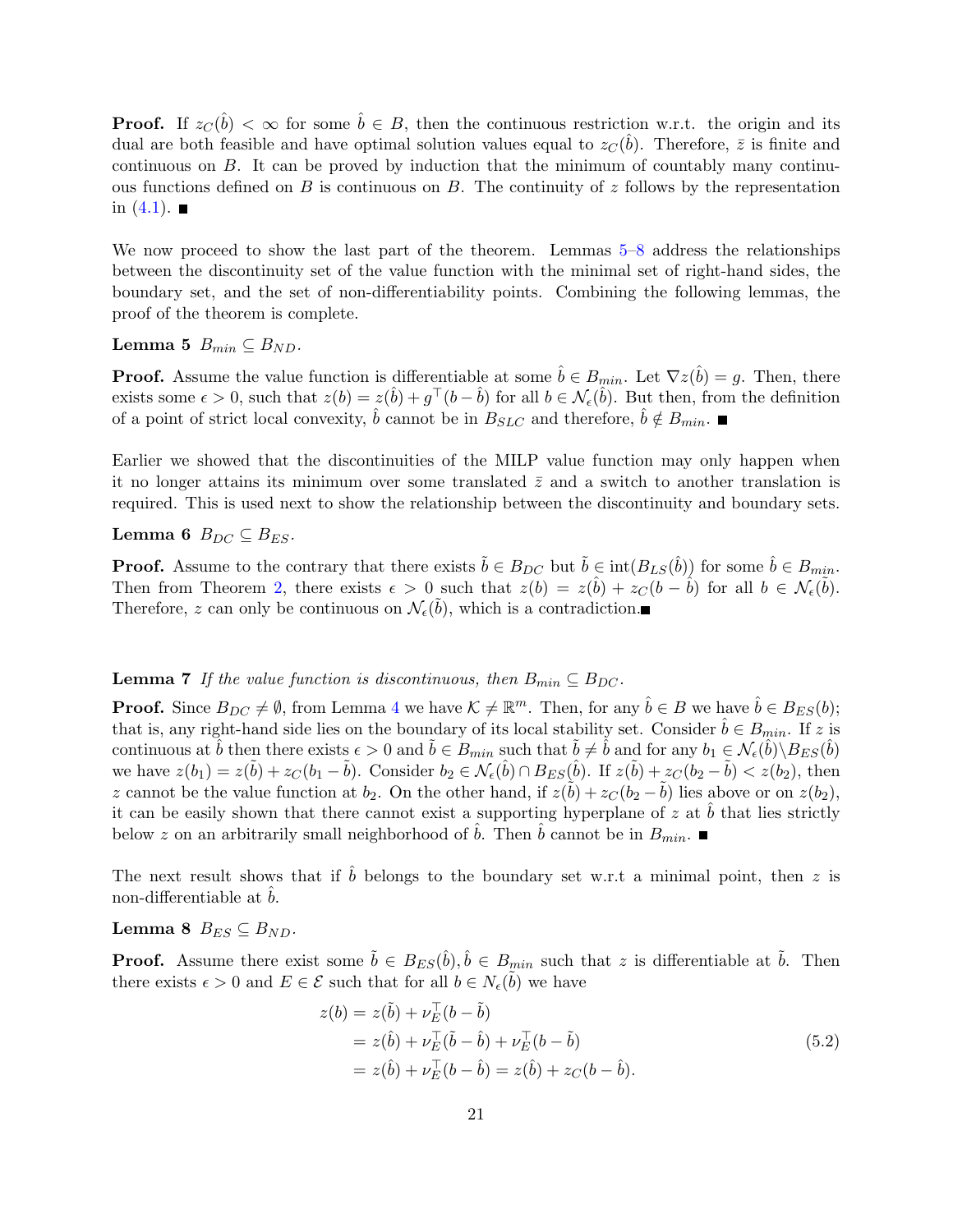<span id="page-21-0"></span>

Figure 9: Local stability sets and corresponding integer part of solution in [\(Ex.1\)](#page-2-2).

But this contradicts the third part of Theorem [2.](#page-17-1)

We finish this section by applying Theorem [2](#page-17-1) to the continuous value function in Example [1](#page-2-1) and the discontinuous value function in Example [4.](#page-7-0)

*Example 13.* Consider the value function [\(Ex.1\)](#page-2-2). Figure [9](#page-21-0) shows the optimal integer parts  $x^1, \ldots, x^4$ of solutions to the corresponding MILP over the local stability sets  $B_{LS}(-4)$ ,  $B_{LS}(0)$ ,  $B_{LS}(5)$  and  $B_{LS}(6)$ , respectively. One can observe that both the minimal set and the boundary set of the value function are subsets of its set of non-differentiability points.

Similarly, in Example [4,](#page-7-0)  $x^1 = \begin{bmatrix} 1 & 2 \end{bmatrix}^T, x^2 = \begin{bmatrix} 2 & 3 \end{bmatrix}^T, x^3 = \begin{bmatrix} 3 & 4 \end{bmatrix}^T, x^4 = \begin{bmatrix} 0 & 0 \end{bmatrix}^T, x^5 = \begin{bmatrix} 1 & 1 \end{bmatrix}^T, x^6 =$  $[2 2]^\top, x^7 = [3 3]^\top$  are respectively the integer parts of the solutions for right-hand sides in the local stability sets  $B_{LS}(-0.75), B_{LS}(-0.5), \ldots, B_{LS}(0.5), B_{LS}(0.75)$ . In this case, the value function is discontinuous on the points that belong to the minimal set and we have  $B_{min} \cup B_{ES} = B_{ES}$  $B_{DC} = B_{ND}$ .

**Remark 1** If z is continuous over B, then  $S_D \neq \emptyset$ . This follows from the fact that if  $S_D = \emptyset$ , then  $z(0) = z_C(0) = -\infty$  which contradicts  $z(0) = 0$ . Therefore, we have that  $z_C(b) > -\infty$  for all  $b \in \mathbb{R}^m$ . However, we may still have  $z_C(b) = \infty$  for some  $b \in \mathbb{R}^m$ . The following is an example.

*Example 14*. The value function defined by [\(Ex.12\)](#page-21-1) below is continuous on R, although  $K = \mathbb{R}_+$ .

<span id="page-21-1"></span>
$$
z(b) = \inf x_1 - x_2
$$
  
s.t.  $-x_1 + x_2 = b$   
 $x_1 \in \mathbb{Z}_+, x_2 \in \mathbb{R}_+.$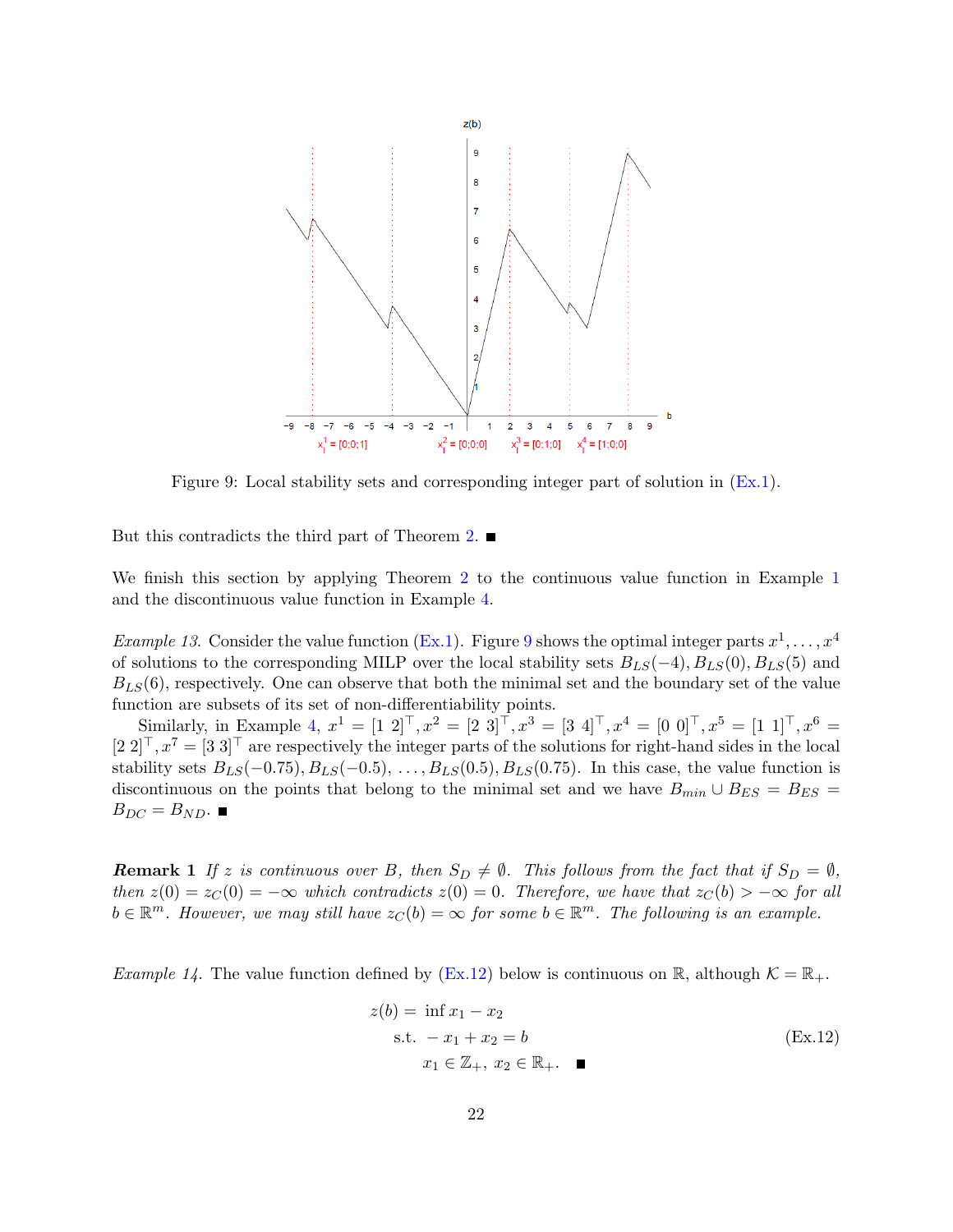### <span id="page-22-0"></span>6 A Simplified Jeroslow Formula

The representation we have just described is related (though not so obviously) to a closed form representation of the MILP value function identified by [Blair](#page-31-6) [\(1995\)](#page-31-6), which he called the Jeroslow Formula. In this formula, the value function is obtained by taking the minimum of  $|\mathcal{E}|$  functions, each consisting of a PILP value function and a linear term. In this section, we study the connection between our representation of the MILP value function and the representation in the Jeroslow Formula and provide a simpler representation of it.

Let us denote by  $|\cdot|$  the component-wise floor function. For  $E \in \mathcal{E}$ , we define

$$
\lfloor b \rfloor_E = A_E \left\lfloor A_E^{-1}b \right\rfloor \ \forall b \in B, \ T_E = \{ b \in B : A_E^{-1}b \in \mathbb{Z}^m \}, \text{ and } T = \bigcap_{E \in \mathcal{E}} T_E.
$$

Consider a given  $\hat{b} \in \mathcal{K}$ . Let  $E \in \mathcal{E}$  be such that  $\hat{x}_E = A_E^{-1}$  $E^{-1}\hat{b}$  is the corresponding solution to the continuous restriction w.r.t. the origin. If  $\hat{b} \in T_E$ , it follows that  $\hat{b} = A_E \hat{x}_E$  is an integer linear combination of vectors in feasible basis  $A_E$ . Hence, the same is true for any member of T.

Now consider the continuous restriction w.r.t to a given  $\hat{x} \in S_I$ . Then we have more generally that the corresponding solution to the continuous restriction w.r.t.  $\hat{x}$  at a given  $\hat{b} \in \mathcal{K} + A_I \hat{x}$  is

$$
\tilde{x}_E = A_E^{-1}(\hat{b} - A_I \hat{x}),
$$

where  $E \in \mathcal{E}$ . In this case, when  $\hat{b} \in T$ , we can no longer guarantee that  $\tilde{x}_E \in \mathbb{Z}^m$ . By an appropriate scaling, however, we can ensure this property, and this is one of the key steps in deriving the Jeroslow formula. Since all matrices are assumed to be rational, there exists  $M \in \mathbb{Z}_+$ such that  $MA_E^{-1}A_j \in \mathbb{Z}^m$  for all  $E \in \mathcal{E}$  and all  $j \in I$ , with  $A_j$  denoting the  $j^{th}$  column of A. Then, since  $A_E^{-1}$  $E^{-1}b$  is integral for any  $b \in T$  and  $E \in \mathcal{E}$ , we have that the value function of the following PILP is equal to the value function of the original MILP for all  $b \in T$ .

**Proposition 9** [\(Blair,](#page-31-6) [1995\)](#page-31-6) There exists  $M \in \mathbb{Z}_+$  such that  $z(b) = z_M(b)$  for all  $b \in T$ , where

<span id="page-22-1"></span>
$$
z_M(b) = \inf c_I^{\top} x + \frac{1}{M} c_C^{\top} y
$$
  
s.t.  $A_I x + \frac{1}{M} A_C y = b$   

$$
(x, y) \in \mathbb{Z}_+^r \times \mathbb{Z}_+^{n-r}.
$$

$$
(6.1)
$$

**Proof.** Let  $M \in \mathbb{Z}_+$  such that  $MA_E^{-1}A_j$  is a vector of integers for all  $E \in \mathcal{E}$  and  $j \in I$ . Scaling  $A_C$ and  $c_C$  by  $\frac{1}{M}$  in [\(MVF\)](#page-2-1) guarantees that  $A_j \in T$  for all  $j \in I$ . Therefore,  $MA_E^{-1}(b - A_I x) \in \mathbb{Z}^m$  for all  $x \in \mathbb{Z}^r$  and  $E \in \mathcal{E}$ . It follows that the solution value to z and  $z_M$  is equal for any  $b \in T$ .

We illustrate the scaling procedure in the following example.

*Example 15.* Consider Example [1.](#page-2-1) In [\(Ex.1\)](#page-2-2) we have  $A_I^j \in \{6, 5, -4\}$  for  $j = 1, ..., 3$  and  $\mathcal{E} =$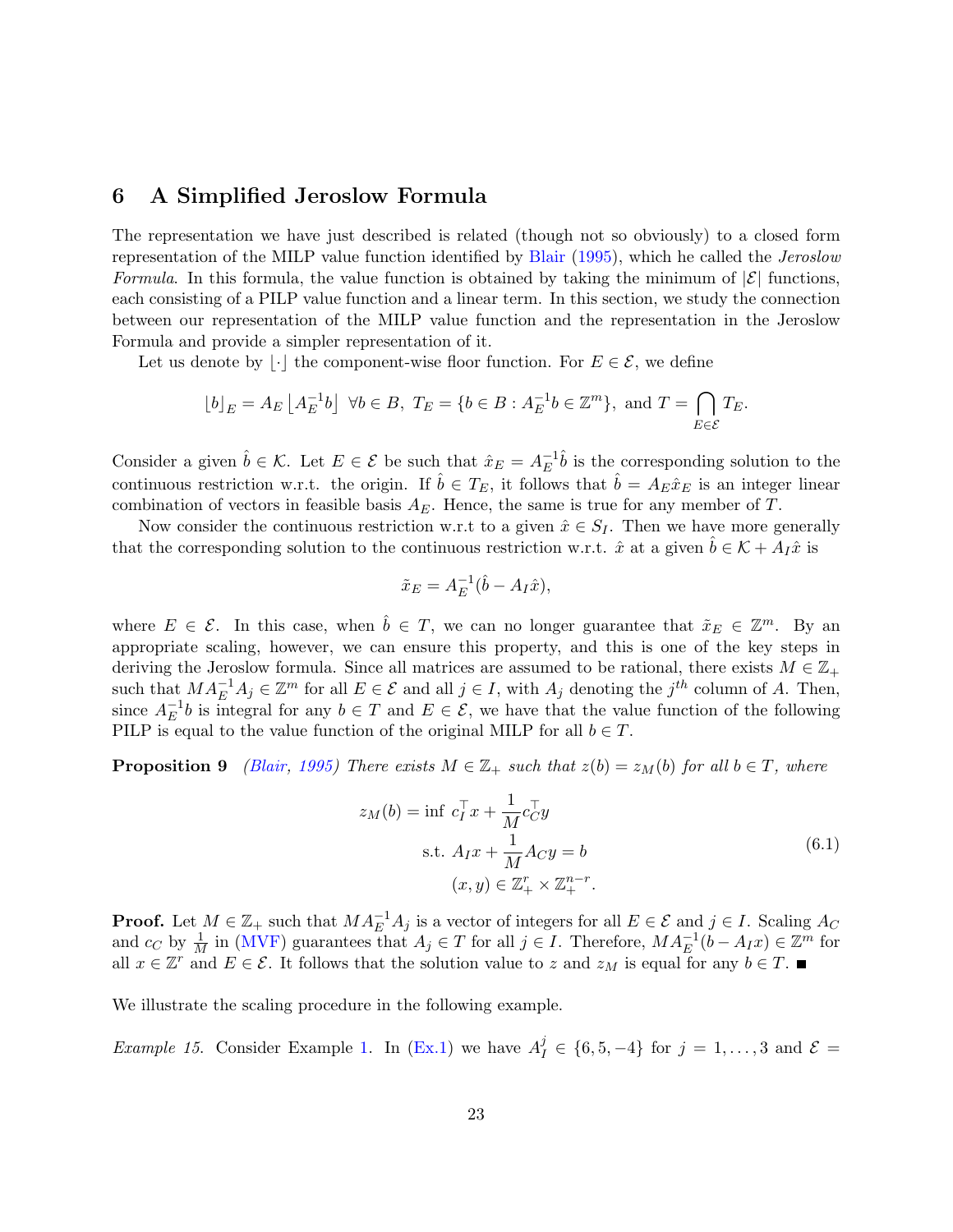$\{\{1\},\{2\}\}\$  with  $A_{\{1\}}=2$  and  $A_{\{2\}}=-7$ . We choose  $M=14$  so that  $MA_E^{-1}A_I^j \in \mathbb{Z}$  for all  $E \in \mathcal{E}$ . The corresponding scaled PILP problem is

<span id="page-23-1"></span>
$$
z_M(b) = \inf 3x_1 + \frac{7}{2}x_2 + 3x_3 + \frac{3}{7}x_4 + \frac{1}{2}x_5
$$
  
s.t.  $6x_1 + 5x_2 - 4x_3 + \frac{1}{7}x_4 - \frac{1}{2}x_5 = b$   
 $x_1, x_2, x_3, x_4, x_5 \in \mathbb{Z}_+.$  (6.2)

Figure [10a](#page-23-0) demonstrates the value function [\(6.2\)](#page-23-1) for  $b \in [-9, 9]$ . From the figure we can see that z and  $z_M$  coincide on intervals of length  $\frac{1}{7}$  where  $A_{\{1\}}=2$  is optimal, while the two functions coincide at intervals of length  $\frac{1}{2}$  where  $A_{\{2\}} = -7$  is optimal.

Let us have a closer look at the interval  $[2, 2.6]$  illustrated in Figure [10b.](#page-23-0) The set of feasible right-hand sides for the scaled PILP  $(6.2)$  in this interval is  $\{2, 2\frac{1}{14}, 2\frac{2}{14}, 2\frac{3}{14}, \ldots, 2\frac{8}{14}\}.$  Among these points, the value function coincides with  $(6.2)$  at 2 and 2.5. We have

$$
z(b) = z_C(b) = \nu_{\{1\}}b = 3b, \text{ for } b \in [2, 2.125]
$$

and

$$
z(b) = \bar{z}(b; [0, 1, 0]^{\top}) = \frac{7}{2} + \nu_{\{2\}}(b - 5) = \frac{7}{2} - (b - 5), \text{ for } b \in [2.125, 2.6].
$$

Since  $T_{\{1\}} = \{b : MA_{\{1\}}^{-1}b = 7b \in \mathbb{Z}\}$ , we have  $T_{\{1\}} \cap [2, 2.6] = \{b : b = \frac{i}{7}\}$  $\frac{i}{7}, i = 14, ..., 18$ . Similarly,  $T_{\{2\}} \cap [2,2.6] = \{b : b = \frac{i}{2}$  $\frac{i}{2}, i = 4, 5\}.$ 

<span id="page-23-0"></span>

Figure 10: The scaled PILP value function [\(6.2\)](#page-23-1).

Over the intervals for which  $A_{E^*}$  is the optimal dual basis for the corresponding continuous restriction, z and  $z_M$  coincide at  $T_{E^*} = \{b \in B : b = \lfloor b \rfloor_{E^*} = kMA_{E^*}^{-1}, k \in \mathbb{Z}_+\}$ . For instance,  $z(2) = z_M(2)$  with  $2 \in T_{\{1\}}$ , but  $z(2\frac{1}{7}) \neq z_M(2\frac{1}{7})$  with  $2\frac{1}{7} \in T_{\{1\}}$ . This is due to the fact that  $A_{\{1\}}$ is the optimal dual basis at  $z(2) = z_C(2)$  but not at  $\overline{z}(2\frac{1}{7};[0,1,0]^{\top}) = z(2\frac{1}{7}).$ 

**Remark 2** Note that the z and  $z_M$  may coincide at some right-hand side that is not in the set T,  $e.g., b = 2.5 \in T_{\{2\}} \backslash T_{\{1\}}.$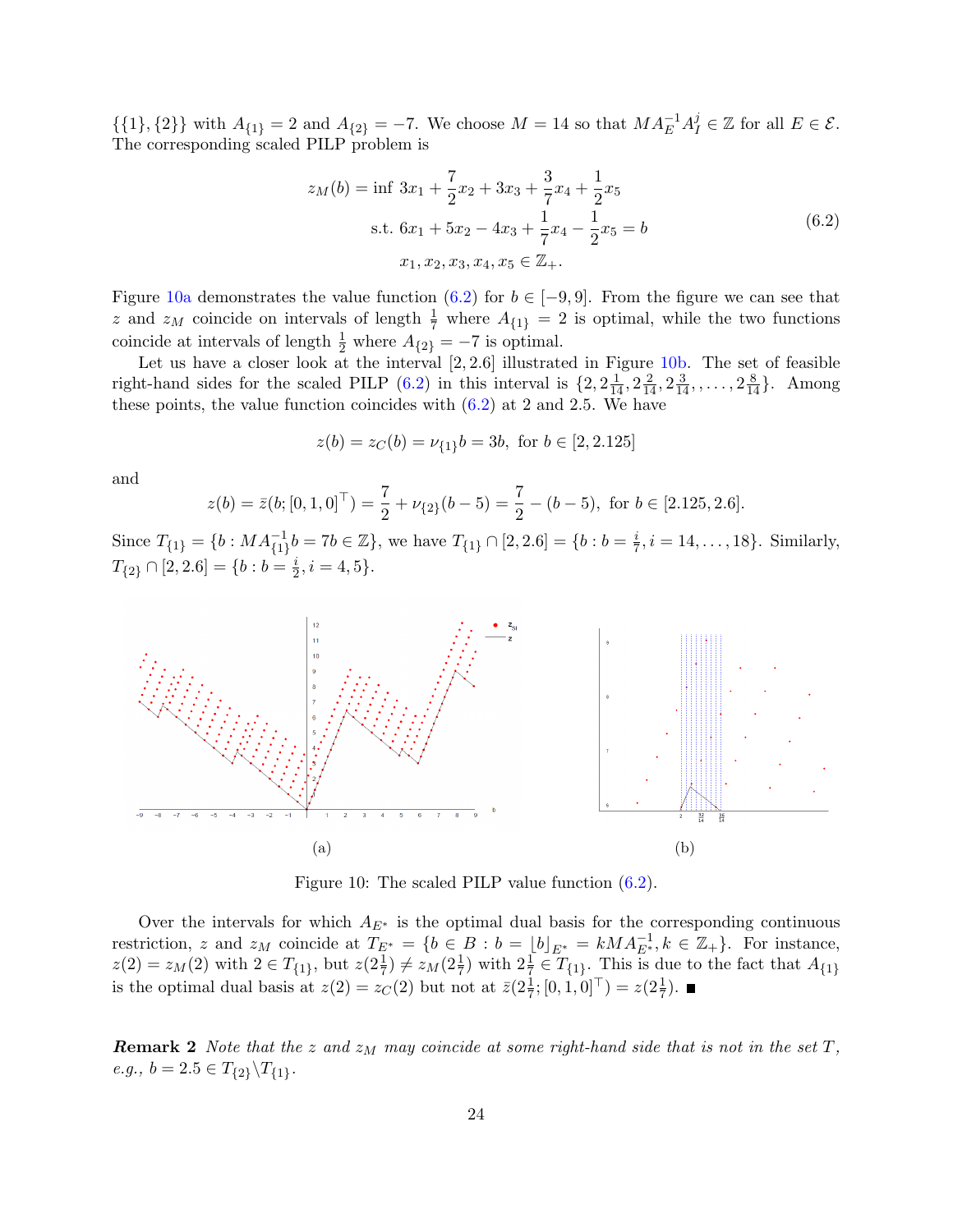[Blair and Jeroslow](#page-32-8) [\(1984\)](#page-32-8) identified a class of functions called Gomory functions and showed that for any PILP, there exists a Gomory function whose value coincides with that of the value function of the PILP wherever it is finite. To extend this result to the MILP case, [Blair](#page-31-6) [\(1995\)](#page-31-6) proposed "rounding" any  $b \in B$  to some  $|b|_E$  with  $E \in \mathcal{E}$  and evaluating the latter using a PILP. Note that [\(6.1\)](#page-22-1) has to be modified to be used for this purpose, since it is not necessarily feasible for all  $[b]_E, E \in \mathcal{E}$ ; i.e., it is possible to have  $\tilde{x}_E = M(A_E^{-1} - A_E^{-1}A_I\hat{x}) < 0$  for  $\hat{x} \in \mathbb{Z}_+^r$ . To achieve feasibility for all  $[b]_E$ , [Blair](#page-31-6) [\(1995\)](#page-31-6) proposed the following modification of [\(6.1\)](#page-22-1) and used it in the Jeroslow formula.

<span id="page-24-0"></span>
$$
z_{JF}(t) = \inf c_I^{\top} x + \frac{1}{M} c_C^{\top} y + z \left(-\frac{1}{M} \sum_{j \in C} A_j \right) y
$$
  
s.t.  $A_I x + \frac{1}{M} A_C y + \left(-\frac{1}{M} \sum_{j \in C} A_j \right) y = t$   

$$
y \in \mathbb{Z}_+^{n-r}, x \in \mathbb{Z}_+^r, y \in \mathbb{Z}_+.
$$
 (6.3)

Finally, he used linear terms of the form of  $\nu_E^{\top}(b - \lfloor b \rfloor_E)$  to compensate for the "rounding" of b to  $[b]_E$  with  $E \in \mathcal{E}$ . Together, he showed that for any MILP, there is a Gomory function G corresponding to the value function of the PILP [\(6.3\)](#page-24-0) with

<span id="page-24-1"></span>
$$
z(b) = \inf_{E \in \mathcal{E}} \{ G([b]_E) + \nu_E^{\top} (b - [b]_E) \}.
$$
 (6.4)

The representation of the value function in [\(6.4\)](#page-24-1) is known as the Jeroslow Formula.

Although it is a bit difficult to tease out, given the technical nature of the Jeroslow Formula, there is an underlying connection between it and our representation. In particular, the set T has a role similar to the role of  $B_{min}$  in our representation—it is a discrete subset of the domain of the value function of the original MILP over which the original value function agrees with the value function of a related PILP. This is the same property our set  $B_{min}$  has and it is what allows the value function to have a discrete representation. Furthermore, the correction terms in the Jeroslow Formula play a role similar to the value function of the continuous restriction in our representation.

The advantage our representation has over the Jeroslow Formula is that  $B_{min}$  is potentially a much smaller set and the value M in the Jeroslow formula would be difficult to calculate a priori. Furthermore, even if M could be obtained in some cases, evaluating the value function for a given  $b \in B$  using the Jeroslow formula ostensibly requires the evaluation of a Gomory function for every  $[b]_E$  for all  $E \in \mathcal{E}$ , including those feasible bases  $A_E$  that are not optimal at b. The number of evaluations required is equal to the size of  $\bigcup_{E \in \mathcal{E}} T_E$ . These drawbacks relegate the Jeroslow formula to purely theoretical purposes. On the surface, there does not seem to be any way to utilize it in practice. Nevertheless, it is possible to simplify the Jeroslow Formula, replacing  $T$  by  $B_{min}$  and eliminating the need to calculate  $M$  in the process. This leads to a more practicable variant of the original formula. First, we show formally that  $B_{min}$  is a subset of T.

#### Proposition 10  $B_{min} \subseteq T$ .

**Proof.** Let  $(\hat{x}, \hat{y})$  be an optimal solution to [\(MVF\)](#page-2-1) at  $\hat{b} \in B_{min}$ . From Proposition [7,](#page-13-0) we have that  $\hat{y} = 0$  in any optimal solution of the value function at  $\hat{b}$ . Then for all  $E \in \mathcal{E}$  we have

<span id="page-24-2"></span>
$$
\left[\hat{b}\right]_E = \frac{1}{M}A_E \left[M A_E^{-1} A_I \hat{x} + M A_E^{-1} A_C \hat{y}\right] = A_I \hat{x} = \hat{b}.
$$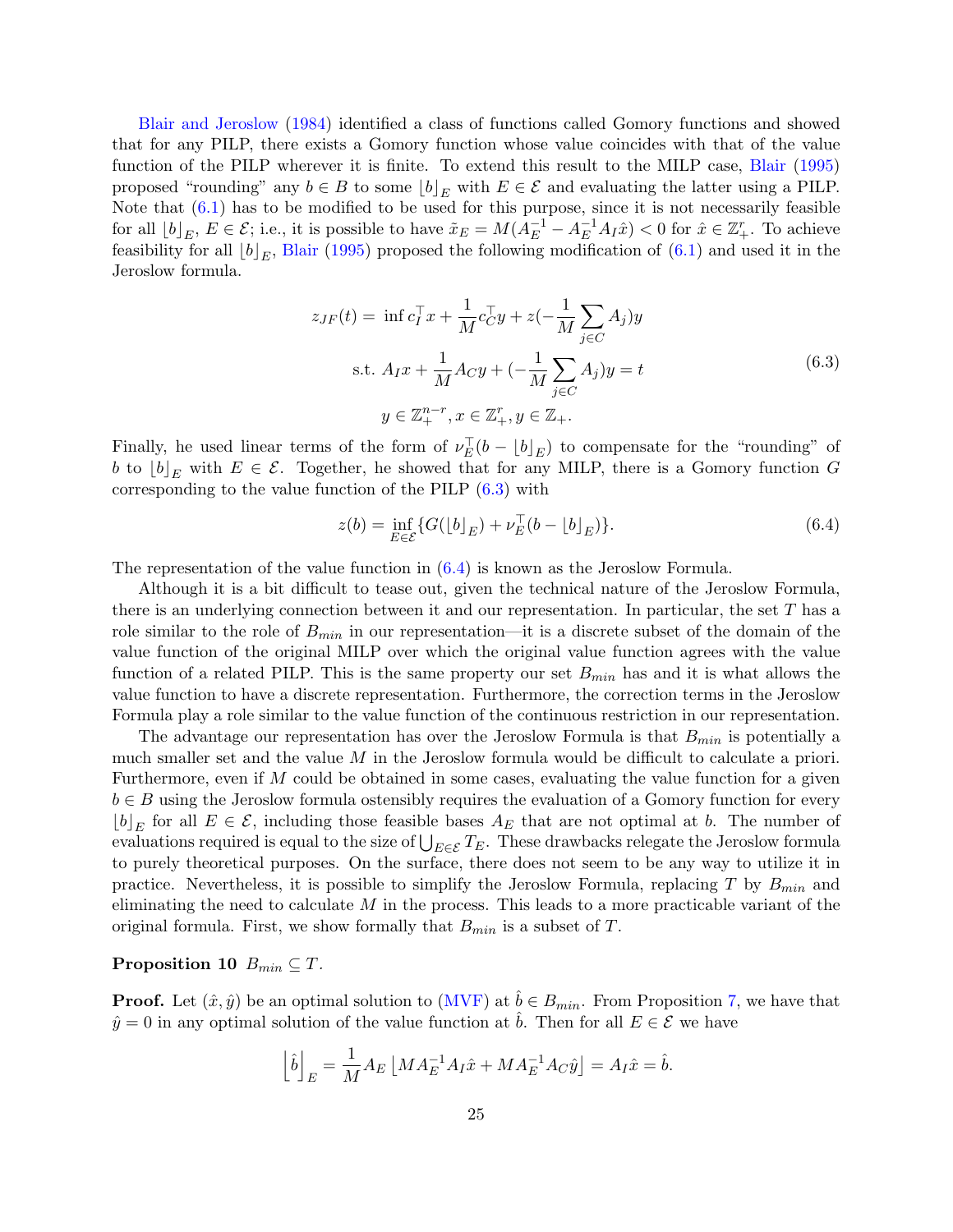Then,  $|\hat{b}|$  $E = \hat{b}$  for all  $E \in \mathcal{E}$  and  $\hat{b} \in T$ .

Corollary 2 If  $\hat{b} \in B_{min}$ , then  $z(\hat{b}) = z_I(\hat{b}) = z_M(\hat{b}) = z_{JF}(\hat{b}) = G(\hat{b})$  where G is the PILP value function in  $(6.4)$ .

**Proof.** The first equality follows from Proposition [7.](#page-13-0) The second equality holds since  $y = 0$  in any optimal solution to [\(MVF\)](#page-2-1) at a right-hand side in  $B_{min}$ .  $z_M(b)$  is equal to  $z_{JF}(b)$  since for  $b = [b]_E$  for all b when  $b \in B_{min}$  and y can be fixed to zero in [\(6.3\)](#page-24-0). The last equality holds for any  $[b]_E, E \in \mathcal{E}$ .

#### <span id="page-25-0"></span>Theorem 3 (Simplified Jeroslow formula)

$$
z(b) = \inf_{\hat{b} \in B_{min}, E \in \mathcal{E}} \{z_I(\hat{b}) - \nu_E^{\top}(b - \hat{b})\}.
$$
 (6.5)

Proof. We have

$$
z(b) = \inf_{E \in \mathcal{E}} \{ G([b]_E) + \nu_E^{\top} (b - [b]_E) \}
$$
  
= 
$$
\inf_{\hat{b} \in T_E, E \in \mathcal{E}} \{ G(\hat{b}) + \nu_E^{\top} (b - \hat{b}) \}
$$
  
= 
$$
\inf_{\hat{b} \in B_{min}} \{ z_I(\hat{b}) + \sup_{E \in \mathcal{E}} \nu_E^{\top} (b - \hat{b}) \}
$$
  
= 
$$
\inf_{\hat{b} \in B_{min}, E \in \mathcal{E}} \{ z_I(\hat{b}) - \nu_E^{\top} (b - \hat{b}) \}.
$$

The first equation is the Jeroslow Formula. The second one is because  $[b]_E \in T_E$  for any  $E \in \mathcal{E}$ and  $b \in B$ . From Theorem [1,](#page-16-0)  $z(b) = \inf\{\bar{z}(b; x) : A_I x \in B_{min}\}\$ , then the third equality holds. The last equation follows trivially.  $\blacksquare$ 

The above result provides a variation of the Jeroslow formula where there is no need to find the value of M, or to evaluate the PILP value function  $z_{JF}$  for members of  $\bigcup_{E \in \mathcal{E}} T_E$ . Instead, we need to evaluate the simpler PILP value function  $z_I$  for the set  $B_{min} \subseteq T \subseteq \bigcup_{E \in \mathcal{E}} T_E$ . The difference in the size of  $B_{min}$  and  $\bigcup_{E \in \mathcal{E}} T_E$  can be significant. We provide an illustrative example next.

*Example 16*. The value function of [\(6.2\)](#page-23-1) for right-hand sides in  $T_{\{1\}} \cup T_{\{2\}}$  is plotted in Figure [11](#page-26-1) with filled blue circles. At a point  $\hat{b} \in T_{\{1\}} \cup T_{\{2\}}$ , we have  $z_M(\hat{b}) = G(\hat{b})$  where G is the Gomory function corresponding to the PILP [\(6.2\)](#page-23-1). The Jeroslow formula for the MILP value function over [−9, 9] requires finding all such points. Alternatively, we can have a smaller representation by constructing the value function of the integer restriction of [\(Ex.1\)](#page-2-2). i.e.,  $z_I(\hat{b}) = \inf\{3x_1 + \frac{7}{2}\}$  $\frac{7}{2}x_2+3x_3$ :  $6x_1 + 5x_2 - 4x_3 = \hat{b}, x_1, x_2, x_3 \in \mathbb{Z}^+$ . This value function is plotted in Figure [12.](#page-27-0) However, the alternative formulation [\(6.5\)](#page-24-2) requires finding  $G(\hat{b}) = z_I(\hat{b})$  for  $\hat{b} \in B_{min} = \{-8, -4, 0, 4, 5, 10\}.$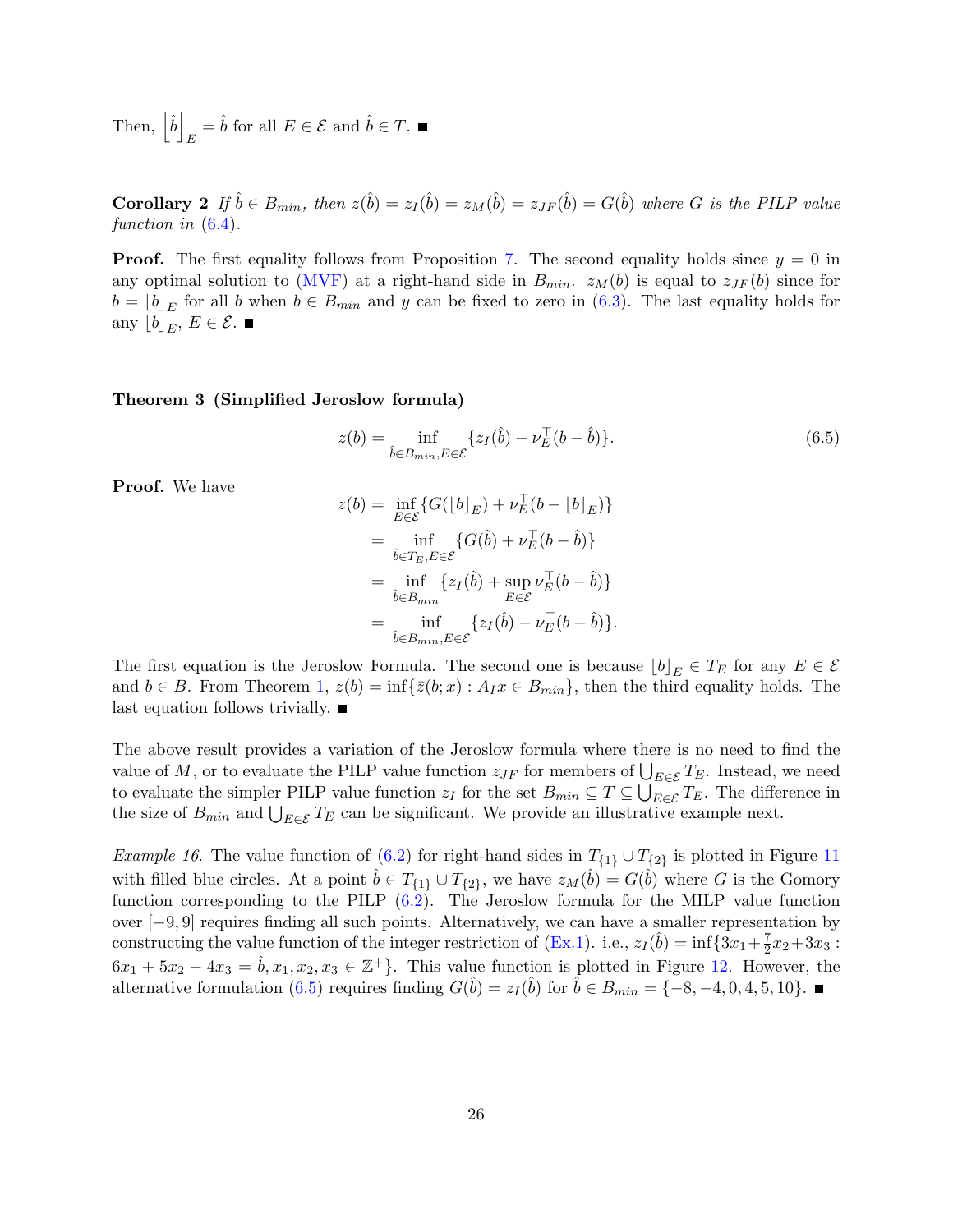<span id="page-26-1"></span>

Figure 11: The value function of [\(6.2\)](#page-23-1) for  $b \in T_{\{1\}} \cup T_{\{2\}} \cup [-9, 9]$ .

# <span id="page-26-0"></span>7 Finite Algorithm for Construction

In this final section, we discuss the use of our representation in computational practice, which is the ultimate goal of this work. To sum up what we have seen so far, we have shown that there exists a discrete set  $S_{min}$  (not necessarily unique) over which the value of z can be determined by solving instances of the integer restriction. Theorem [1](#page-16-0) tells us that, in principle, if we knew  $z(A_Ix)$ for all  $x \in S_{min}$ , then  $z(b)$  could be computed at any  $b \in B$  by solving  $|S_{min}|$  LPs.

Our discrete representation of the value function in Theorem [1](#page-16-0) is equivalent to

$$
z(b) = \inf_{x \in S_{min}} c_I^{\top} x + z_C(b - A_I x). \tag{7.1}
$$

If  $|S_{min}|$  is relatively small, this yields a practical representation. The most straightforward way to utilize our representation would then be to generate the set  $S_{min}$  a priori and to apply the above formula to evaluate  $z(b)$  for  $b \notin B_{min}$ .

In general, obtaining an exact description of the set  $S_{min}$  seems to be difficult. One solution to this problem would be to instead generate the value function of the integer restriction first by the procedure of [Kong et al.](#page-32-1) [\(2006\)](#page-32-1), which is finite under our assumptions. We illustrate this hypothetical procedure in the following example.

*Example 17.* Consider constructing the value function defined by [\(Ex.1\)](#page-2-2) for  $b \in [-7, 7]$ . The value function of the integer restriction  $z_I$  is plotted in Figure [12.](#page-27-0) Clearly, complete knowledge of  $z_I$  is unnecessary to describe the MILP value function, as this requires evaluation for each point in  $S_I$ , whereas we have already shown that evaluation of points in  $S_{min}$  is enough. In this example, over  $b \in [-7, 7]$ , we have that  $S_{min} = \{0, 0, 1], [0, 0, 0], [0, 1, 0], [1, 0, 0]\}$ . Therefore, four evaluations is enough, yet at least 15 are required for constructing the value function of the PILP.

Hence, this approach does not seem to be efficient. Instead, we anticipate overcoming this difficulty in two different ways, depending on the context in which the value function is needed. First, working with a subset of  $S_{min}$  still yields an upper approximation of z, which might be useful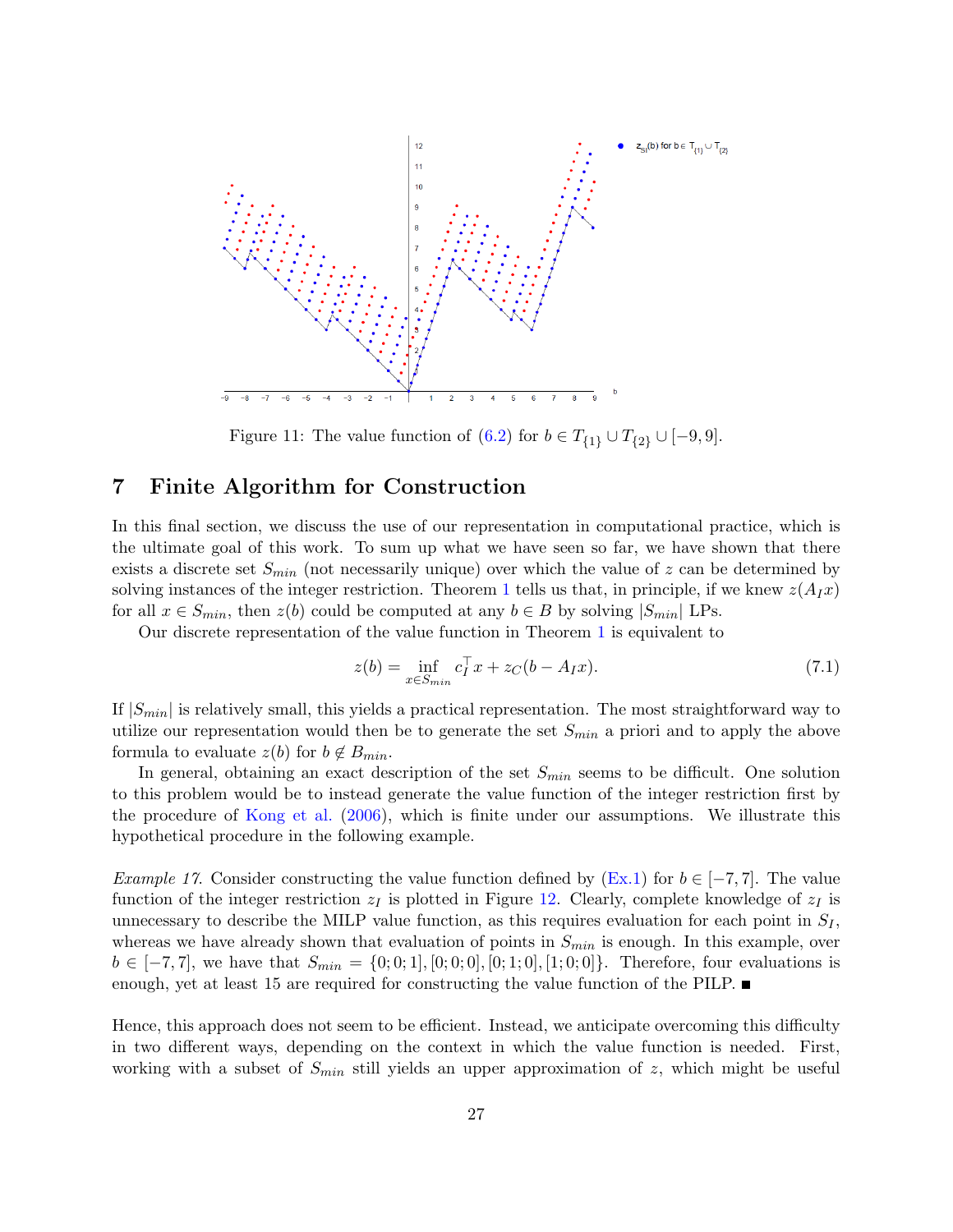<span id="page-27-0"></span>

Figure 12: The value function of the integer restriction of  $(Ex.1)$  for  $b \in [-9, 9]$ .

in particular applications where an approximate solution will suffice. Second, we anticipate that in most cases, it would be possible to dynamically generate the set  $S_{min}$ , adding points only as necessary for improving the approximation in the part of the domain required for solution of a particular instance. This approach would be similar to that of using dynamic cut generation to solve fixed MILPs.

We demonstrate the potential of both such techniques here by describing a method for iteratively improving a given discrete approximation of the value function by dynamically generating improving members of  $S_I$  after the fashion of a cutting plane algorithm for MILP. At iteration  $k$ , we begin with an approximation arising from  $S^k \subseteq S_I$  using the formula

$$
\bar{z}(b) = \inf \{ c_I^{\top} x + z_C(b - A_I x) : x \in S_I^k, z(A_I x) = c_I^{\top} x \}
$$
\n(7.2)

and we generate the set  $S^{k+1}$  by determining the point at which the current approximation is maximally different from the true value function. This is akin to generation of the most violated valid inequality in the case of MILP. An important feature of the algorithm is that it produces a performance guarantee after each step, which bounds the maximum gap between the approximation and the true function value. In what follows, we denote the current upper bounding function by  $\bar{z}$ .

In addition to the initial assumption  $z(0) = 0$ , we also assume the set  $B<sub>I</sub>$  is non-empty and bounded (while B can remain unbounded) to guarantee finite termination. Note, however, that it is possible to apply the algorithm even if this is not the case. It is a simple matter, for example, to generate the value function within a given box, even if  $B_I$  is an unbounded set. We note that we do not require the assumption  $\mathcal{K} = \mathbb{R}^m$ , although this is not a restrictive assumption in practice anyway, since  $A_C$  can always be modified to satisfy it [\(Kall and Mayer,](#page-32-10) [2010\)](#page-32-10).

#### Algorithm

Initialize: Let  $\bar{z}(b) = \infty$  for all  $b \in B$ ,  $\Gamma^0 = \infty$ ,  $x^0 = 0$ ,  $S^0 = \{x^0\}$ , and  $k = 0$ . while  $\Gamma^k>0$  do: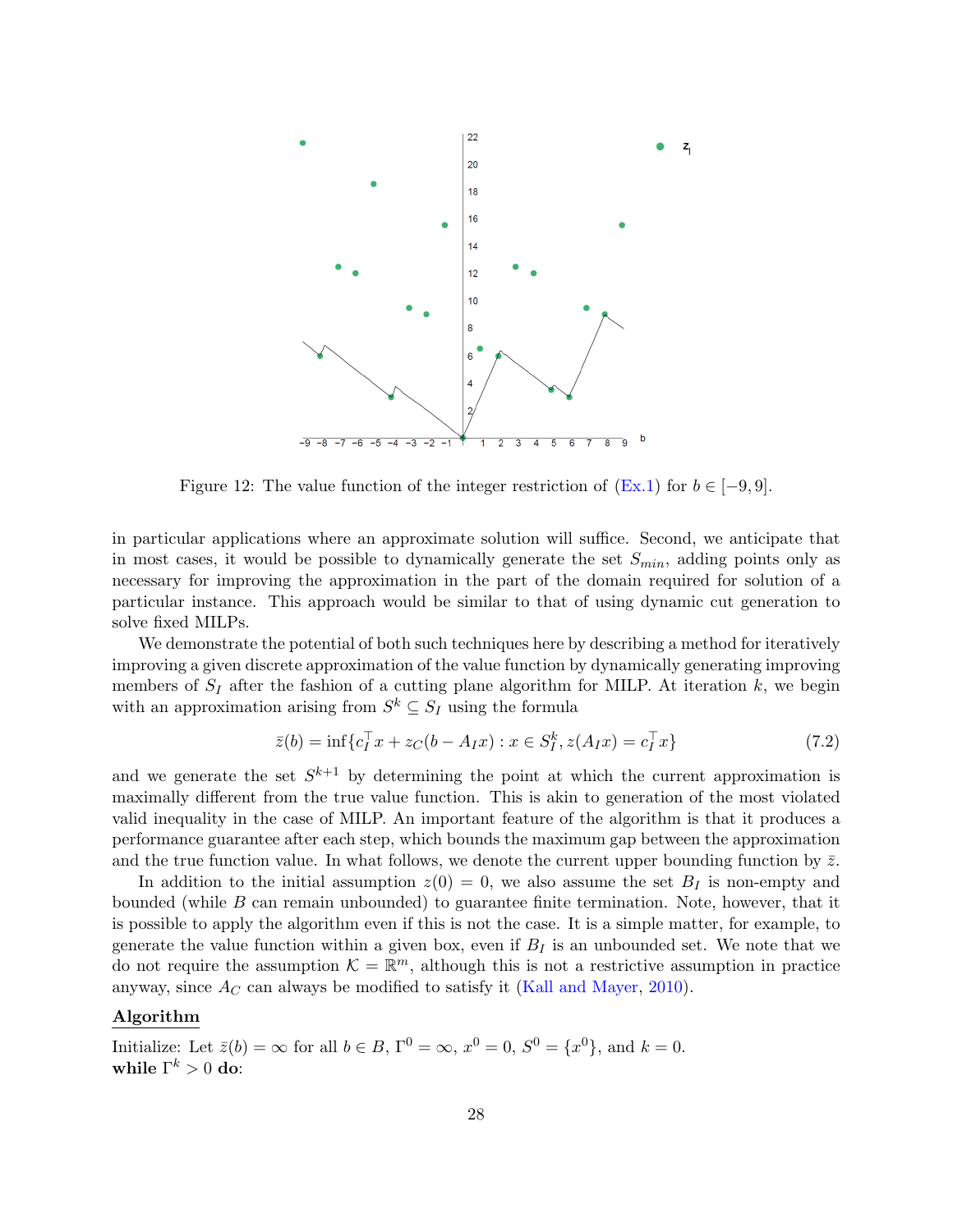- Let  $\bar{z}(b) = \min\{\bar{z}, \bar{z}(b; x^k)\}\$ for all  $b \in B$ .
- $k \leftarrow k + 1$ .
- Solve

<span id="page-28-0"></span>
$$
\Gamma^{k} = \max \bar{z}(b) - c_{I}^{\top} x
$$
  
s.t.  $A_{I}x = b$   
 $x \in \mathbb{Z}_{+}^{r}.$  (SP)

to obtain  $x^k$ .

• Set  $S^k \leftarrow S^{k-1} \cup \{x^k\}$ 

# end while

return  $z(b) = \bar{z}(b)$  for all  $b \in B$ .

The key to this method is effective solution of [\(SP\)](#page-28-0). We show how to formulate this problem as a mixed integer nonlinear program below. For practical computation, [\(SP\)](#page-28-0) can be rewritten conceptually as

$$
\Gamma^{k} = \max \theta
$$
  
s.t.  $\theta \le \bar{z}(b) - c_{I}^{\top} x$   
 $A_{I}x = b$   
 $x \in \mathbb{Z}_{+}^{r}.$  (7.3)

The upper approximating function  $\bar{z}(b)$  is a non-convex and non-concave piecewise polyhedral function that is obtained by taking the minimum of a finite number of convex piecewise polyhedral functions  $\bar{z}$ . In particular, in iteration  $k > 1$  of the algorithm we have  $\bar{z}(b) = \min_{i=1,\dots,k-1} \bar{z}(b; x^i)$ . Therefore, the first constraint in  $(SP)$  can be reformulated as  $k-1$  constraints, the right-hand side of each of which is a convex piecewise polyhedral function.

<span id="page-28-1"></span>
$$
\theta + c_I^{\top} x \le c_I^{\top} x^i + z_C (b - A_I x^i) \quad i = 1, \dots, k - 1. \tag{7.4}
$$

Next, we can write  $z<sub>C</sub>$  as

$$
z_C(b - A_I x^i) = \sup \{ (b - A_I x^i)^\top \nu^i : A_C^\top \nu^i \le c_C, \nu^i \in \mathbb{R}^m \}
$$
(7.5)

and reformulate each of  $k - 1$  constraints in [\(7.4\)](#page-28-1) as

$$
\theta + c_I^{\top} x \le c_I^{\top} x^i + (b - A_I x^i)^{\top} \nu^i
$$
  
\n
$$
A_C^{\top} \nu^i \le c_C
$$
  
\n
$$
\nu^i \in \mathbb{R}^m
$$
\n(7.6)

for  $i \in \{1, \ldots, k-1\}$ . Together, then, in each iteration we solve

<span id="page-28-2"></span>
$$
\Gamma^{k} = \max \theta
$$
  
s.t.  $\theta + c_{I}^{\top} x \le c_{I}^{\top} x^{i} + (A_{I} x - A_{I} x^{i})^{\top} \nu^{i}$   $i = 1, ..., k - 1$   
 $A_{C}^{\top} \nu^{i} \le c_{C} \quad i = 1, ..., k - 1$   
 $\nu^{i} \in \mathbb{R}^{m} \quad i = 1, ..., k - 1$   
 $x \in \mathbb{Z}_{+}^{r}.$  (7.7)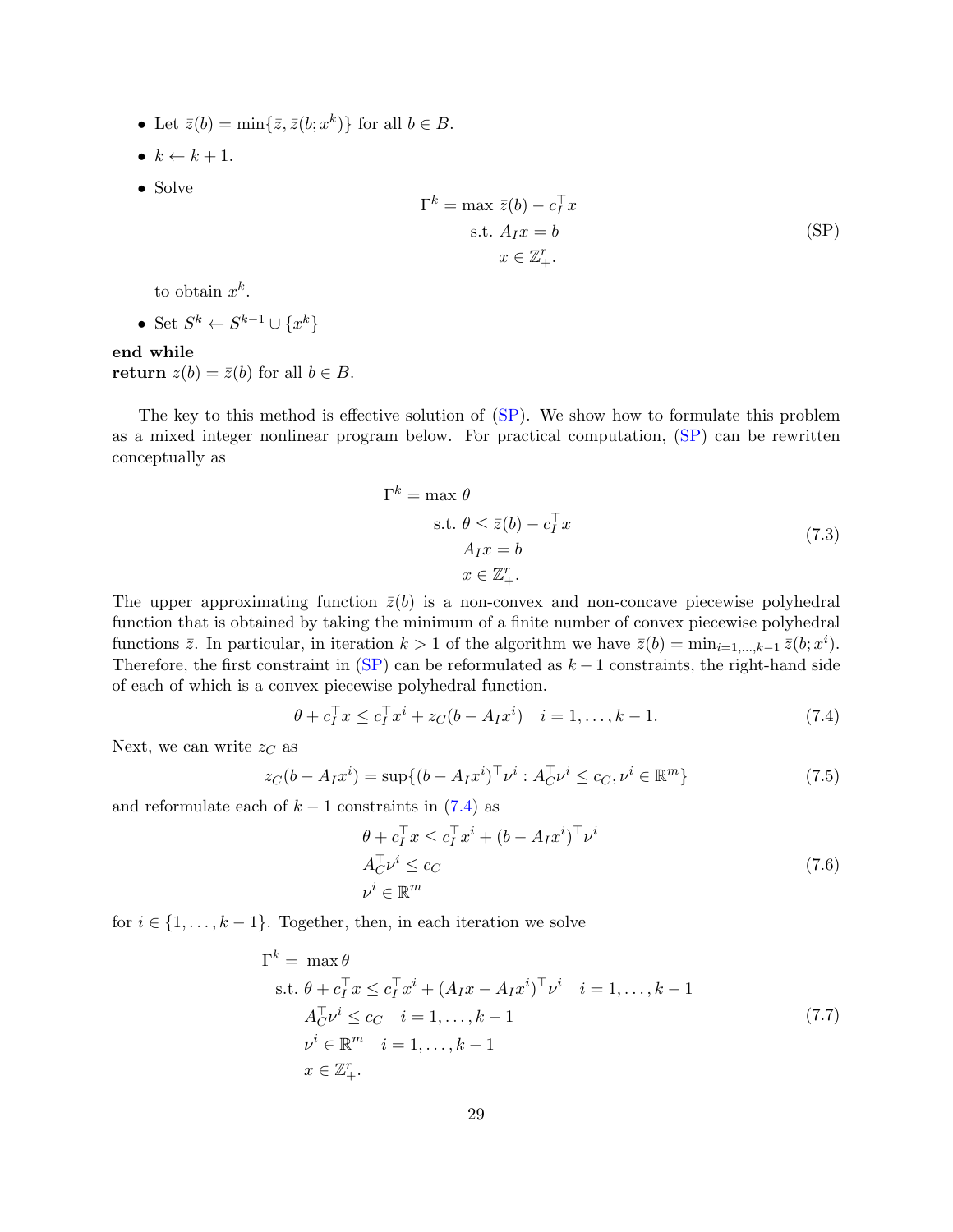Due to the first constraint, the resulting problem is a nonlinear optimization problem. Nevertheless, solvers do exist, e.g., Couenne [\(Belotti,](#page-31-8) [2009\)](#page-31-8) that are capable of solving these problems. Assuming that there is a finite method to solve  $(7.7)$ , we next show that the proposed algorithm terminates finitely and returns the correct value function.

**Theorem 4 (Algorithm for Construction)** Under the assumptions that  $B_I$  is non-empty and bounded and [\(7.7\)](#page-28-2) can be solved finitely, the algorithm terminates with the correct value function in finitely many steps.

**Proof.** For any  $x \in S_I$ ,  $c_I^{\top} x \geq z(b)$  for all  $b \in B$ . From Proposition [7,](#page-13-0) we have that for  $x \in$  $S_{min} \subseteq S_I, c_I^{\top} x = z(A_I x)$ . Therefore, for the solution of [\(7.7\)](#page-28-2) at iteration k we have  $x^k \in S_I$  and  $c_I^T x^k = z(A_I x^k)$ . Since  $B_I$  is assumed to be bounded, then there is a finite number of such points that can be generated in the algorithm. That is,  $\bar{z}$  can only be updated a finite number of times.

To see that at termination,  $\bar{z}$  is the value function, first note that Proposition [4](#page-9-0) implies that the initialization and the updates of the approximating function result in valid upper bounding functions. If in iteration k, the approximation  $\bar{z}(b)$  is strictly above the value function at some  $b \in B$ , then  $\Gamma^k > 0$  and there is some  $x \in S_I$  for which  $c_I x$  lies on the value function and below the approximation. The subproblem is guaranteed to find such a point, therefore, in each intermediate iteration we improve the approximation. When no such a point is found, the approximation is exact everywhere and we terminate with  $\Gamma^k = 0$ .

To illustrate, we apply the algorithm to two value functions: the first one is the function [\(Ex.1\)](#page-2-2). The second value function is from the two-stage stochastic integer optimization literature and refers to the value function of the second-stage problem of the stochastic server location problem (SSLP) in [\(Ntaimo and Sen,](#page-32-11) [2005\)](#page-32-11).

*Example 18.* Consider [\(Ex.1\)](#page-2-2) where  $x_1, x_2, x_3 \in \{1, ..., 5\}$ . Figure [13](#page-30-0) plots  $\Gamma^k$  normalized by  $\Gamma^1$ , the initial gap reported with  $\bar{z} = z_C$ , versus the iteration number for problem [\(7.7\)](#page-28-2). When the algorithm is executed, over  $b \in [-7, 7]$ , the updates only occur for  $\hat{x}$  such that  $A_I \hat{x} \in \{-4, 5, 6\}$ . This is because the remainder of the right-hand sides  $A_I\hat{x}$  in [-7,7] correspond to  $(A_I\hat{x}, c_I^T\hat{x})$  (green circles in Figure [12\)](#page-27-0) that lie either on or above  $z<sub>C</sub>$  (and therefore below the following updated approximating functions).

The proposed algorithm can be applied to MILPs with inequality constraints by adding appropriate non-negativity restrictions to the dual variables  $\nu$  in [\(7.7\)](#page-28-2). We see an example next.

Example 19. Consider the second-stage problem of SSLP with 2 potential server locations and 3 potential clients. The first-stage variables and stochastic parameters are captured in the right-hand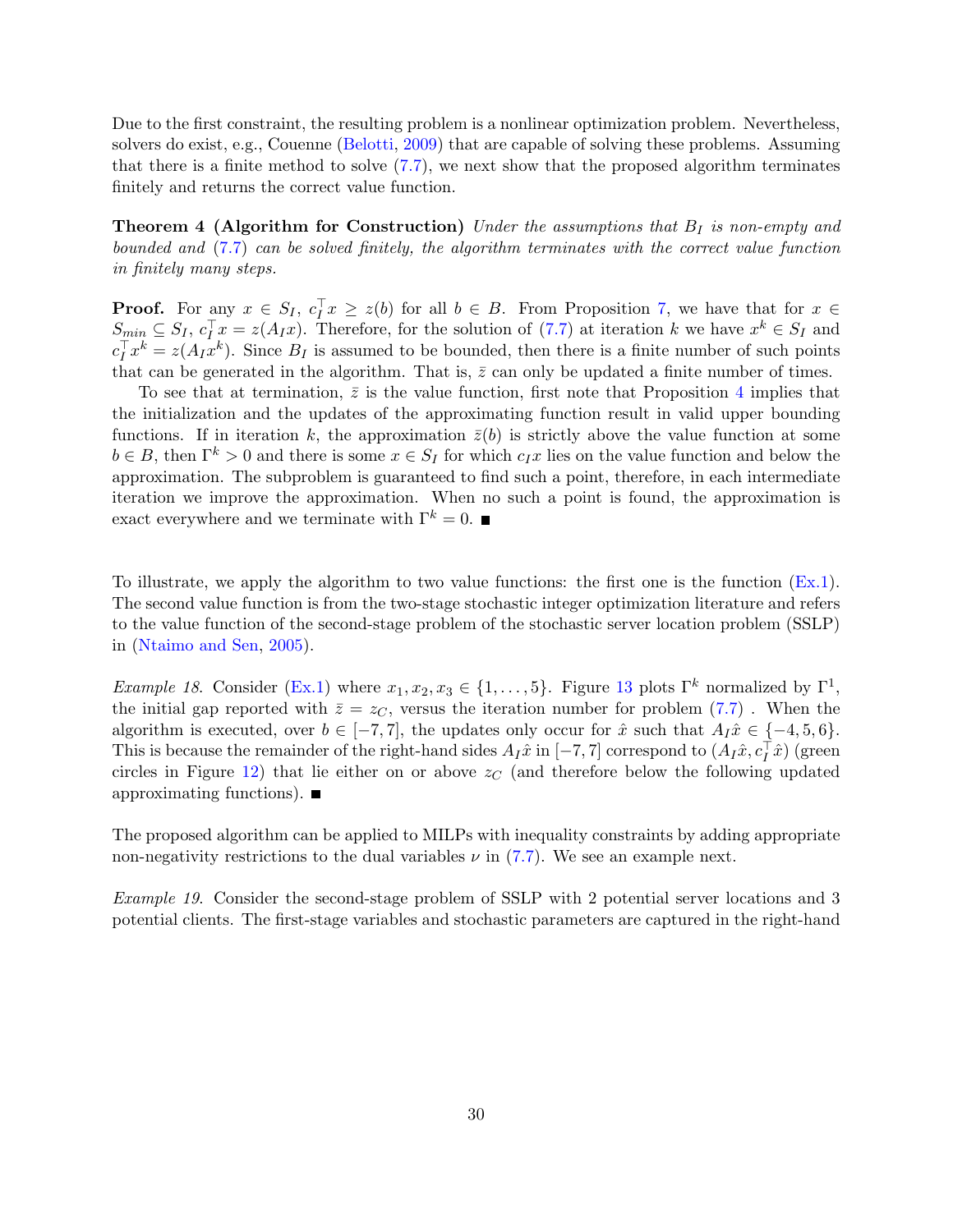sided  $b_1, \ldots, b_5$ . The resulting formulation is

$$
z(b) = \min 22y_{12} + 15y_{21} + 11y_{22} + 4y_{31} + 22y_{32} + 100R
$$
  
s.t.  $15y_{21} + 4y_{31} - R \le b_1$   
 $22y_{12} + 11y_{22} + 22y_{32} - R \le b_2$   
 $y_{11} + y_{12} = b_3$   
 $y_{21} + y_{22} = b_4$   
 $y_{31} + y_{32} = b_5$   
 $y_{ij} \in \mathbb{B}, i \in \{1, 2, 3\}, j \in \{1, 2\}, R \in \mathbb{R}_+.$  (7.8)

<span id="page-30-0"></span>The normalized gap  $\Gamma^k/\Gamma^1$  versus the iteration number k is plotted in Figure [13.](#page-30-0) For this example, non-positivity constraints on the dual variables corresponding to the first two constraints are added to  $(7.7)$ .



Figure 13: Normalized approximation gap vs. iteration number.

As one can observe in Figure [13,](#page-30-0) the quality of approximations improves significantly as the algorithm progresses. The upper-approximating functions  $\bar{z}$  obtained from the intermediate iterations of the algorithm can be utilized within other solution methods that rely on bounding a MILP from above. Clearly, such piecewise approximating functions  $\bar{z}$  are structurally simpler than the original MILP value function. Furthermore, as with SSLP, a common class of two-stage stochastic optimization problems considers stochasticity in the right-hand side. With a description of the value function of the second-stage problem, finding the solution to different second-stage problems reduces to evaluations of the value function at different right-hand sides. The proposed algorithm can therefore be incorporated into methods to solve stochastic optimization problems with a large number of scenarios.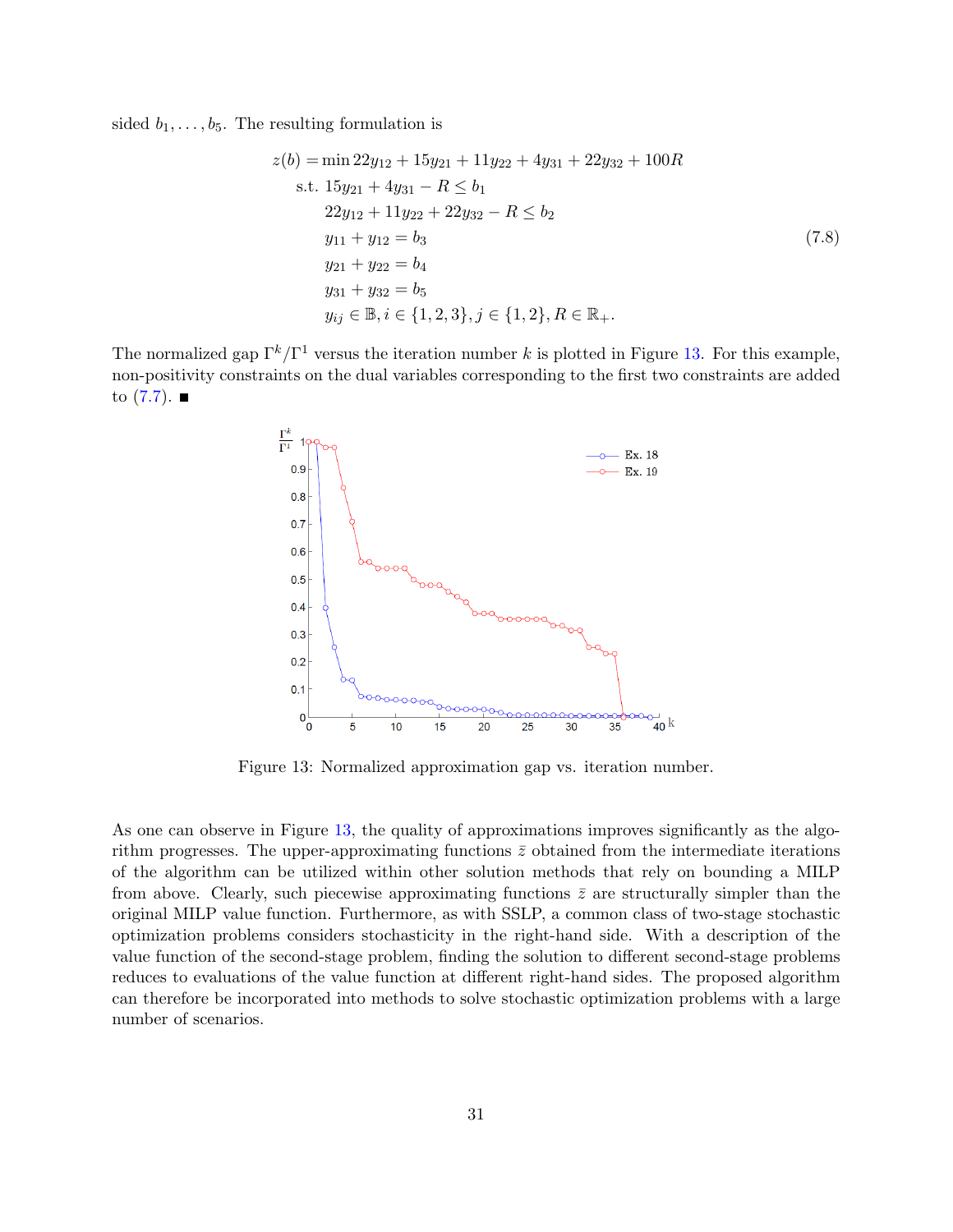# 8 Conclusion

In this work, we study the MILP value function, which is key to integer optimization sensitivity analysis and solution methods for various classes of optimization problems. The backbone of our work is to derive a discrete characterization of the MILP value function which can be utilized in developing algorithms for such problems. We identify a countable set of right-hand sides that describe the discrete structure of the value function and use this set to propose an algorithm for the construction of MILP value function. This algorithm is finite when the set of right-hand sides over which the value function of the associated pure integer problem is finite is bounded.

We further outline the connection between the MILP, PILP, and LP value functions. In particular, we show that the MILP value function arises from the combination of a PILP value function and a single LP value function. We address the relationship between our representation and the classic Jeroslow formula for the MILP value function. Finally, we study the continuity and convexity properties of the value function, as well as the relationships between several critical sets of the right-hand sides such as the set of discontinuity and non-differentiability points.

As a result of our work, we now have a method to dynamically generate points necessary to describe a MILP value function. A subset of such points can be used to derive functions that bound the value function from above, while the full collection of them is sufficient to have a complete characterization of the value function. The dynamic generation of these points can be integrated with iterative methods to solve stochastic integer and bilevel integer optimization problems. We show describe such a method for the case of two-stage stochastic programming with mixed integer recourse in [\(Hassanzadeh et al.,](#page-32-12) [2014\)](#page-32-12).

# References

- <span id="page-31-2"></span>Ahmed, S., Tawarmalani, M., and Sahinidis, N. (2004). A finite branch-and-bound algorithm for two-stage stochastic integer programs. Mathematical Programming, 100(2):355–377.
- <span id="page-31-3"></span>Bank, B., Guddat, J., Klatte, D., Kummer, B., and Tammer, K. (1983). Non-linear parametric optimization. Birkhäuser verlag.
- <span id="page-31-0"></span>Bard, J. (1991). Some properties of the bilevel programming problem. Journal of optimization theory and applications, 68(2):371–378.
- <span id="page-31-1"></span>Bard, J. F. (1998). Practical bilevel optimization: algorithms and applications, volume 30. Springer.
- <span id="page-31-7"></span>Bazaraa, M., Jarvis, J., Sherali, H., and Bazaraa, M. (1990). Linear programming and network flows, volume 2. Wiley Online Library.
- <span id="page-31-8"></span>Belotti, P. (2009). Couenne: a users manual. Technical Report.
- <span id="page-31-6"></span>Blair, C. (1995). A closed-form representation of mixed-integer program value functions. Mathematical Programming, 71(2):127–136.
- <span id="page-31-4"></span>Blair, C. and Jeroslow, R. (1977). The value function of a mixed integer program: I. Discrete Mathematics, 19(2):121–138.
- <span id="page-31-5"></span>Blair, C. and Jeroslow, R. (1979). The value function of a mixed integer program: Ii. Discrete Mathematics, 25(1):7–19.